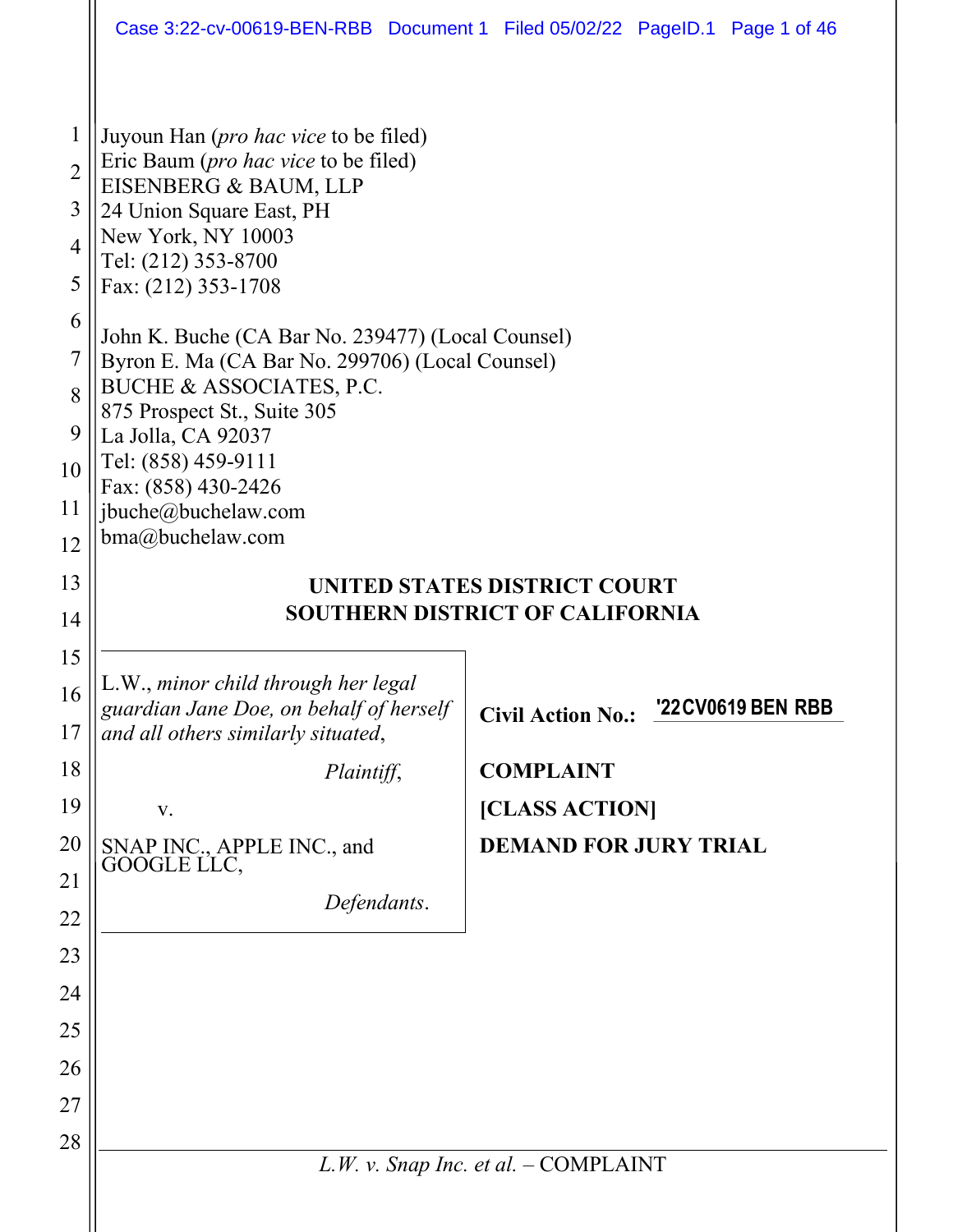## **TABLE OF CONTENTS**

|          | TADLE OF CONTENTS                                                                                                                                                             |
|----------|-------------------------------------------------------------------------------------------------------------------------------------------------------------------------------|
| 2        |                                                                                                                                                                               |
| 3        |                                                                                                                                                                               |
| 4        | Snapchat Fosters A Sense of Impunity, A Safe Haven For Child Sexual Abuse7                                                                                                    |
| 5        | Snap's CSAM Detection Technology is a Poor Fit for its platform and is Ineffective to                                                                                         |
| 6        |                                                                                                                                                                               |
| 7        | Snap Falsely Represents that It Collects Multiple Data To Enhance User Safety.<br>Instead, It Profits From User Data Collection and Illegal Activity on Its Platform12        |
| 8<br>9   | Apple's App Store and Google Play Promote, Participate, and Benefit from Apps that                                                                                            |
| 10       | Apple Builds Tools that Steer Users to Chitter, Develops Analytic Algorithms that Fail<br>to Monitor App Quality, and Financially Benefits from Illegal Activity on Chitter17 |
| 11       | Google Play Store Builds Tools that Steer Users to Chitter, Develops Analytic                                                                                                 |
| 12       | Algorithms that Fail to Perform Tasks to Monitor App Quality, and Benefits from                                                                                               |
| 13       |                                                                                                                                                                               |
| 14       |                                                                                                                                                                               |
| 15       |                                                                                                                                                                               |
| 16       | FIRST CAUSE OF ACTION : STRICT LIABILITY PRODUCT DESIGN AND<br>DEFECT.<br>32                                                                                                  |
| 17<br>18 | SECOND CAUSE OF ACTION: NEGLIGENCE AND NEGLIGENCE PER SE<br>.35                                                                                                               |
| 19       | THIRD CAUSE OF ACTION : CALIFORNIA BUSINESS AND PROFESSIONAL                                                                                                                  |
| 20       |                                                                                                                                                                               |
| 21       | FOURTH CAUSE OF ACTION : FRAUDULENT MISREPRESENTATION &                                                                                                                       |
| 22       |                                                                                                                                                                               |
| 23       |                                                                                                                                                                               |
| 24       | SEVENTH CAUSE OF ACTION: TRAFFICKING VICTIMS PROTECTION ACT, 18                                                                                                               |
| 25       |                                                                                                                                                                               |
| 26       |                                                                                                                                                                               |
| 27       |                                                                                                                                                                               |
|          |                                                                                                                                                                               |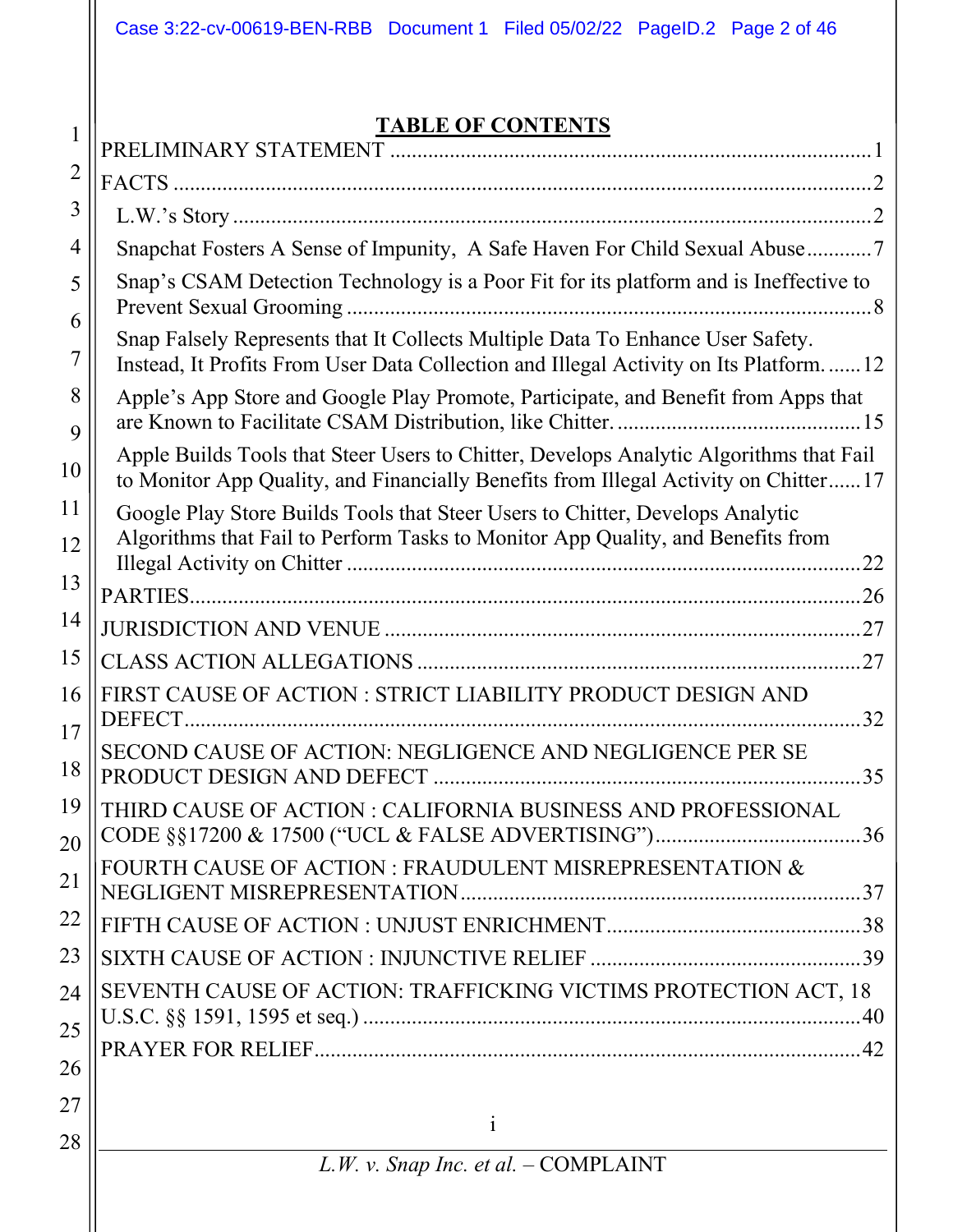**"We have been failed, and we deserve answers.**

**Nassar is where he belongs, but those who enabled him deserve to be held accountable. If they are not, I am convinced that this will continue to happen to others across Olympic sports."**

> - Simone Biles, Olympic Gymnast, *Testimony in Senate Hearing (September 15, 2021*) 1

#### **PRELIMINARY STATEMENT**

Plaintiff L.W., through her legal guardian Jane Doe and counsel Eisenberg & Baum,<sup>2</sup> LLP, on behalf of herself and all others similarly situated, brings this Complaint against Defendants Snap Inc., Apple Inc., and Google LLC. These claims arise from appalling online sexual grooming perpetrated by an adult against L.W., a child, over Snapchat, one of the most popular social media platforms in the country. The adult coerced and manipulated L.W. and many other children to send Child Sexual Abuse Material depicting themselves over the course of two-and-a-half years. To make matters worse, the adult then downloaded an application called Chitter and distributed those photos and videos to other adults. This adult has been convicted and sentenced for his crimes.

The claims alleged in this case are not against the adult perpetrator – they are against three major technology companies who enable him and others to commit these crimes. Plaintiff brings claims for violations of consumer protection laws, products liability torts, misrepresentations, and the Trafficking Victims Protection Act. The facts alleged focus on the data-driven tools that the Defendant companies develop and deploy by collecting troves of personal data from their users, ostensibly to protect minor users from egregious harm.

<sup>&</sup>lt;sup>1</sup> Plaintiff and representatives have no known connections or affiliations to Ms. Biles whatsoever. The inclusion of this quote in this document is solely based on similarities of concerns bearing upon sexual abuse that have harmed minors which was brought to light by the powerful words of Ms. Biles, and to highlight the responsibility of perpetrators and enablers that is similarly addressed in this Complaint. <sup>2</sup> Plaintiff's Counsel thanks student interns Paul Ingrassia (Cornell Law School, 3L) and Patrick K. Lin (Brooklyn Law School, 3L) for their contribution to this case and Complaint.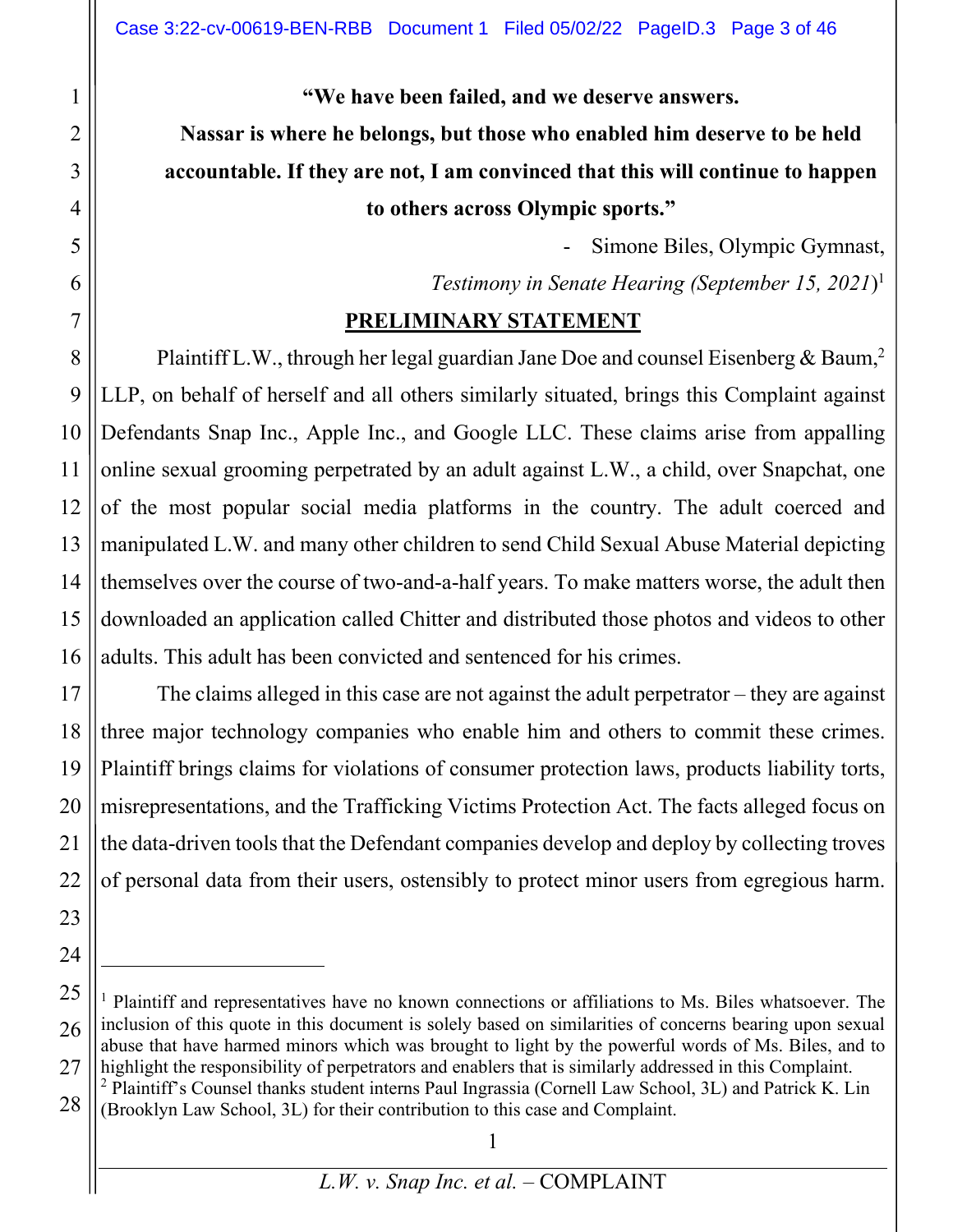Yet, as experienced by L.W. and so many more, these tools and policies are more effective in making these companies wealthier than protecting the children and teens who use them.

3 4 5 6 7 Plaintiff and similarly situated class members demand that Defendants bring their services into compliance with laws that prohibit child sexual abuse and enforce their stated policies to eradicate such criminal conduct from their services. Plaintiff and similarly situated class members also demand that the Defendant companies redress the harm they have caused its users.

#### **FACTS**

#### **L.W.'S STORY**

1. Minor child L.W. brings this class action through her legal guardian Jane Doe. From age 12 to 16, L.W. was repeatedly sexually groomed and abused on Snapchat.

2. On or about September 5, 2018, L.W. was approached by a stranger, B.P., on Instagram. At the time, B.P. was an adult and L.W. was only 12 years old, soon to turn 13.<sup>3</sup>

14 15 3. Following a brief conversation on Instagram, B.P. asked L.W. to connect on Snapchat.

16 17 4. After they formed a Snapchat connection, B.P. began to chat with L.W. on Snapchat regularly.

18 19 5. Upon belief, Plaintiff, a young child, did not expect that malicious actors would be on the Snapchat platform.

20 21 22 23 6. Less than a week later, on September 11, 2018, B.P. demanded that L.W. send him a nude photograph of herself. When L.W. refused B.P.'s request, saying that she did not want to send him a nude photograph, B.P. responded with a photograph of himself, unclothed, and with an erect penis.

1

2

8

9

10

11

12

<sup>25</sup> 26 27 28  $3$  In March 2019, Snap's executives admitted to UK lawmakers that its age-verification process is not effective. Snap also claimed at the hearing that Snap's web-cookies and inference signals are used for the purpose of actively determining a user's real age. *See* Ongudi, The Science Times, Snapchat Age Verification Tool May not Be Effective At Preventing Children From Accessing It (March 22, 2019), https://www.sciencetimes.com/articles/19015/20190322/snapchat-age-verification-tool-effectivepreventing-children-accessing.htm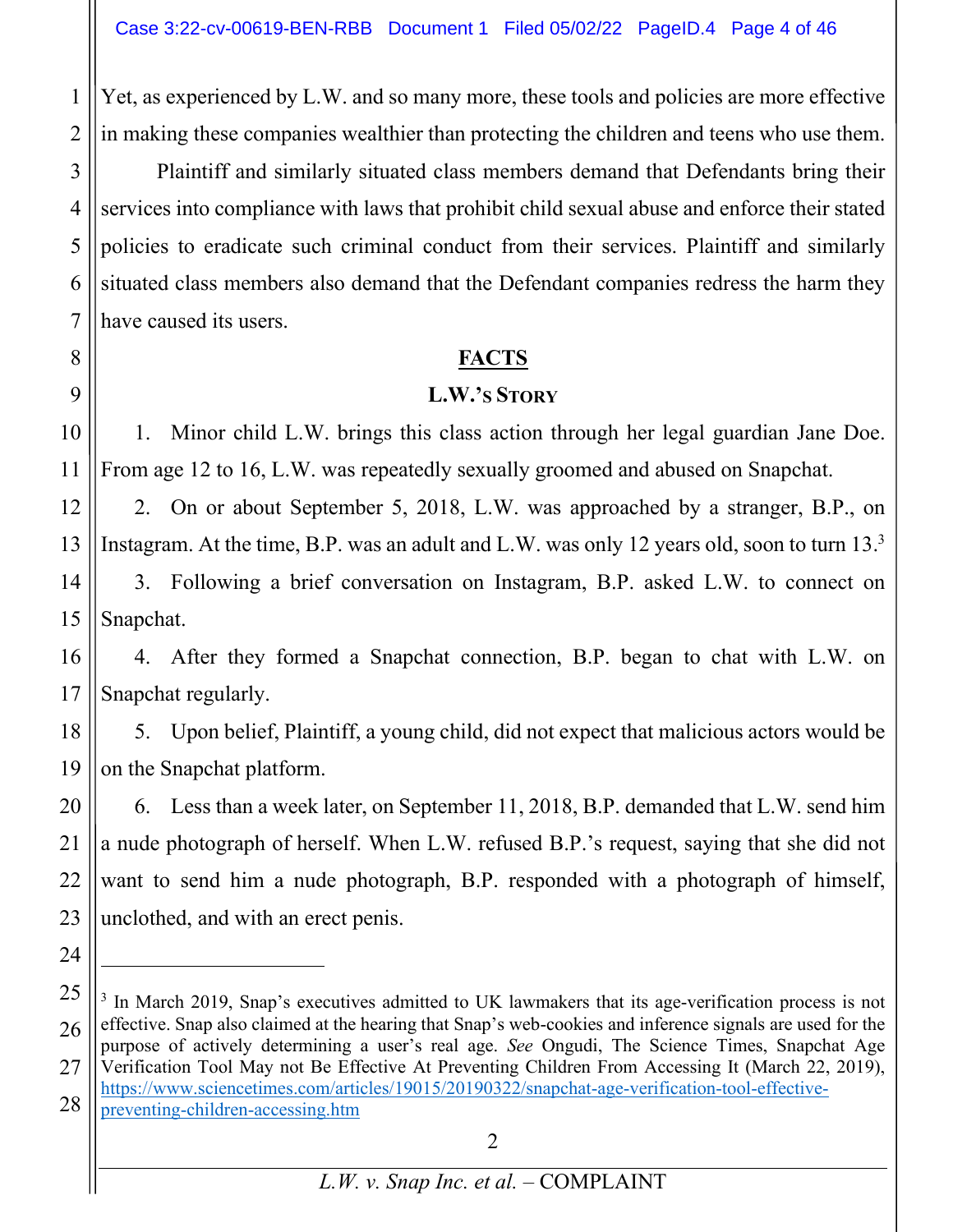7. Over a period of two-and-a-half years, starting with the incident on September 11, 2018, and continuing until April 15, 2021, B.P. manipulated and coerced L.W. into sending him pornographic images and videos of herself over Snapchat. B.P. would ridicule and berate her if L.W. refused and would compliment her when she would comply.

8. B.P. first asked L.W. for photos and videos in her underwear, then photos in the shower, and eventually photos and videos of L.W. depicting L.W.'s face and body, as well as exposed breasts and vaginal area. The videos include L.W. masturbating and penetrating her vagina with foreign objects at B.P.'s instructions and requests.

9. These conversations, images and videos were explicit child sexual abuse material ("CSAM") depicting an apparent child's face and figure.

10. Both the perpetrator, B.P., and victim, L.W., acknowledge that B.P. persistently and explicitly instructed L.W. to send those images and videos using verbal and photographic coercion on Snapchat's platform, over L.W.'s objections.

11. Moreover, during the two-and-a-half-year period between September 2018 and April 2021, B.P. sent L.W. more than two hundred pornographic photos of his exposed penis and videos of himself masturbating and ejaculating. B.P. would then write sexually explicit messages on Snapchat to L.W., such as "lick this up."

12. B.P. also tried to persuade L.W. to meet in-person at a hotel room or Airbnb to have sex, but L.W. refused.

13. During the two-and-a-half-year period, there were multiple instances when L.W. blocked B.P. because she did not want to speak with him. However, B.P. would either contact L.W. through Instagram or a fake account and ask L.W. to reconnect with him on Snapchat again until she yielded to his request.

14. At a formal investigation, B.P. admitted that he solely used Snapchat with L.W. – and not any other social media platform – to gain new CSAM and transmit his pornographic images and videos to her because he "kn[e]w the chats will go away" on Snapchat.

28 15. L.W. was not B.P.'s only victim. B.P. used Snapchat to obtain photographs and videos of CSAM by connecting with other minor children during the same time, in different

1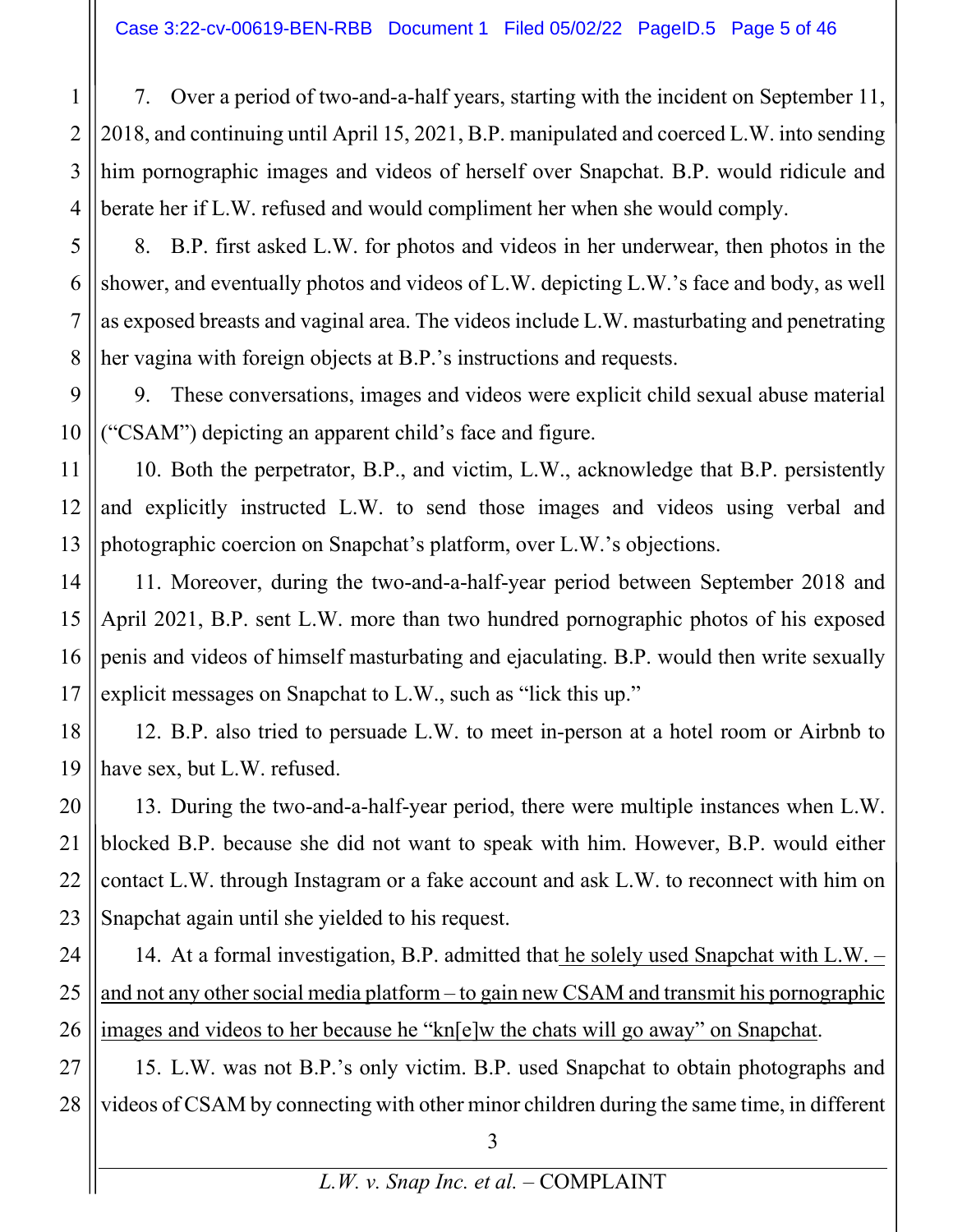states across the country. Many of these photos and videos transmitted over Snapchat expose the face and nude body of apparent minor children. B.P. also maintained a constant line of sexually explicit communication with minors over Snapchat.

1

2

3

4 5 16. One example of B.P.'s Snapchat dialogues, quoted below, explicitly mentions the age of the minor victim (other than L.W.) followed by CSAM transmission:

6 7 8 9 10 11 12 13 14 B.P.: "Age?" Underaged Child: "Going to be 14" B.P.: "Bikini pic?" B.P.: "Snap me" B.P.: "Send more tit videos?" B.P.: "I'm older. I'm 20" B.P.: "I mean it doesn't really matter now tho. No one will know." B.P.: "N[ot] G[onna] L[ie] id still definitely fuck u" B.P.: "Pound t[he] f[uck] outta both your tight holes."

15 16 17 17. B.P.'s patterned behavior of exploiting minors includes sexually explicit conversations revealing the minors' geographic location, age, and photos and videos containing CSAM.

18 19 20 18. B.P.'s exchanges of CSAM with L.W. and multiple other underaged children began in 2018 and continued until May 2021. B.P. did not stop until he was subject to criminal investigation.

21 22 19. During this time, B.P. was living and located in the barracks of Marine Corps Base Camp Pendleton in California.

23 24 25 26 20. After coercing underaged children to produce and transmit CSAM on Snapchat, B.P. then utilized another application called Chitter which allows strangers to connect and send anonymous messages and exchange photos and videos. Chitter is known to be used primarily for CSAM distribution.

27 28 21. B.P. indicated that he uses Chitter to seek out Dropbox links which contain nude photos and videos of "teenagers."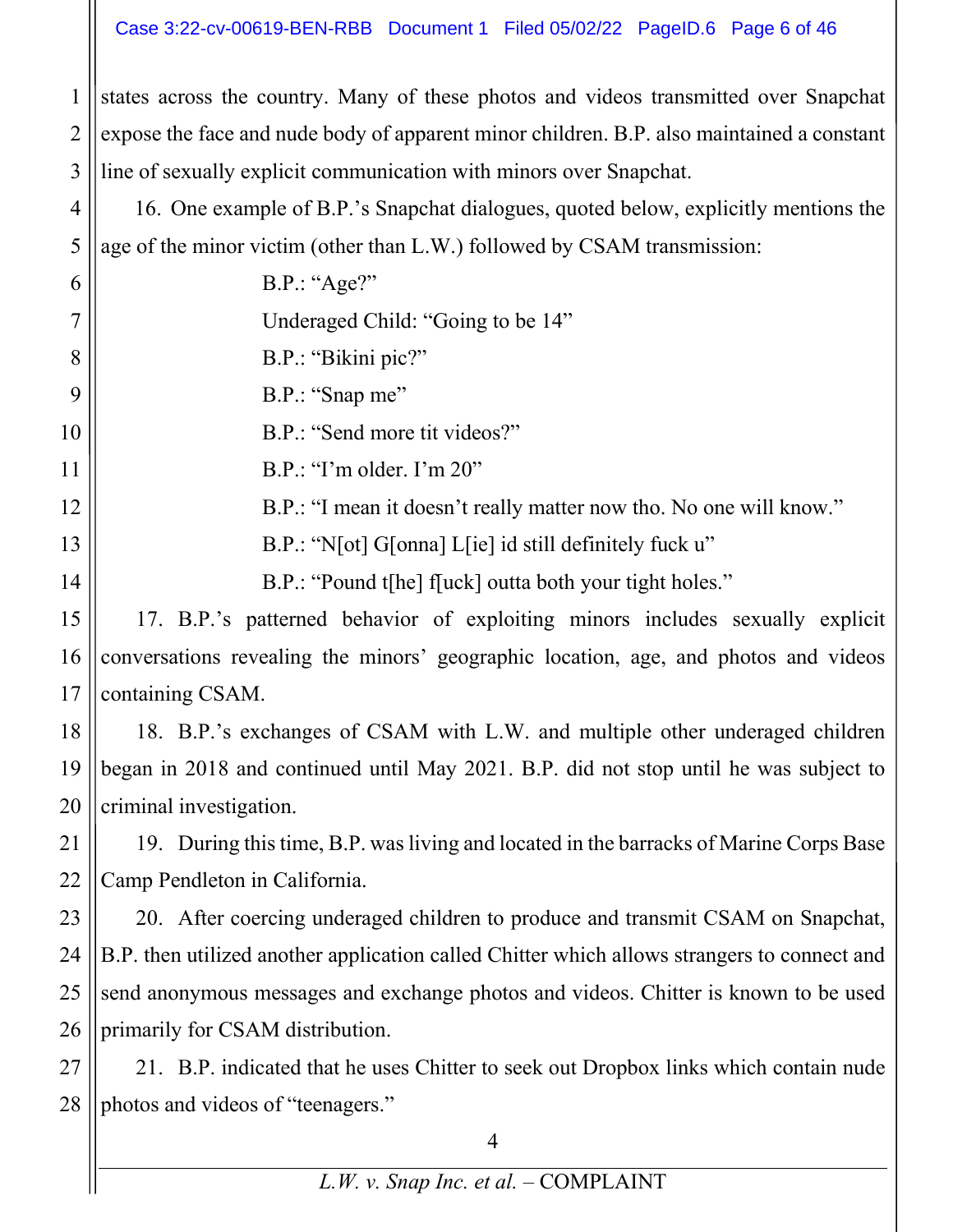22. B.P. and another Chitter user with the account name "Trade Pics of F's" connected on Chitter and traded CSAM depicting Plaintiff and other minor children. For example, B.P. and the Chitter user with the account name "Trade Pics of F's" makes blatantly clear that they were exchanging CSAM depicting children under the age of 16. B.P.'s Chitter dialogues included their victims' age, as well as photos and videos:

6 7 8 9 10 11 12 B.P.: "Got any underage?" Trade Pics of Fs: "Yuh. H[ow] b[out] [yo]u." B.P.: "Yuh lemme see" [More CSAM transmitted and exchanged] Trade Pics of Fs: "Those both are" [More CSAM transmitted and exchanged] B.P.: "I got a 14 yr old" Trade Pics of Fs: "Yea send all" [More CSAM transmitted and exchanged] B.P.: "Shes 14" [More CSAM transmitted and exchanged including depictions of L.W.] B.P.: "any Vids" [More CSAM transmitted and exchanged] Trade Pics of Fs: "She's 15 . . . and the top is 14" [More CSAM transmitted and exchanged] B.P.: "any pussy"

. . .

1

2

3

4

5

23. On May 24, 2021, B.P. was investigated for his actions and charged with various crimes perpetrated against L.W. and other victims including Sexual Abuse of a Child involving Indecent Exposure; Production of Child Pornography; Distribution of Child Pornography; and Possession of Child Pornography. He pled guilty to these crimes. 24. B.P.'s used Snapchat and Chitter to commit sexual crimes against underaged children like L.W.

25. During the years when L.W. was being sexually groomed on Snapchat by B.P.,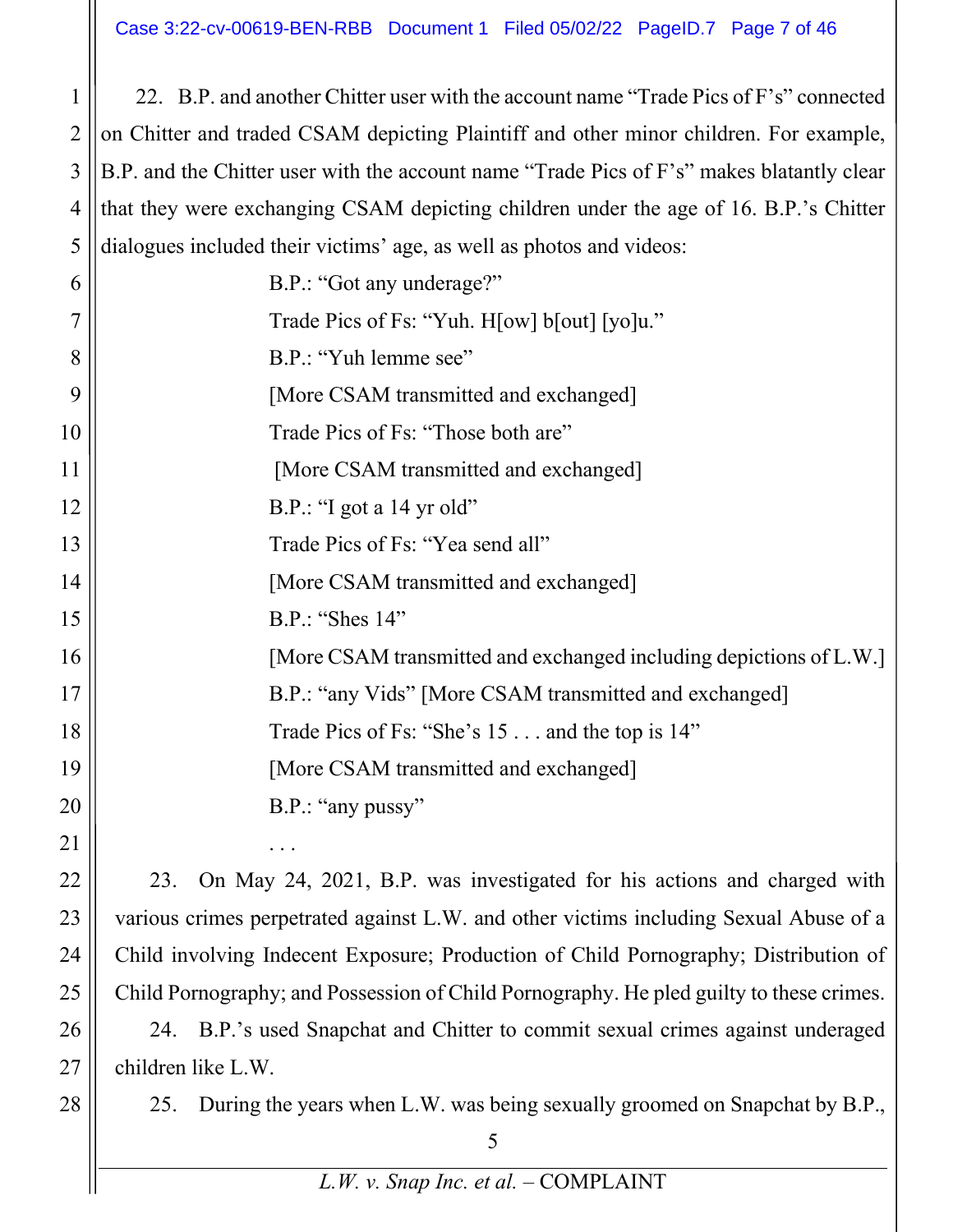L.W. was unable to tell anyone about it. Enduring the pain alone, L.W. suffered various physical and psychological harms including depression, anxiety, self-harm, and multiple suicide attempts.

26. Due to the physical and psychological harms, L.W. was assessed at a teen suicide outpatient program, and even an emergency room after a suicide attempt. She sought care from a personal therapist, psychiatrist, and was prescribed antidepressants.

27. In or around May 2021, L.W. was able to tell her mother about the two-and-ahalf years of abuse she suffered by B.P.'s conduct on Snapchat.

28. L.W. suffered and continues to suffer from embarrassment, shame, guilt, and fear related to her experience involving B.P.

29. Because images and videos of her have been distributed on Chitter App, and these are not retractable, L.W. faces constant anxiety and fear that those CSAM are continuing to be spread and watched.

30. In addition, L.W. is constantly tormented by the fact that such CSAM have the potential of resurfacing at any point in her life and used against L.W.

31. L.W. stated that her 12-year-old self could have never foreseen this and that had she known what would transpire, she would have ended her life before it got this bad.

32. At night L.W. lies awake feeling anxious, only falling asleep when she cannot keep her eyes open any longer.

33. L.W. has lost all trust in men since these traumatic events. She believes it will take her much effort and countless hours of therapy to restore trust in dating relationships and to enjoy a level of general security.

34. B.P.'s sexual grooming and abuse of L.W. on Snapchat continues to have corrosive effects on L.W. internally – most harrowingly of all, L.W. has said the pain "is killing me faster than life is killing me."

35. L.W. believes she is likely to use Snapchat and Defendants' app stores in the future because they are so integral to modern life where mobility and communication has become integral.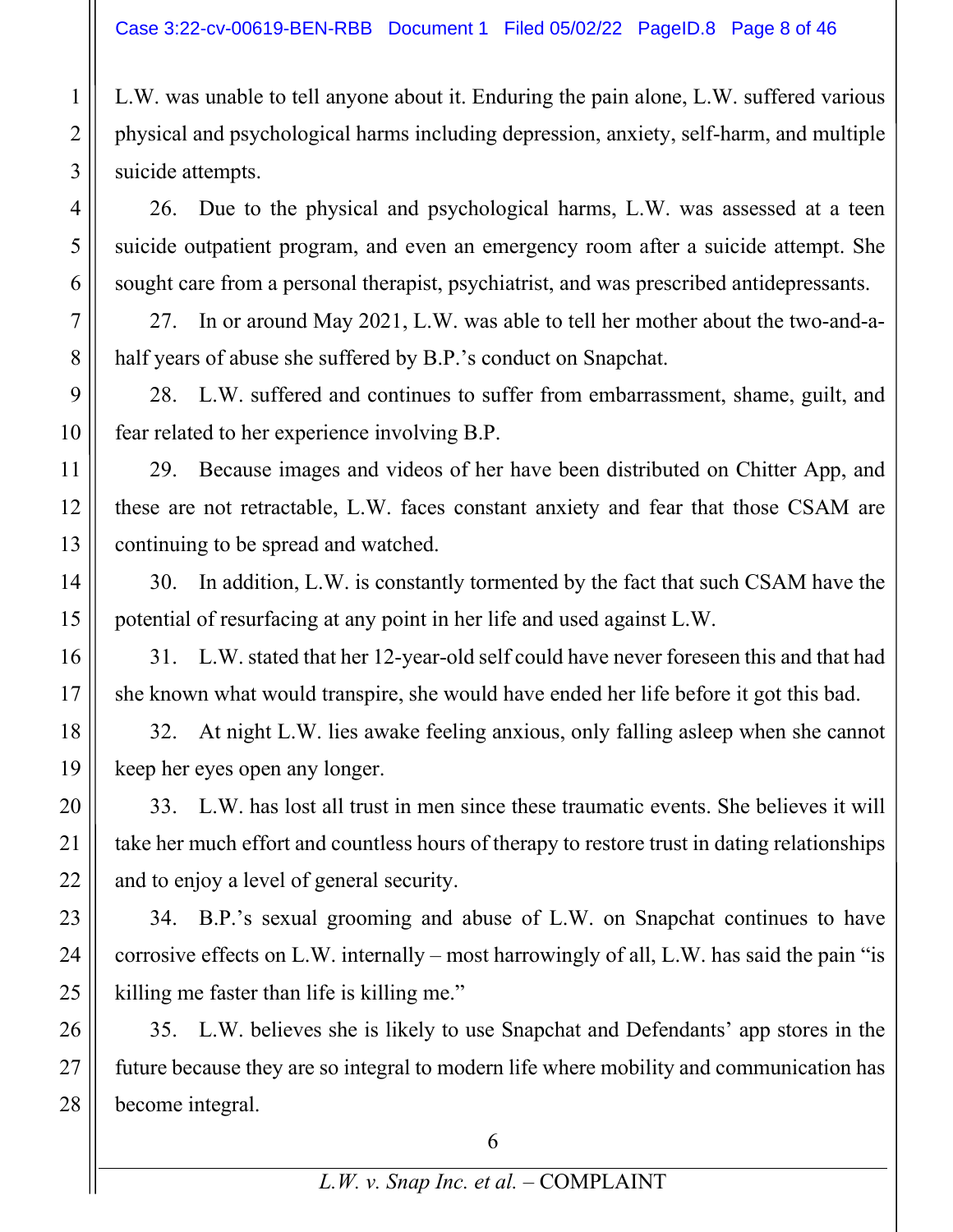### **SNAPCHAT FOSTERS A SENSE OF IMPUNITY, A SAFE HAVEN FOR CHILD SEXUAL ABUSE**

36. Snap Inc. ("Snap") is the parent company of Snapchat, a widely popular photo sharing application ("app"), which is used by hundreds of millions of people globally with net annual revenues that exceed \$4 Billion. 4

7 8 9 37. Snapchat's popularity among teenagers surpasses other major social media platforms like Twitter and Facebook.<sup>5</sup> The average user spends over 30 minutes of time per day on Snapchat.6

10 11 12 13 14 38. Snapchat integrates several unique features that make it stand out from its competitors. First, Snapchat messages disappear from the interface after one reads it ("ephemeral messaging function"). This generates a sense of impunity for many Snapchat users, opening the doors for exploitation and predatory behavior, a fact that has been observed in multiple empirical studies of frequent users.<sup>7</sup>

15 16 17 18 19 39. According to studies, Snapchat users believe that their conduct would be hidden and accordingly feel more empowered to engage in criminal behavior on Snapchat without fear of getting caught. <sup>8</sup> This sense of impunity fostered by ephemeral messaging is confirmed by predators like B.P. who openly admitted at his criminal investigation that he only used Snapchat with his victims because he "kn[e]w the chats will go away."

20 21

1

2

3

4

5

6

- 24  $^6$  Snapchat by the Numbers: Stats, Demographics & Fun Facts, OMNICORE (March 2, 2022), https://www.omnicoreagency.com/snapchat-
- 25 statistics/#:~:text=On%20average%2C%20people%20spend%20over%2030%20minutes%20on%20Sna pchat%20and%20send%2034.1%20messages%20a%20day. 7 *Id* at 109.
- 26

<sup>4</sup> *Global revenue of Snap from 1st quarter 2015 to 4th quarter 2021 (in million U.S. dollars)*, STATISTA, https://www.statista.com/statistics/552694/snapchat-quarterly-revenue/. 5 Monica Anderson & Jingjing Jiang, *Teens, Social Media & Technology 2018*, PEW RESEARCH CENTER

<sup>22</sup> (May 31, 2018), https://www.pewinternet.org/wp-<br>content/uploads/sites/9/2018/05/PI 2018.05.31 TeensTech FINAL.pdf.

<sup>27</sup> 28 <sup>8</sup> *See*, e.g., Leah Moyle, et al., *#Drugsforsale: An exploration of the use of social media and encrypted messaging apps to supply and access drugs*, 63 INTERNATIONAL JOURNAL OF DRUG POLICY (Jan. 2019), https://doi.org/10.1016/j.drugpo.2018.08.005.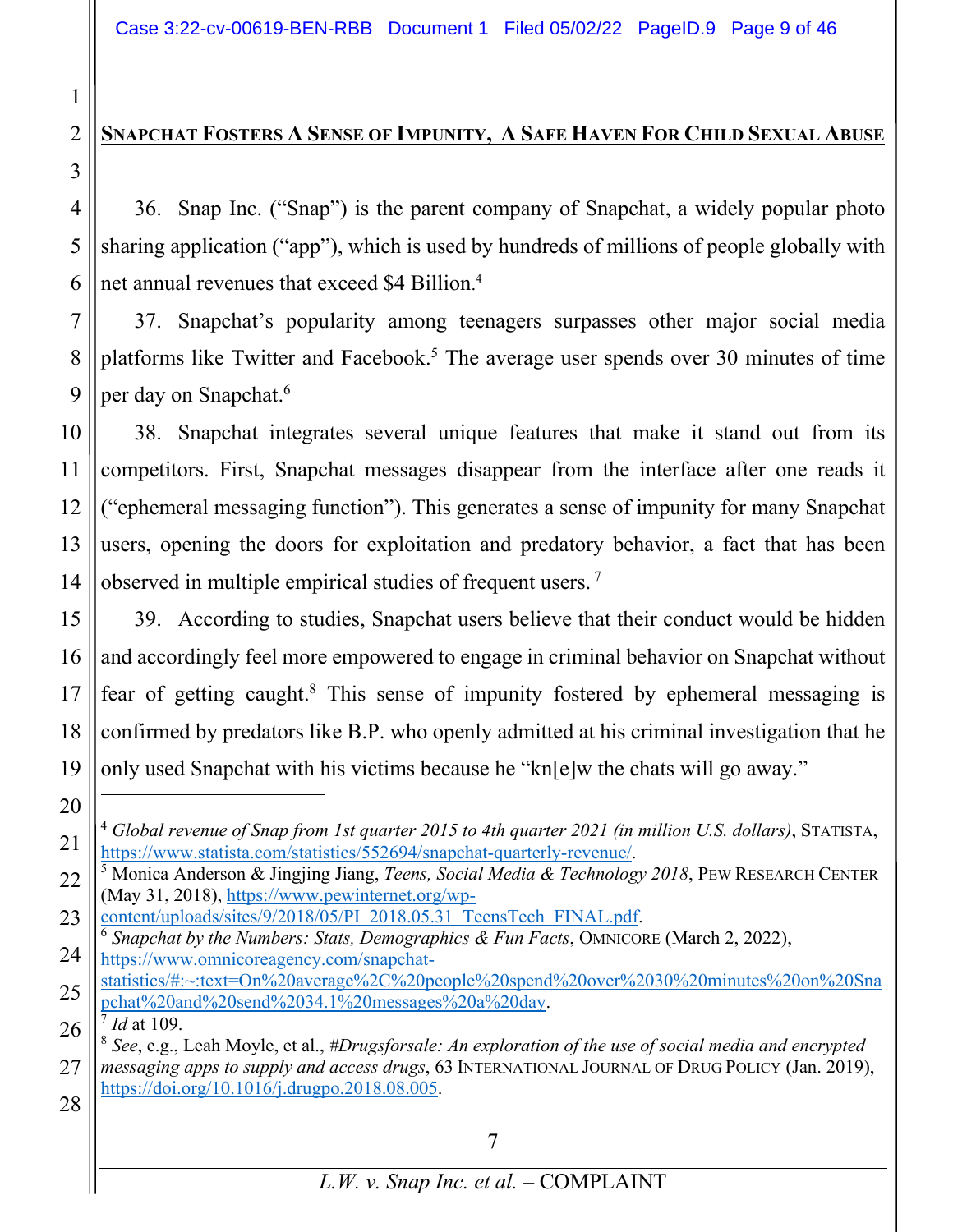1

2

3

4

7

9

10

11

12

22

40. Moreover, Snapchat's ephemeral messaging function furnishes a level of intimacy between users.<sup>9</sup> Critically, Snapchat's disappearing messaging is intended to entice users to share highly personal photos and information that many users would otherwise feel uncomfortable sharing on "higher-stake" apps such as Instagram."10

5 6 8 41. Also, because of these designs, users perceive Snapchat to have less formal interactions than other social media, studies have also found that the "close ties" generated between teenagers on the app foster the conditions for social grooming and other predatory behavior. $11$ 

## **SNAP'S CSAM DETECTION TECHNOLOGY IS A POOR FIT FOR ITS PLATFORM AND IS INEFFECTIVE TO PREVENT SEXUAL GROOMING**

13 14 15 16 17 18 19 20 21 42. Sexual grooming is different from CSAM distribution of in several aspects. Sexual grooming involves a 1:1 relationship built through "a process of exploiting trust to shift expectations of what safe behavior is and leveraging fear and shame to keep a child silent."<sup>12</sup> According to Thorn, the organization that tackles the problems of CSAM, "[g]rooming relies on exploiting insecurities and trust, and in an online setting trust can be built through a variety of methods. Children are able to build new relationships that are completely decontextualized from every other aspect of their lives. Any content produced as a result of grooming can then be used to threaten and blackmail a child, playing on a child's fear of getting in trouble, to force the victim into performing more acts which can

<sup>23</sup> 24 <sup>9</sup> *See* Evelyn Lopez, et al., *The Gratifications of Ephemeral Marketing Content, the Use of Snapchat by the Millennial Generation and Their Impact on Purchase Motivation*, GLOBAL BUSINESS REVIEW (2021), https://journals.sagepub.com/doi/pdf/10.1177/09721509211005676. 10 *See* id.

<sup>25</sup> 26 <sup>11</sup> *See* Vivek K. Singh, et al., "*They basically like destroyed the school one day": On Newer App Features and Cyberbullying in Schools*, RESEARCHGATE – Conference Paper (Feb. 2017),

<sup>27</sup> https://wp.comminfo.rutgers.edu/vsingh/wpcontent/uploads/sites/110/2020/02/CSCW\_CameraReady\_Si ngh\_Radford.pdf. 12<br><sup>12</sup> Online Grooming: What it is, How it Happens, and How to Defend Children, THORN,

<sup>28</sup> https://www.thorn.org/blog/online-grooming-what-it-is-how-it-happens-and-how-to-defend-children/

<sup>8</sup>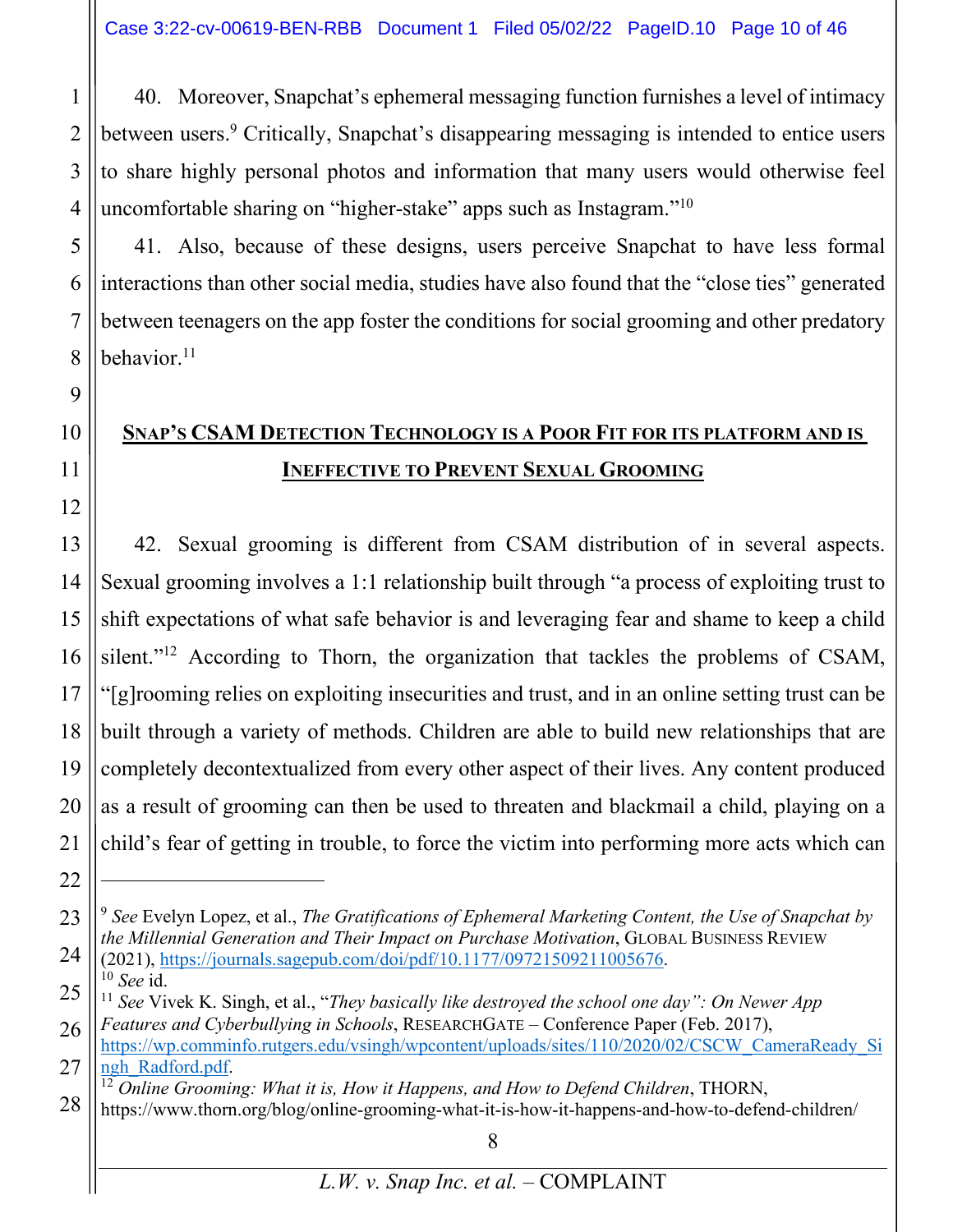Case 3:22-cv-00619-BEN-RBB Document 1 Filed 05/02/22 PageID.11 Page 11 of 46

9 1 2 3 4 5 6 7 8 9 10 11 12 13 14 15 16 17 18 19 20 21 22 23 24 25 26 27 28 become increasingly explicit."13 43. At all relevant times, the dangers and prevalence of online child sexual grooming have been well-known to tech giants like Defendants. 44. In November 2019, a bipartisan group of Senators sent a letter to 36 leading tech companies, including Snapchat, Apple, Inc. ("Apple") and Google LLC ("Google"). In the letter, a Senate Committee asked questions specifically addressing online sexual grooming of children and CSAM detection technologies, including: <sup>14</sup> • What measures have you taken to ensure that steps to improve the privacy and security of users do not undermine efforts to prevent the sharing of CSAM or stifle law enforcement investigations into child exploitation? Have you implemented any technologies or techniques to automatically flag CSAM that is new or has not been previously identified, such as the use of machine learning and image processing to recognize underage individuals in exploitative situations? If your platform(s) include a search engine, please describe the technologies and measures you use to block CSAM from appearing in search results. What, if any, proactive steps are you taking to detect online grooming of children? 45. In July 2020, ParentsTogether, a national parent group, delivered a petition from 100,000 parents to Snap demanding that the company do more to "protect children from <sup>13</sup> *Id.*<br><sup>14</sup> *Letter to Sundar Pichai and 36 other Tech Companies by Senate Committee* (November 18, 2019), https://www.blumenthal.senate.gov/imo/media/doc/11.18.19%20-%20Google%20-%20CSAM.pdf

*L.W. v. Snap Inc. et al.* – COMPLAINT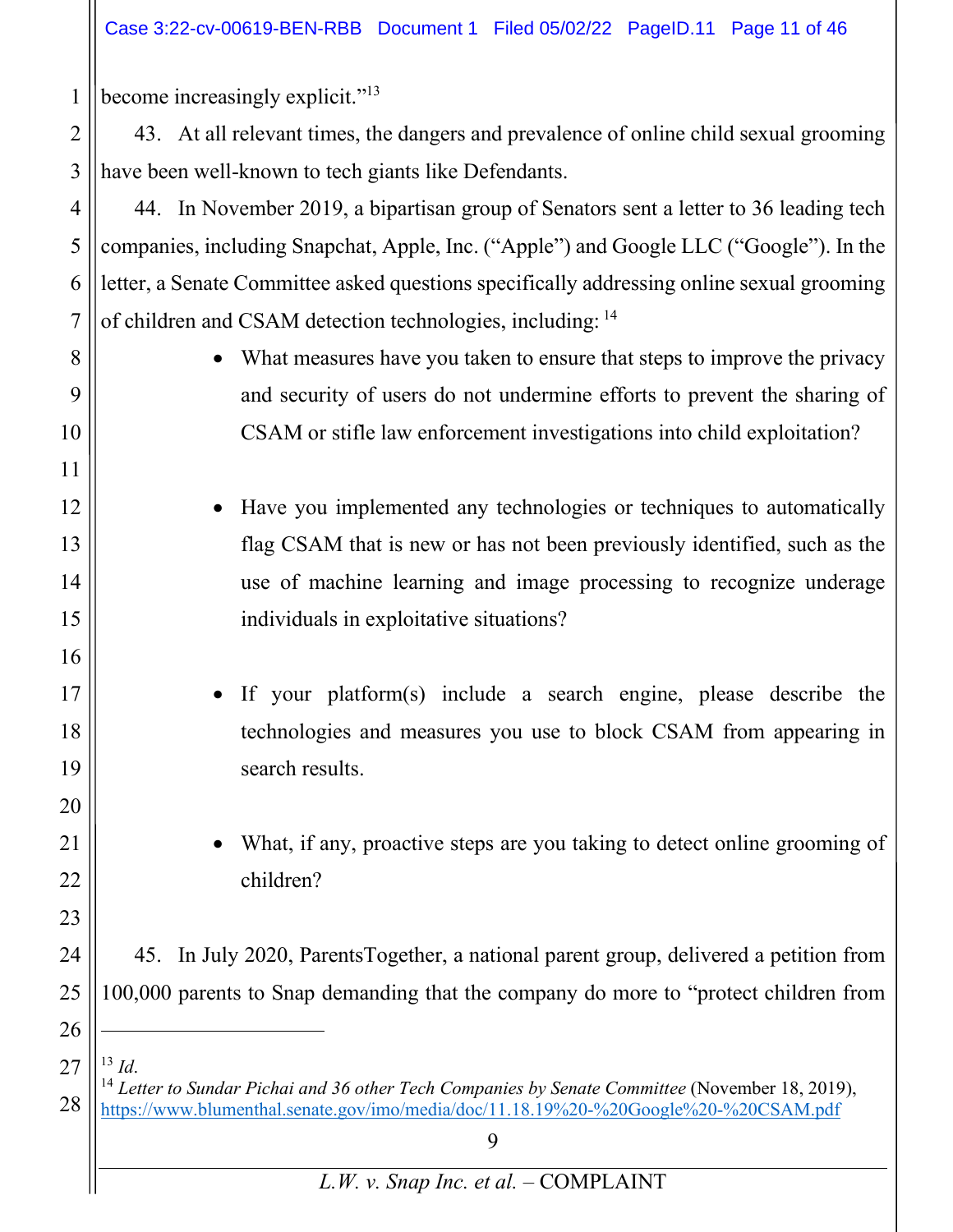## Case 3:22-cv-00619-BEN-RBB Document 1 Filed 05/02/22 PageID.12 Page 12 of 46

grooming, sexual abuse, and exploitation on Snapchat."15

1

2 3 46. The petition flagged examples of widespread online sexual grooming of children including:

| 4  | A high school coach in New Mexico used Snapchat to extort sexual videos                                                                                                         |
|----|---------------------------------------------------------------------------------------------------------------------------------------------------------------------------------|
| 5  | from several girls as young as 14.                                                                                                                                              |
| 6  |                                                                                                                                                                                 |
| 7  | A Cleveland man posed as a therapist and blackmailed a 13-year-old girl                                                                                                         |
| 8  | into sending him sexual videos and photos.                                                                                                                                      |
| 9  |                                                                                                                                                                                 |
| 10 | A Virginia man was arrested for running a "sextortion" ring on Snapchat,                                                                                                        |
| 11 | coercing children into sending sexually explicit material.                                                                                                                      |
| 12 |                                                                                                                                                                                 |
| 13 | In response, Snap announced that it would adopt Google's Child Sexual Abuse<br>47.                                                                                              |
| 14 | Imagery Match (hereinafter "CSAI Match") technology in addition to Microsoft's Photo                                                                                            |
| 15 | DNA to scan videos for child pornography by Fall 2020. <sup>16</sup>                                                                                                            |
| 16 | However, CSAI Match and PhotoDNA are ineffective when it comes to<br>48.                                                                                                        |
| 17 | preventing child sexual grooming. This is because sexual grooming generates new CSAM                                                                                            |
| 18 | that would not have been previously identified. <sup>17</sup> Because these CSAM are new when                                                                                   |
| 19 | produced and distribute over Snapchat, they would not "match" previously known CSAM                                                                                             |
| 20 | in an existing database.                                                                                                                                                        |
| 21 | Simply put, the CSAI Match and PhotoDNA match chops the potentially<br>49.                                                                                                      |
| 22 | problematic photo or video frame (numerous photos) into a string of numbers (hence,                                                                                             |
| 23 |                                                                                                                                                                                 |
| 24 | <sup>15</sup> Snapchat: Prevent Pedophiles from Sharing Abuse Videos, https://parents-together.org/snapchat-                                                                    |
| 25 | petition/<br><sup>16</sup> Our Transparency Report for the First Half of 2021, SNAP INC. (Nov. 22, 2021), https://snap.com/en-                                                  |
| 26 | US/safety-and-impact/post/our-transparency-report-for-the-first-half-of-2021.<br>$17$ Voluntary Principles to Counter Online Child Sexual Exploitation and Abuse, DEPARTMENT OF |
| 27 | JUSTICE, https://www.justice.gov/opa/press-release/file/1256061/download (accessed on March 28,                                                                                 |
| 28 | 2022).                                                                                                                                                                          |
|    | 10                                                                                                                                                                              |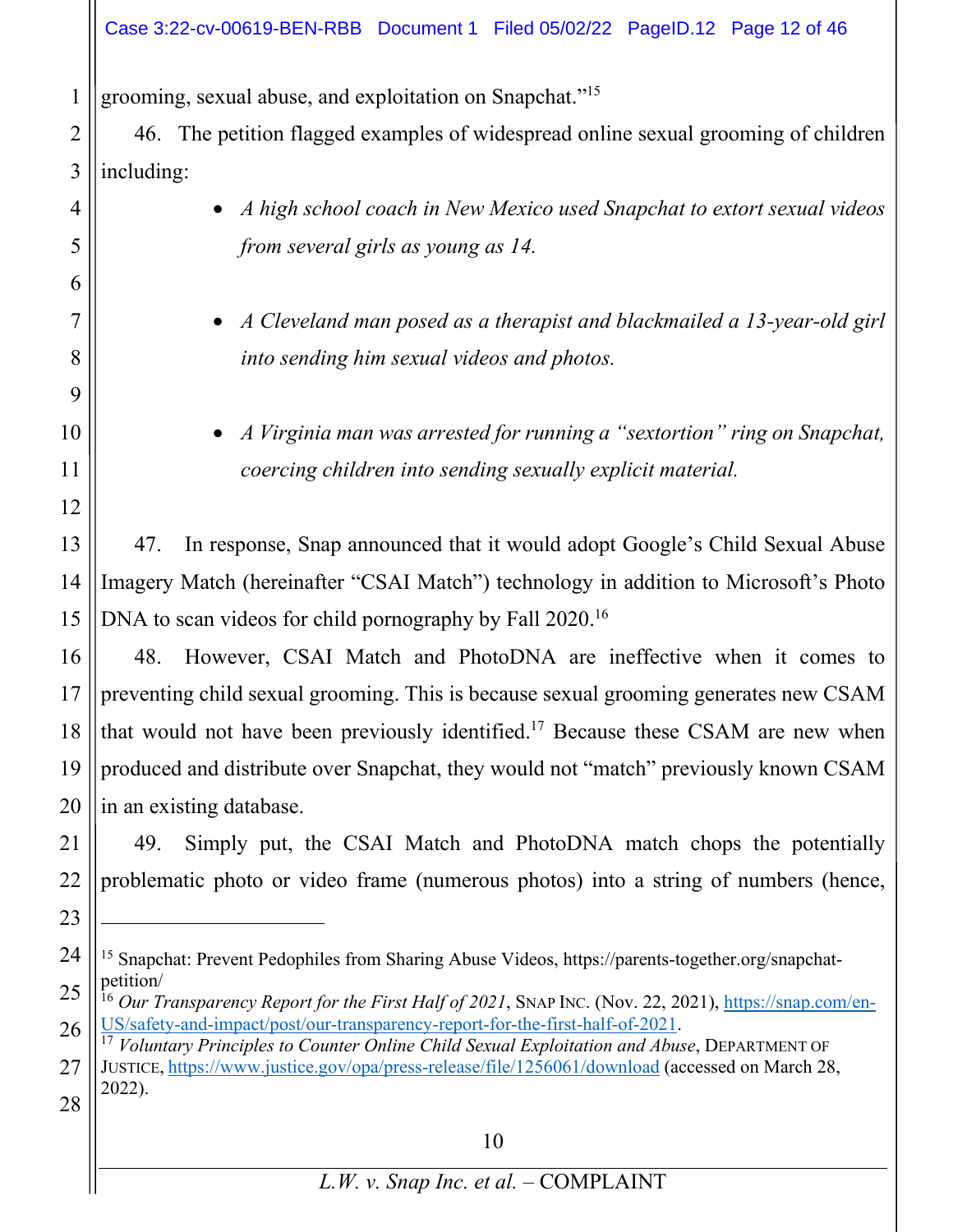likened to a DNA). Then, it compares those numbers to the database of previously flagged CSAM photos and videos that are also chopped down to a string of numbers. If there is a match, then the model would determine that the photo or video frame is CSAM material.<sup>18</sup>

4 5 6 50. Snap states that it is "using CSAI Match technology to identify *known* illegal images and videos of CSAM and report them to the National Center for Missing and Exploited Children (NCMEC)."19

7 8 9 10 11 12 13 14 51. Upon information and belief, CSAM detection technology like PhotoDNA and CSAI Match is thus a poor fit to prevent sexual grooming on Snapchat. First, sexual grooming results in the production of new, previously unknown CSAM material that lacks a reference point for a match in any database, hence, PhotoDNA and CSAI Match would not be helpful. Second, because the newly produced CSAM material does not match anything in the existing database, Snap's enforcement relies upon reports form individual users who have been harmed, an inherently reactive approach that waits until a child is harmed and places the burden on the child to voluntarily report their own abuse.

15 16 17 18 19 52. Moreover, even in detecting CSAM that has been previously known and identified in a database, social media companies like Snap. that operate at major scale with "billions of daily uploads" may prioritize factors like "efficiency" (*i.e*., cost and scalability) and "distinctness" (*i.e.*, more specificity) while compromising other factors like "tolerance" (*i.e*., less specificity) of the detection model, potentially resulting in underreporting of actual incidents of CSAM distribution.20

1

2

3

<sup>19</sup> *NCMEC, Google and Image Hashing Technology*, GOOGLE,

<sup>20</sup> 21 22 23

<sup>18</sup> This is a process called "hashing." For a fuller explanation, *see* Hany Farid, An Overview of Perceptual Hashing, Journal of Online Trust and Safety (October 2021) at 2-3, Stanford Internet Observatory, https://tsjournal.org/index.php/jots/article/download/24/14

<sup>24</sup> 25 https://safety.google/intl/en\_nz/stories/hash-matching-to-help-ncmec/ (accessed on March 28, 2022).; *Our Transparency Report for the First Half of 2021*, SNAP INC. (Nov. 22, 2021), https://snap.com/en-US/safety-and-impact/post/our-transparency-report-for-the-first-half-of-2021.

<sup>26</sup> <sup>20</sup> *See* Hany Farid, An Overview of Perceptual Hashing, Journal of Online Trust and Safety (October 2021) at 10, Stanford Internet Observatory, https://tsjournal.org/index.php/jots/article/download/24/14

<sup>27</sup> 28 "In practice, the choice of a hash is based on a number of factors, including: 1. Scale. When operating at the scale of a major social media platform, for example, with billions of daily uploads, any hash must be highly efficient and distinct. At this scale, even a  $1/100$  or even  $1/10,000$  false positive rate (incorrectly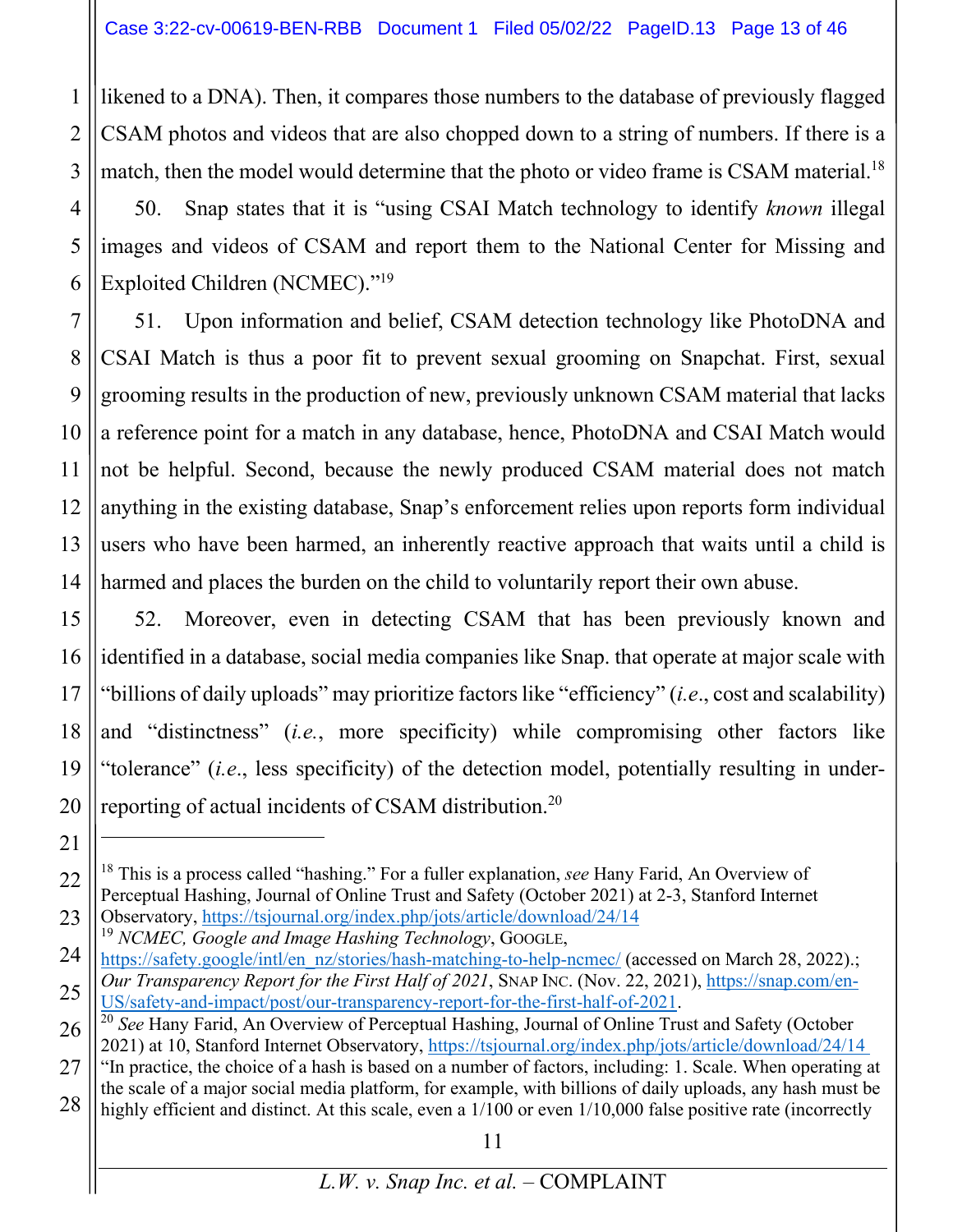# **SNAP FALSELY REPRESENTS THAT IT COLLECTS MULTIPLE DATA TO ENHANCE USER SAFETY. INSTEAD, IT PROFITS FROM USER DATA COLLECTION AND ILLEGAL ACTIVITY ON ITS PLATFORM.**

53. Snap collects troves of information and data from its users.<sup>21</sup> According to Snap, users "provide us whatever information you send through our services, such as Snaps and Chats."22

8 9 10 11 12 13 14 54. Information Snap obtains when users use their services include the following: (1) usage information (how the user communicates with other users, such as their names, the time and date of any communications);  $^{23}$  (2) content information (whether the user viewed content, and meta data "information about a Snap and Chat such as the date, time, sender, and receiver.");<sup>24</sup> (3) device information; (4) device phonebook; (5) camera and photos; (6) precise location information; (7) information collected by cookies and other technologies; and  $(8)$  log information.<sup>25</sup>

15 16 17 55. Snap claims to use this information for a variety of purposes, including to: (1) "enhance the safety and security of our products and services"; (2) "verify your identity and prevent fraud or other unauthorized or illegal activity"; and (3) "enforce, investigate,

23 US/privacy/privacy-policy.  $\overline{22}$  *Id.* 

28

18

1

2

3

4

5

6

<sup>19</sup> 20 matching two images) is untenable. 2. Tolerance. When trying to limit the upload of, for example, legal adult pornography, resilience may be less important than, for example, trying to limit child sexual abuse imagery (CSAM). . . ."

<sup>21</sup> 22  $21$  Snap uses information it collects for many different purposes, including "provide and improve our advertising services, ad targeting, and ad measurement, including through the use of your precise location information (again, if you've given us permission to collect that information), both on and off our services." Snap Inc., *Privacy Policy*, SNAP INC. (Nov. 17, 2021), https://www.snap.com/en-

<sup>24</sup> 25 <sup>23</sup> *Id. Snap's privacy policy states that it collects information about "how you communicate with other Snapchatters, such as their names, the time and date of your communications, the number of messages you exchange with your friends, which friends you exchange messages with the most, and your interactions with messages (such as when you open a message or capture a screenshot)."*

<sup>26</sup> 27 <sup>24</sup> *Snapchat Support: Snap and Chat Metadata*, SNAP INC., https://support.snapchat.com/en-US/article/snap-chat-metadata (accessed on March 28, 2022).  $\overline{^{25}}$  *Id.*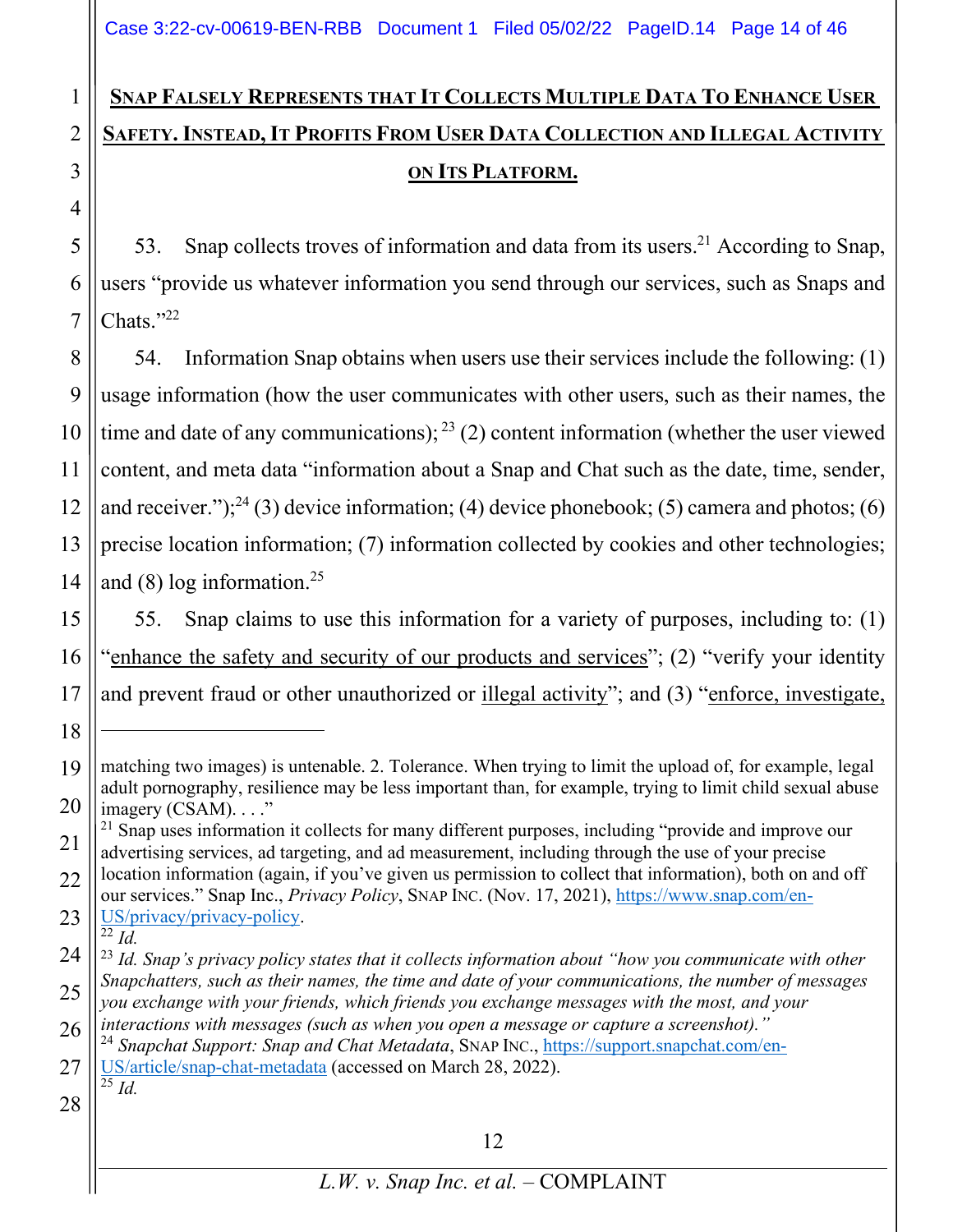|                | Case 3:22-cv-00619-BEN-RBB Document 1 Filed 05/02/22 PageID.15 Page 15 of 46                                      |
|----------------|-------------------------------------------------------------------------------------------------------------------|
| $\mathbf{1}$   | and report conduct violating our Terms of Service and other usage policies, respond to                            |
| $\overline{2}$ | requests from law enforcement, and comply with legal requirements."26                                             |
| 3              | The troves of data and information about its users would enable Snap to detect<br>56.                             |
| $\overline{4}$ | and take actions to prevent instances of grooming and CSAM distribution, but Snap has                             |
| 5              | failed to do so.                                                                                                  |
| 6              | Yet, Snap continues to make false representations that "[w] e report all instances<br>57.                         |
| $\overline{7}$ | of child sexual exploitation to authorities." This is untrue.                                                     |
| 8              | The following is on Snapchat's Community Guidelines that outline the Terms of<br>58.                              |
| 9              | Service:                                                                                                          |
| 10             | The key is the spirit of these rules: we want Snapchat to be a safe and                                           |
| 11             | positive experience for everyone. We reserve the right to decide, in our                                          |
| 12             | sole discretion, what content violates that spirit and will not be permitted                                      |
| 13             | on the platform.                                                                                                  |
| 14             |                                                                                                                   |
| 15             | <b>Sexually Explicit Content</b>                                                                                  |
| 16             | We prohibit accounts that promote or distribute pornographic content.                                             |
| 17             | We report all instances of child sexual exploitation to authorities.                                              |
| 18             |                                                                                                                   |
| 19             | Never post, save, or send nude or sexually explicit content involving                                             |
| 20             | anyone under the age of $18$ — even of yourself. Never ask a minor to                                             |
| 21             | send sexually explicit content.                                                                                   |
| 22             |                                                                                                                   |
| 23             | As L.W.'s experience clearly demonstrates, Snap/Snapchat does not report all<br>59.                               |
| 24             | instances of child sexual exploitation to authorities, and has clearly exercised its purported                    |
| 25             | 'right to decide in their sole discretion" not to do so.                                                          |
| 26             | According to their Terms of Service in place on September 26, 2017, February<br>60.                               |
| 27             |                                                                                                                   |
| 28             | <sup>26</sup> Privacy Policy, SNAP INC. (Nov. 17, 2021), https://www.snap.com/en-US/privacy/privacy-policy.<br>13 |
|                | L.W. v. Snap Inc. et al. - COMPLAINT                                                                              |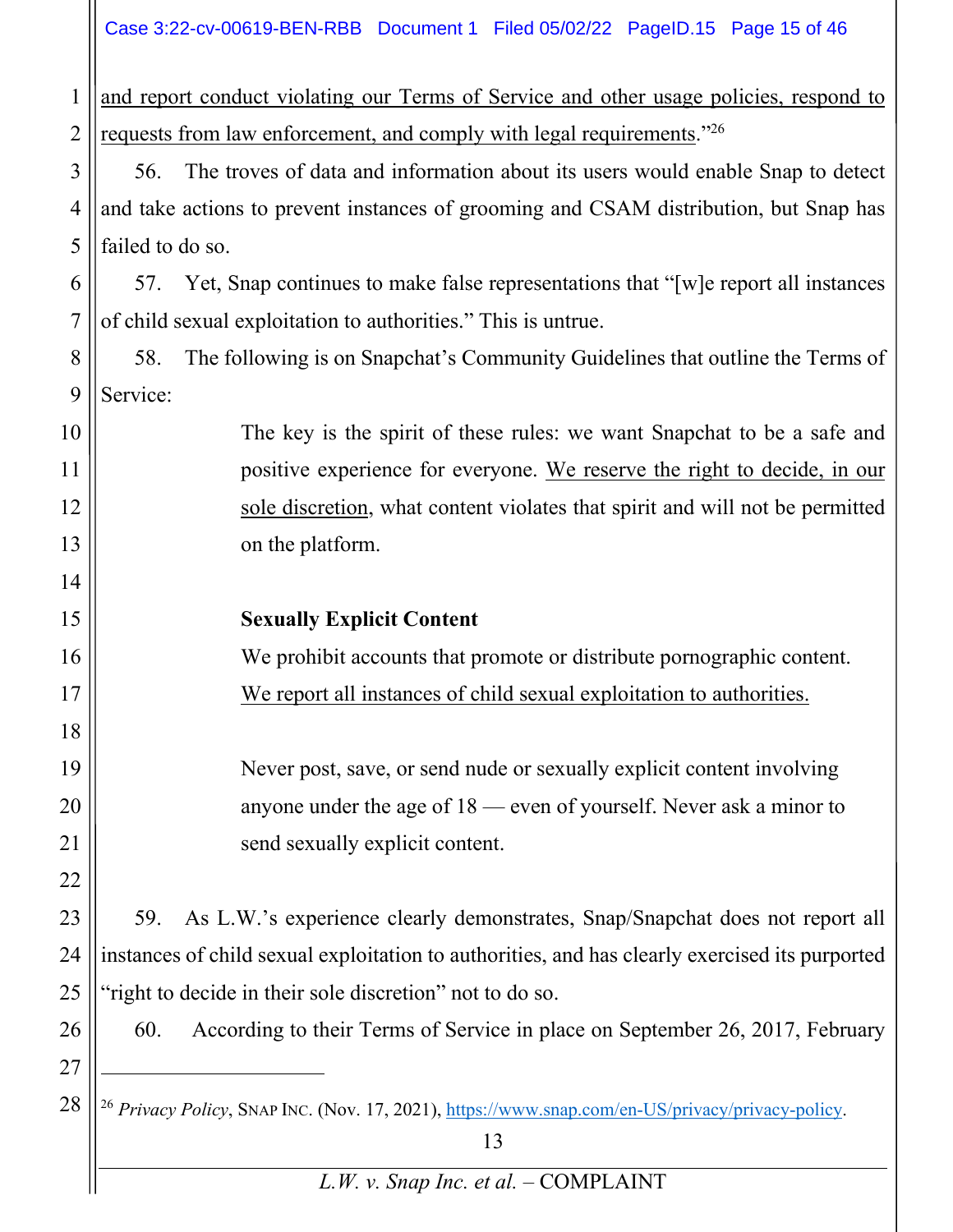1

2

3

4

5

6

7

8

9

21

22

23

24

18, 2019, and from October 30, 2019 until September 30, 2021, Snap clearly gives themselves permission to monitor, filter, and moderate user content at "any time for any reason."

 While we're not required to do so, we may access, review, screen, and delete your content at any time and for any reason, including to provide and develop the Services or if we think your content violates these Terms. You alone, though, remain responsible for the content you create, upload, post, send, or store through the Service.<sup>27</sup>

10 11 61. Snap wields a great deal of discretion, specifically with respect to moderating, screening, and deleting user content.

12 13 14 15 16 17 62. Snap's purported justification for collecting valuable user data is to enhance security, detect illegal activity, and enforce community guidelines against violators. But, contrary to their representation, Snap's goal of collecting user data is not for user security and protection from illegal activities. Instead, Snap collects user data for advertisement purposes, which it openly profits from while many of its users are exposed to unsafe and unprotected situations on its app.

18 19 20 63. Snap also collects user data which translates into advertisement profit, in consideration for (which is the legal contract speak for "trading value for") users to access the platform.28

> The Services may contain advertisements. In consideration for Snap Inc. letting you access and use the Services, you agree that we, our affiliates, and our third-party partners may place advertising on the Services.

27 28 <sup>28</sup> *See* Opp. To Motion to Dismiss by Plaintiffs' attorney, Lee Davis in *BAILEY ZIENCIK, ET AL.'S MEMORANDUM OF POINTS & AUTHORITIES IN OPPOSITION TO SNAP, INC'S MOTION TO DISMISS PLAINTIFFS' COMPLAINT*, Case No.: 2:21-cv-7292-DMG-PD (C.D.Cal) Doc 50-1 (11/19/21)

<sup>25</sup> 26 <sup>27</sup> https://snap.com/en-US/terms (versions September 26, 2017, February 18, 2019, and October 30, 2019)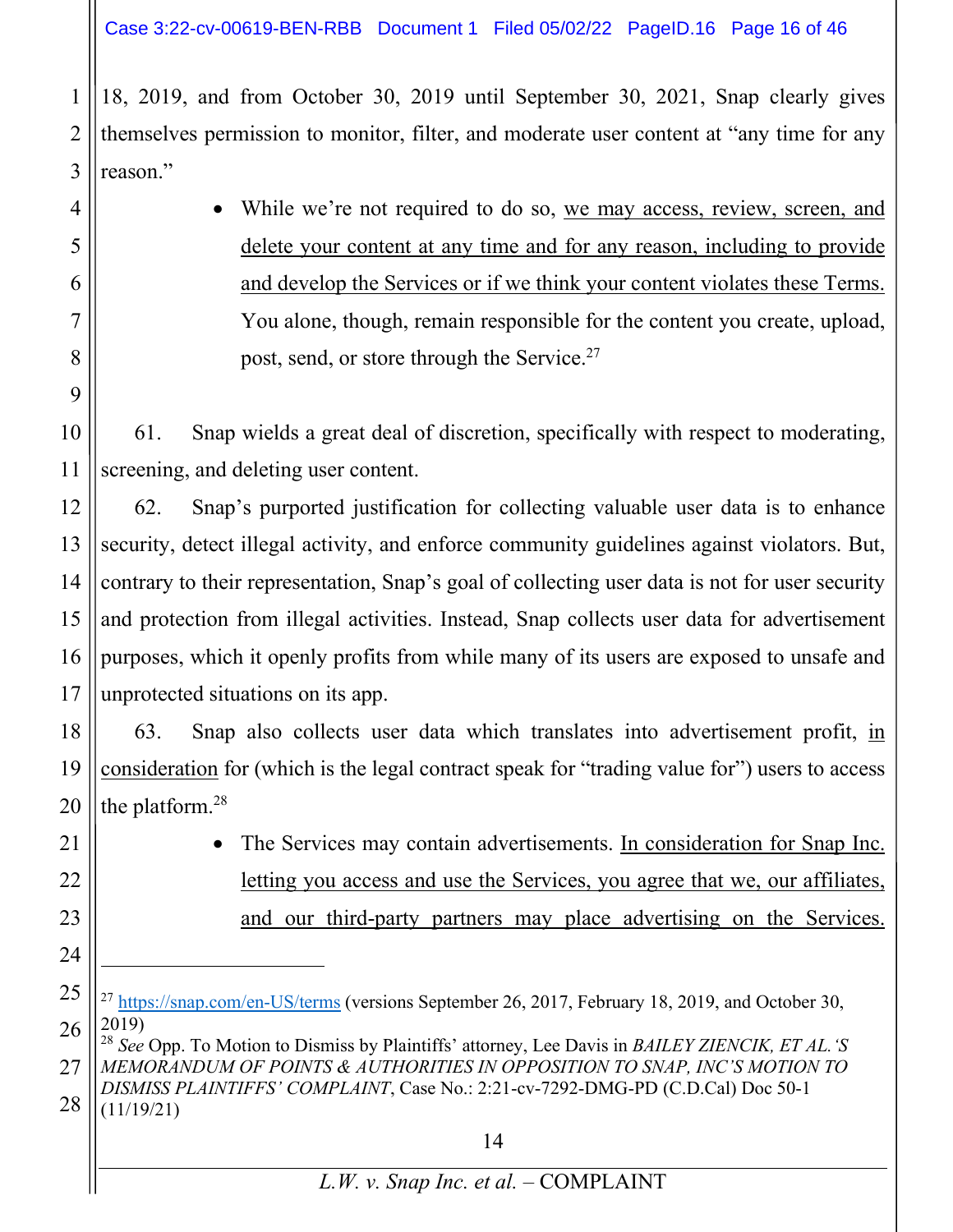Because the Services contain content that you and other users provide us, advertising may sometimes appear near your content.

64. Perpetrators like B.P. are in a continuous business relationship with Snap Inc. Snap provides users like B.P. access to Snapchat platform in exchange for collecting user data which translates into advertisement profit.

65. Snap gains \$31 in average revenue for every daily user on Snapchat platform in North America.<sup>29</sup> Because each user (and their data) is worth money, Snapchat benefits financially from users committing sexual crimes against children on its platform.

10 11 12 13 66. By engaging in unfair, deceptive business practices as described above, and by enabling sexual predators to perpetrate crimes against minor children while financially benefitting from the same, Snap has caused severe harm to Plaintiff L.W. and putative Class members.

# **APPLE'S APP STORE AND GOOGLE PLAY PROMOTE, PARTICIPATE, AND BENEFIT FROM APPS THAT ARE KNOWN TO FACILITATE CSAM DISTRIBUTION, LIKE CHITTER.**

18 19 20 67. Plaintiff brings claims against Apple and Google for enabling, recommending, and steering users on Apple's App Store ("App Store") and Google's Play Store ("Google Play") to the Chitter, which was used by B.P. to distribute CSAM depicting L.W.

22 68. Chitter is an application that connects two random users at which time and allows the transmission of anonymous messages, photos, and videos.

69. Chitter has gained notoriety for attracting users who seek to trade CSAM.

70. On Chitter, B.P transmitted Plaintiff's photos and videos that contain CSAM to other users, and received other CSAM in exchange.

26 27

28

1

2

3

4

5

6

7

8

9

14

15

16

17

21

23

24

<sup>&</sup>lt;sup>29</sup> Average Revenue Per User - April 2022 Investor Presentation at 35, Snap Inc., **Q1 2022 Investor** Deck (q4cdn.com)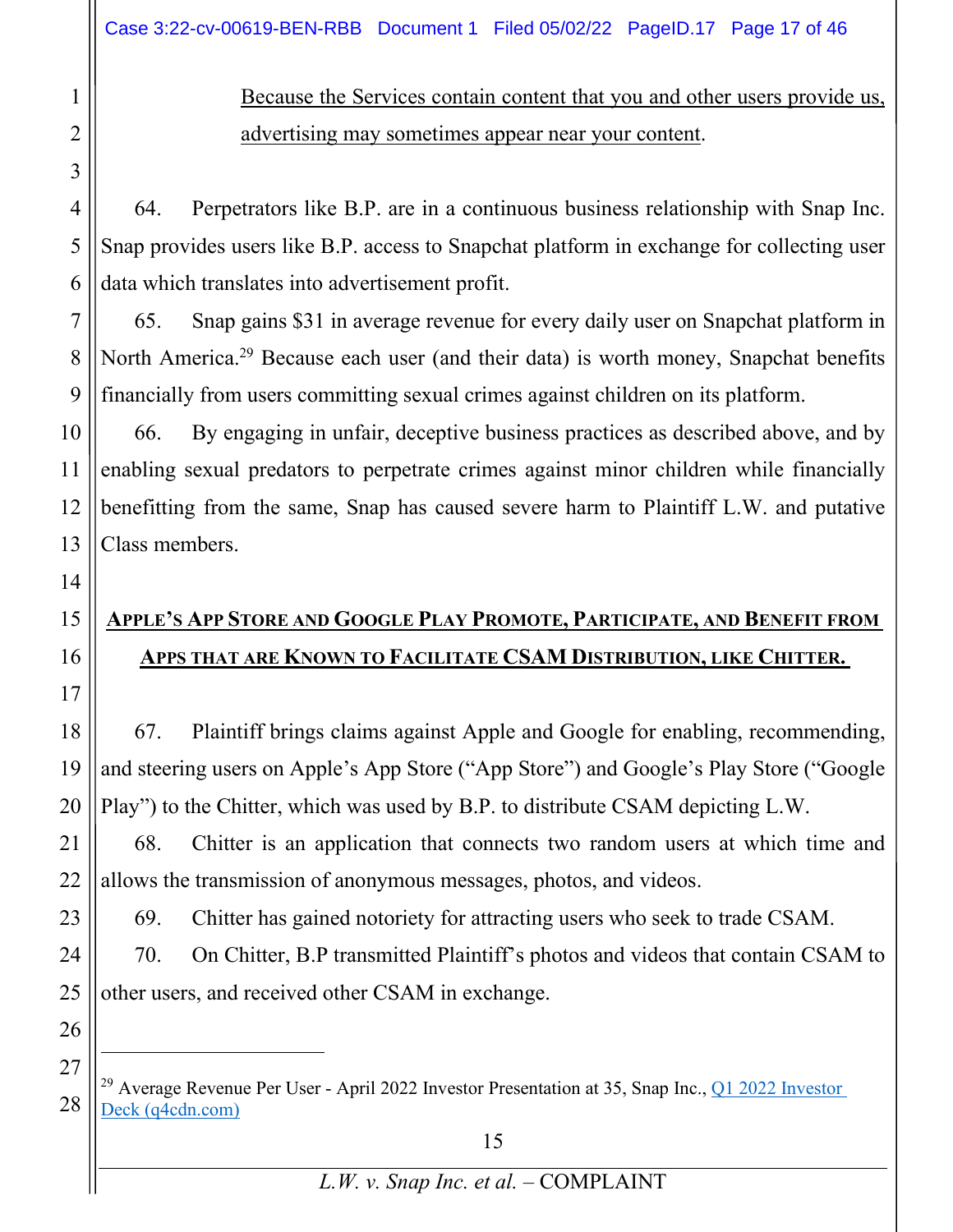71. According to Google Play and Apple's App Store, Chitter is developed by a company listed as "Chitter.to Inc." which, upon information and belief, is a company located and operated from outside of the U.S.

72. Chitter is readily downloadable by users within the United States through Google Play and Apple's App Store. <sup>30</sup>

73. Chitter sells in-app products to users for \$4.99 to \$48.99 per item.

1

2

3

4

5

6

21

23

24

25

26

27

28

| 7<br>8<br>9<br>10<br>11<br>12<br>13 |                                                                    | <b>Chitter.to Inc</b><br><b>Social</b><br>Mature 17+<br>W<br>Contains Ads · Offers in-app purchases<br>▲ You don't have any devices<br>団<br>Add to Wishlist | Chitter - anonymous chat    | $*$ $*$ 81 $*$<br><b>Install</b> |
|-------------------------------------|--------------------------------------------------------------------|-------------------------------------------------------------------------------------------------------------------------------------------------------------|-----------------------------|----------------------------------|
| 14<br>15<br>16                      | <b>Interactive Elements</b><br>Users Interact, In-App<br>Purchases | In-app Products<br>\$4.99 - \$48.99 per item                                                                                                                | Permissions<br>View details |                                  |
| 17<br>18                            |                                                                    | [Image: Chitter App on Google App Store]                                                                                                                    |                             |                                  |

19 20 22 74. Chitter is not a Defendant in this action. Plaintiff is bringing an action against Apple and Google for enabling, recommending, and steering users to Chitter. Apple and Google have engaged in continuous business relationships with, and financially benefitted from, Chitter being sold on the respective digital marketplaces.

<sup>30</sup> Chitter on Google Play Store, https://play.google.com/store/apps/details?id=chitter.anonymous.chat; Chitter on Apply App Store, https://apps.apple.com/us/app/chitter-anonymous-chat/id1437897677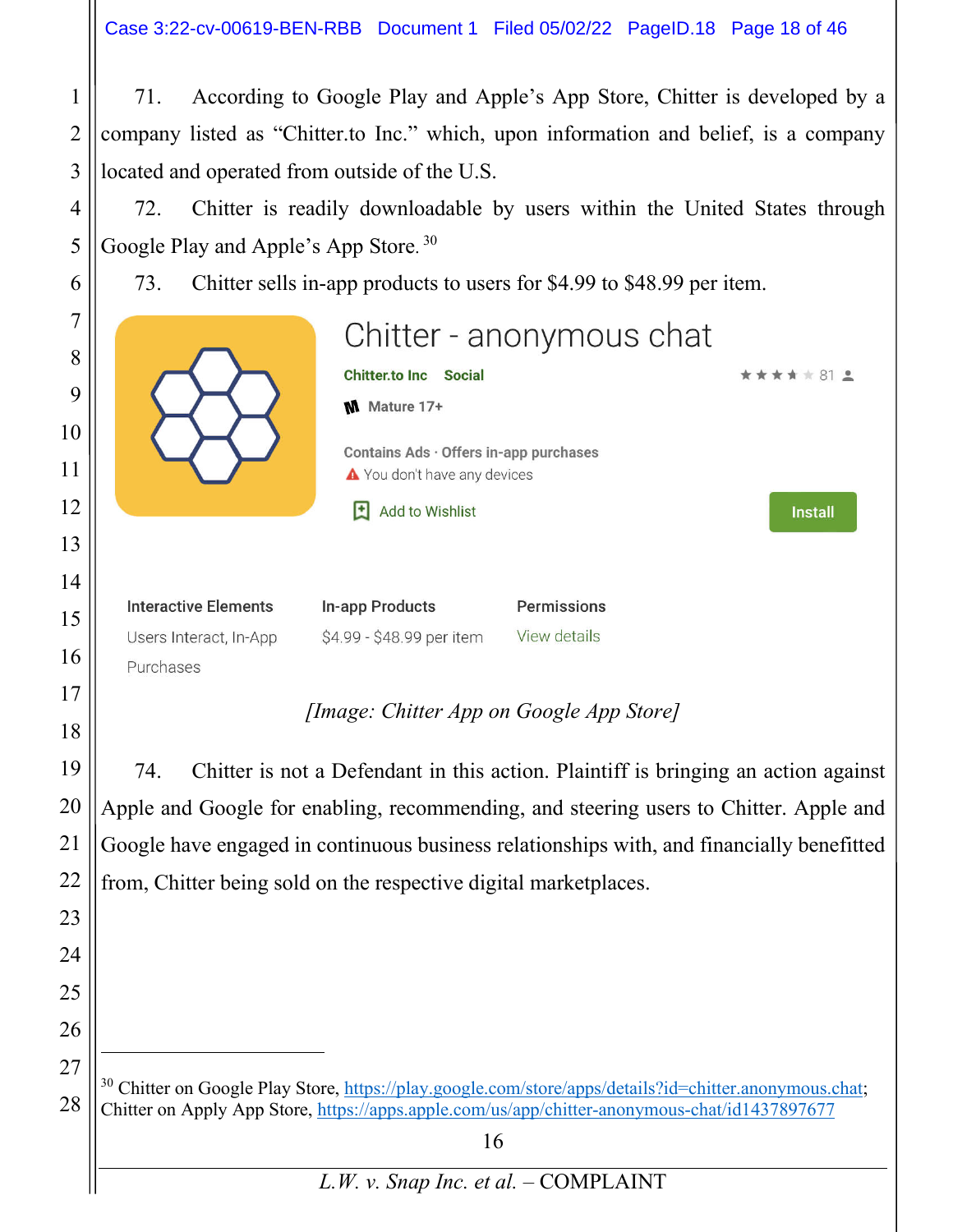# **APPLE BUILDS TOOLS THAT STEER USERS TO CHITTER, DEVELOPS ANALYTIC ALGORITHMS THAT FAIL TO MONITOR APP QUALITY, AND FINANCIALLY BENEFITS FROM ILLEGAL ACTIVITY ON CHITTER**

75. Apple's App Store is a digital distribution platform where individuals can buy and download digital software and applications. The platform is operated and developed by Apple.

76. More than half a billion users access the App Store each week.

9 10 77. In 2021, Apple is estimated to have generated \$85.1 billion in gross app revenue globally.31

11 78. Apple charges a 30 percent commission to apps on App Store sales, including inapp purchases and subscriptions.32 In November 2020, Apple introduced the App Store Small Business Program, which cut the commission rate to 15 percent for all developers making less than \$1 million per year.<sup>33</sup>

79. Chitter is an app that sells in-app products ranging "\$4.99 - \$48.99 per item." Apple benefits from a commission from these in-app sales.<sup>34</sup> In this way, Chitter and Apple maintain a continuous business relationship, and Apple gains financial benefit from Chitter's activities.

80. When a user launches the App Store application on their device, the user is informed of the guidelines, terms of service, and privacy policy through a pop-up notification window that the user is prompted to read and click "OK" before the user can

developers-agree-to-app-store-updates/.<br><sup>34</sup> https://play.google.com/store/apps/details?id=chitter.anonymous.chat

1

2

3

4

5

6

7

<sup>&</sup>lt;sup>31</sup> L. Ceci, *Worldwide gross app revenue of the Apple App Store from 2017 to 2021*, STATISTA (Dec. 13, 2021), https://www.statista.com/statistics/296226/annual-apple-app-store-revenue/.

<sup>&</sup>lt;sup>32</sup> Ryan Daws, *Apple vows to collect App Store commission even through alternative payment systems*, DEVELOPER (Jan. 18, 2022), https://www.developer-tech.com/news/2022/jan/18/apple-vows-collectapp-store-commission-alternative-payment-systems/. 33 *Apple, US developers agree to App Store updates that will support businesses and maintain a great* 

*experience for users*, APPLE (Aug. 26, 2021), https://www.apple.com/newsroom/2021/08/apple-us-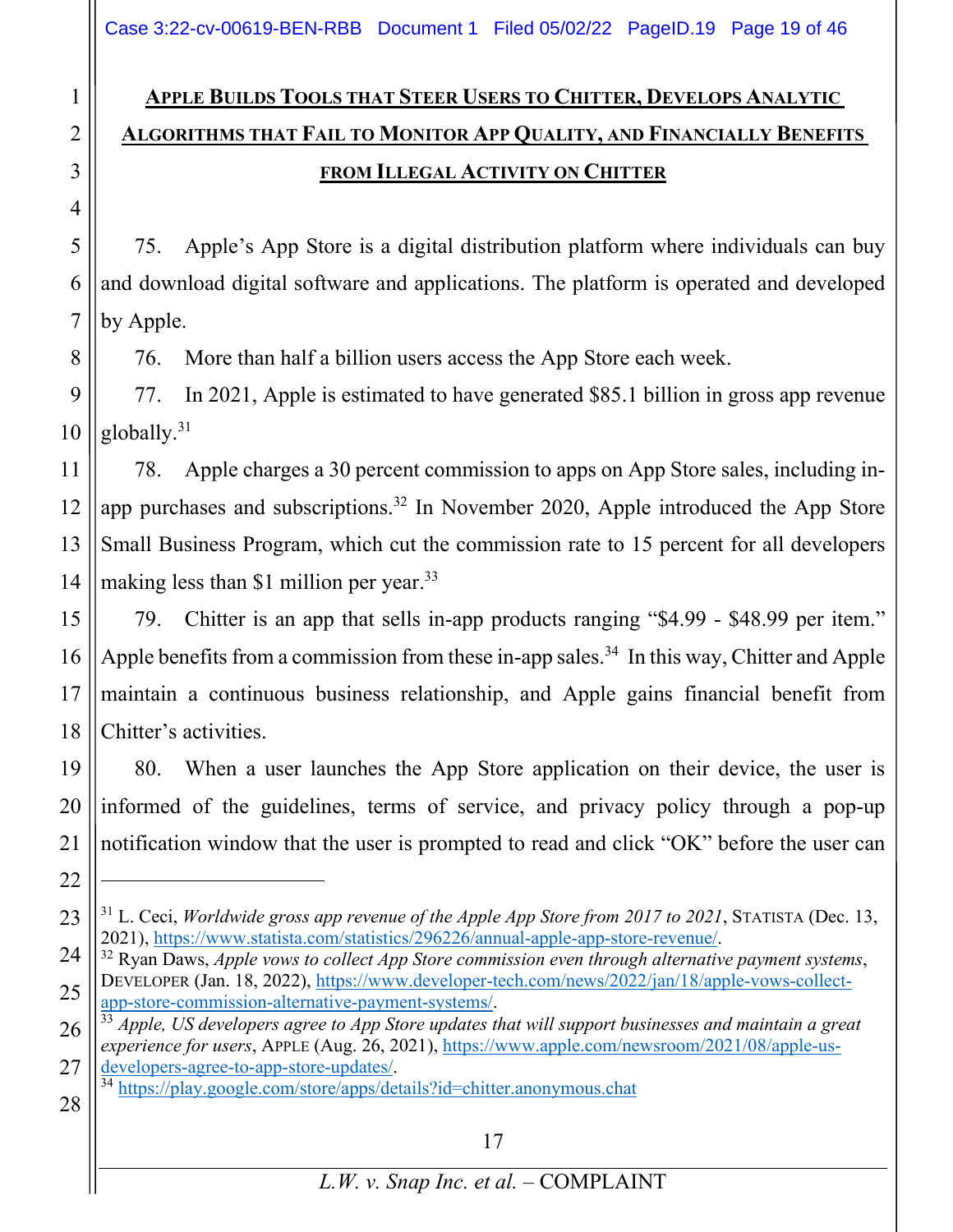Case 3:22-cv-00619-BEN-RBB Document 1 Filed 05/02/22 PageID.20 Page 20 of 46

access the Store.

2 3 4 5 81. Apple's App Store's Policy overtly informs consumers that Apple is managing and gaining information about users and their interaction with apps sold on the App Store from users' input: "To make better recommendations, we . . . aggregate information about app ratings."35

6 7 8 9 82. Apple's App Review Guidelines go on to say the company is "keeping an eye out for kids," it will "reject apps for any content or behavior that we believe is over the line," and that apps are required to have protective measures for filtering out anonymous content and abusive users.<sup>36</sup>

10

1

- 24 To prevent abuse, apps with user-generated content or social networking services must include:
- 25 A method for filtering objectionable material from being posted to the app
- A mechanism to report offensive content and timely responses to concerns
- 26 The ability to block abusive users from the service

28 Store and may be removed without notice. If your app includes user-generated content from a web based

<sup>&</sup>lt;sup>35</sup> Apple App Store & Privacy, https://www.apple.com/legal/privacy/data/en/app-store/

<sup>11</sup> 12 13 14 15 16 "Personalizing the Stores: We use your interactions with the App Store to help you discover the content that's most relevant to you. For example, we recommend content that we think will be of interest to you based on what you've previously searched for, viewed, downloaded, updated, or reviewed in the App Store. We also use your purchase history, including in-app purchases, subscriptions, and payment methods together with account information derived from your Apple ID. To make better recommendations, we also use aggregate information about app launches, installs, and deletions from users who choose to share device analytics with Apple and aggregate information about app ratings. The App Store uses local, ondevice processing to enhance our recommendations. Using app usage data stored on your device — such as the apps you frequently open, the time you spend using certain apps, and your app installs and uninstalls

<sup>17</sup> 18 — the App Store can suggest apps and in-app events that are more relevant to you. The information Apple receives about your usage of the stores includes information about the personalized content you tap and view"

<sup>19</sup> <sup>36</sup> App Store Review Guidelines, https://developer.apple.com/app-store/review/guidelines/ "So know that we're keeping an eye out for the kids.

<sup>20</sup> We will reject apps for any content or behavior that we believe is over the line. What line, you ask? Well, as a Supreme Court Justice once said, "I'll know it when I see it". And we think that you will also know it when you cross it.

<sup>21</sup> 22 1.1.4 Overtly sexual or pornographic material, defined by Webster's Dictionary as "explicit descriptions or displays of sexual organs or activities intended to stimulate erotic rather than aesthetic or emotional feelings."

<sup>23</sup> Apps with user-generated content present particular challenges, ranging from intellectual property infringement to anonymous bullying.

<sup>27</sup> Published contact information so users can easily reach you Apps with user-generated content or services that end up being used primarily for pornographic content, Chatroulette-style experiences, objectification of real people (e.g. "hot-or-not" voting), making physical threats, or bullying do not belong on the App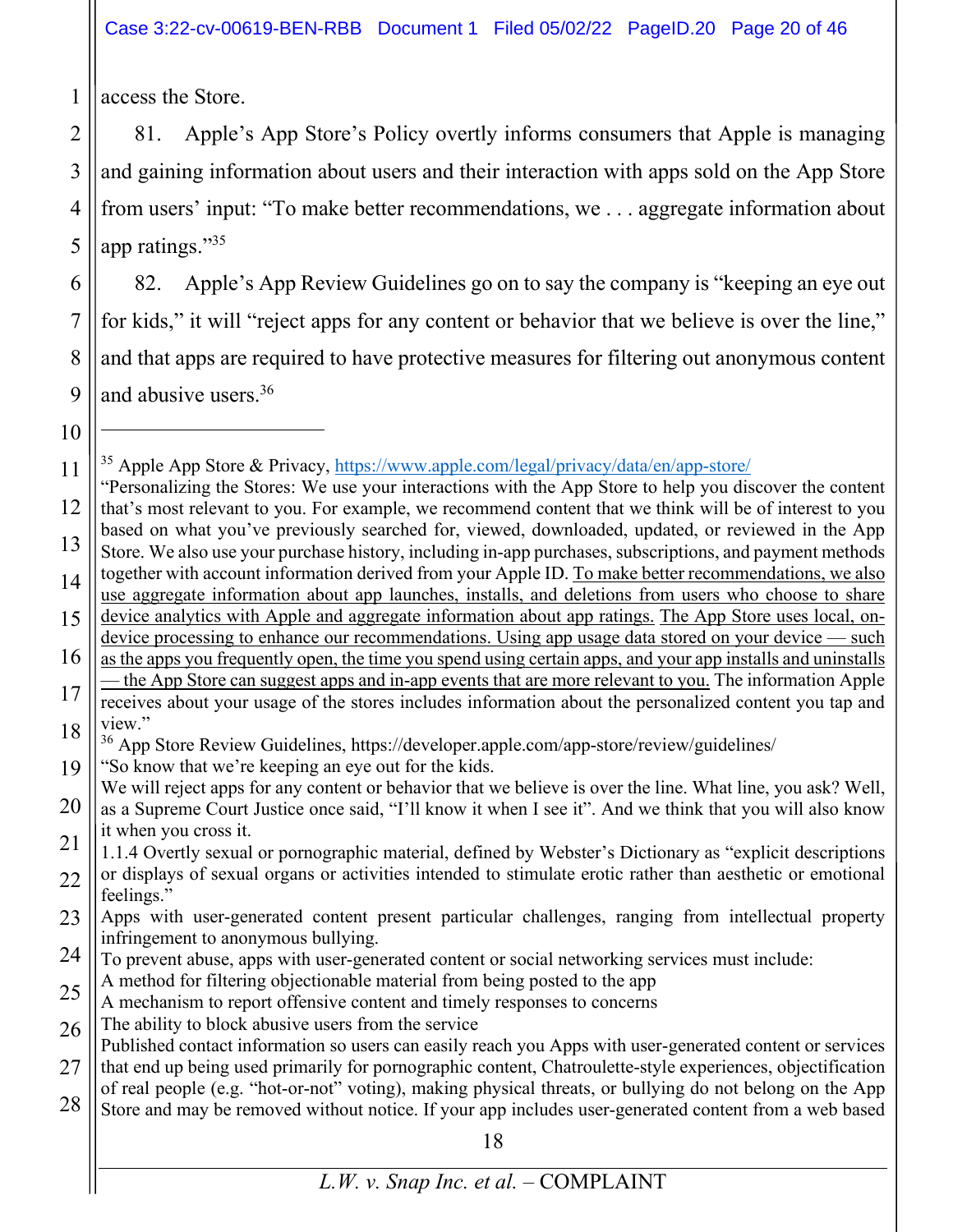83. Users of the App Store have posted the following reviews and ratings regarding Chitter on the App Store page:

- "It seems and tho 99 percent of the females are under 18 . . . there are a lot of creeps here. Especially looking to chat up underage girls."
- "they're sooo many pedophiles and s[e]x addicts. . . the app needs to be more aware of these types of people because grooming toward minors does exist. I'm a victim of it. I would hate for a child to stumble on the app"
- "all of the users that had their age as a display were underage . . . this is a pedophillic rats nest and should be shut down immediately."
- "something traumatic happened for me on this app, a user trying to send me underaged photos of children. I was terrified and disgusted."



#### Good at first but...

Hi. Let's start with the good. It supports txt, voice messages, send self destructing pics and vids, and voice calls. You need to subscribe if your looking to chat specific a specific gender. This app has a lot of people a month ago. Now, it seems and tho 99 percent of the females are under 18. No matter what time of day or night the ladies are sub 18 and waiting for an adult can be an eternity orExercise in futility. There seems to be countless men here so to me either there are too few adult women or the ratio to adult men/women is disappointingly in favor of men. I guess that's a plus for women but I must warn the good men and women that there are a lot of creeps here. Especially looking to chat up underage girls. Lots women sellers trying to sell "their" pics and vids over cashapp.

service, it may display incidental mature "NSFW" content, provided that the content is hidden by default and only displayed when the user turns it on via your website."

1

2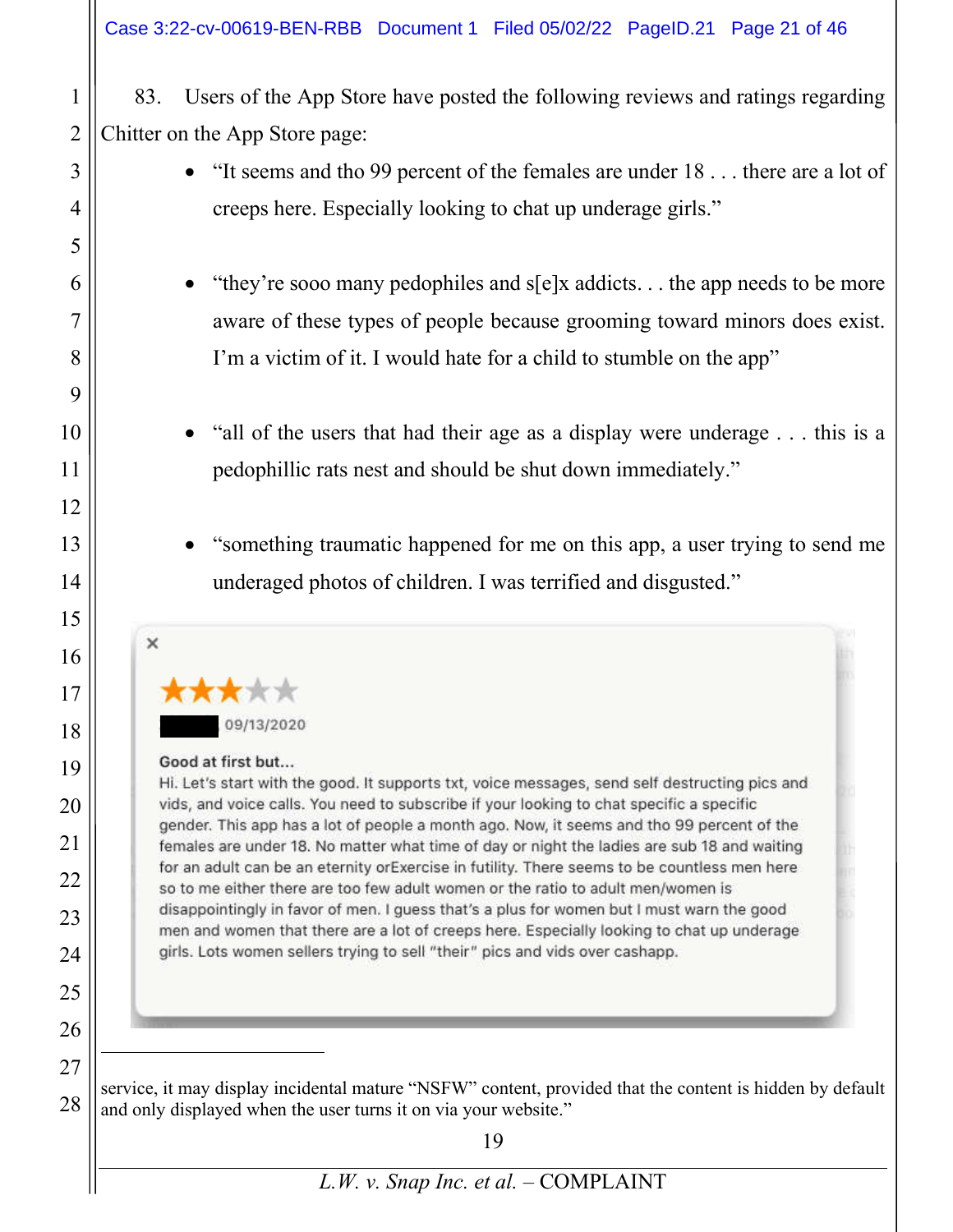

, 03/22/2022

#### L app

1

2

3

4

5

6

7

8

9

10

11

12

13

14

15

16

17

18

19

20

21

22

23

24

25

26

27

28

I've been on there for a min (2 years ish) so I think it's fair I give a review. First of all the concept of this app is really good. The whole anonymous thing and being able to call is nice for when you're bored.

Now the part of the app that is not good is that lie obvious fact that they're sooo many pedophiles and s3x addicts. I called out a guy who's name was "male 4 F11+" and simply for adding my own curse words (not directed towards the guy) I got blocked out for 9 hours. The app needs to be more aware of these types of people because grooming toward minors does exist. I'm a victim of it. I would hate for a child to stumble on the app and think it's all fun nd games because they're bored.

Overall the app is pretty cool once you take the COUNTLESS of perverts and pedophiles out of it. Some people I've met are actually down for a conversation rather than other things.



11/13/2020

#### Not cool man.

So I decided to give this app a try.... I was looking for something simple. Most social apps these days are very deceiving these days, it is what it is. But I wanted a change of pace and this is what I found. I wasn't surprised that you would have to pay for a gender preference option. But when I got into the chats all of the users had either their age and sex. Or something very sexually explicit, okay fine. But all of the users that had their age as a display were underage. So I decided to see what was up and get my troll on. They were all very forward and did not seemed concerned with the age of the person they were talking to. I have seen some messed up stuff on as far as the internet goes but this is the only thats actually made me scared. If I didn't say something and heard about something happening on the news because of this. I wouldn't be able to live with myself. This is a pedophilic rats nest and should be shut down immediately. -My inner Karen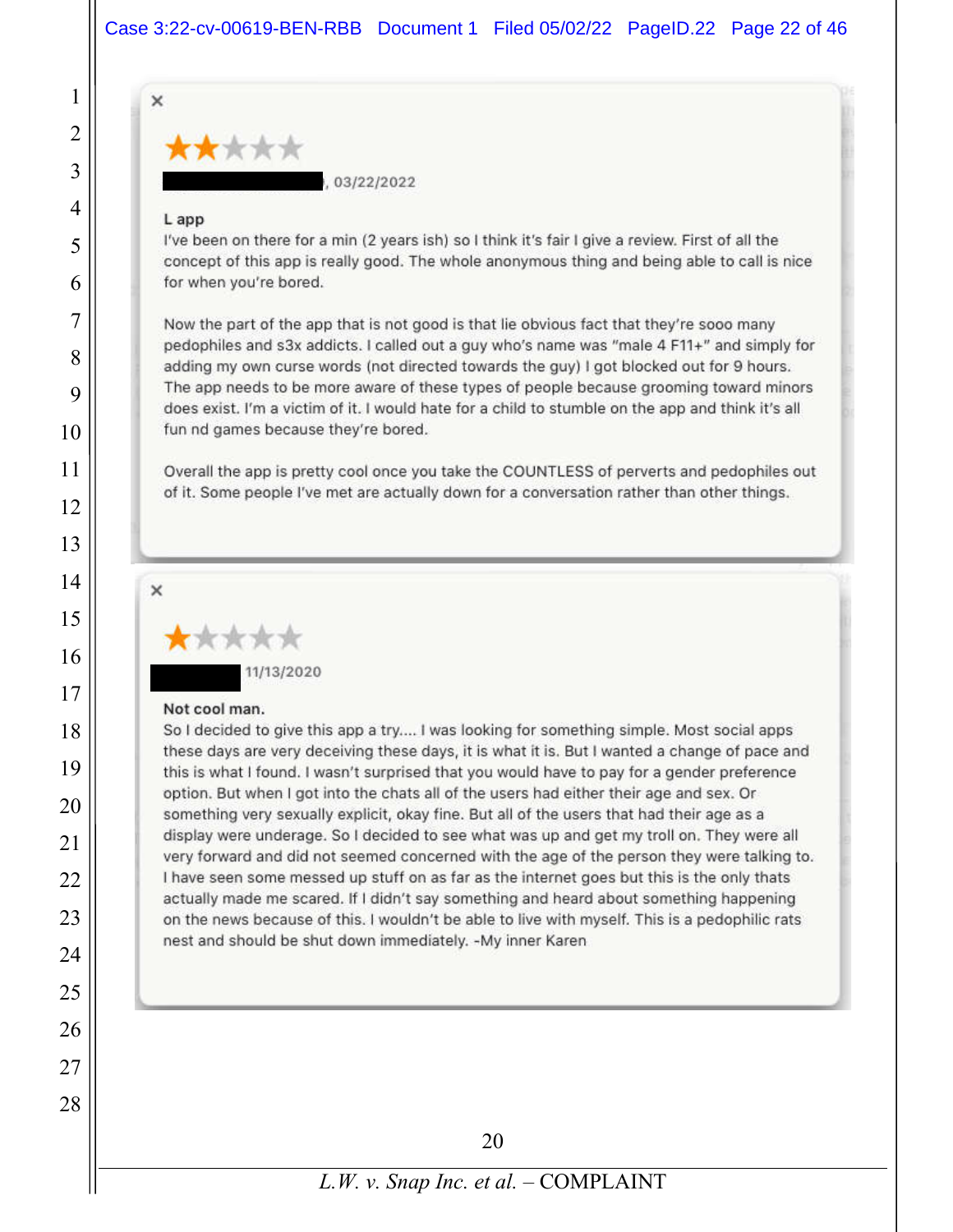

#### what's really happening in this disgusting app

I have hopped on this app here and there and have decided to never use this app again. My first experience with this app was good for what it was had some random fun conversations and that was it but then I got caught in a trap. A user tried to black mail me after I stupidly gave my personal information to them. I can understand that it was my fault so I stepped away from this app for a while but then something traumatic happened for me on this app, a user trying to send me underaged photos of children. I was terrified and disgusted and decided to never come back to this app again. For those of you that actually read this review please be carful letting your kids get on this app. It is a cesspool of disgusting people. This apps creators really need to fix this app instead of letting it rot away like this. I don't review often but this shocked me enough to make one warning people to STAY AWAY FROM THIS APP.

84. Apple also develops and maintains a recommendation tool that steers its App Store users to Chitter. For example, when a user is browsing an app that is related to anonymous chats and dating apps, the App Store may recommend Chitter to a user by displaying it on the "You Might Also Like" section steering App Store users to download Chitter.

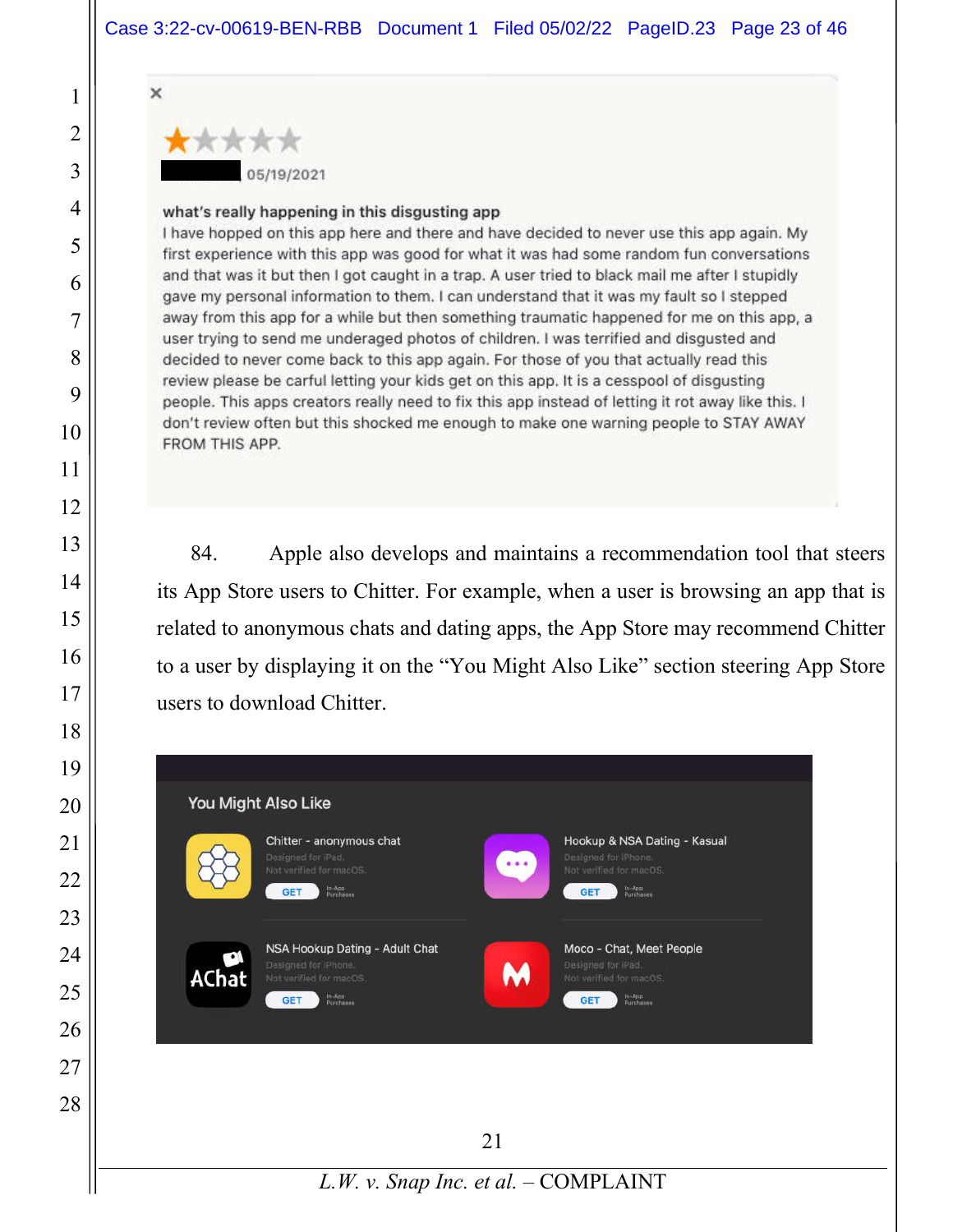### Case 3:22-cv-00619-BEN-RBB Document 1 Filed 05/02/22 PageID.24 Page 24 of 46



85. Although Apple overtly represents that it has an analytics system in place that collects user input and ratings and "keeping an eye out for kids"; concretely states it would reject apps that perpetuate child abuse and sexually explicit conduct; and despite its awareness of reviews posted on the App Store that try to warn, inform, and elevate individual concerns about CSAM and child sexual exploitation on the Chitter app, Apple continues to sell and recommend the app to users.

86. All the while, Apple derives financial benefit and has a continuous business relationship with Chitter by taking commission from Chitter's in-app purchases and by gaining data from Apple's users that it collects for advertisement and data revenue.

# **GOOGLE PLAY STORE BUILDS TOOLS THAT STEER USERS TO CHITTER, DEVELOPS ANALYTIC ALGORITHMS THAT FAIL TO PERFORM TASKS TO MONITOR APP QUALITY, AND BENEFITS FROM ILLEGAL ACTIVITY ON CHITTER**

87. Google Play, also branded as the Google Play Store, is a digital distribution platform where individuals can buy and download digital software and applications. The platform is operated and developed by Google. Approximately 71 percent of all smartphone users are on the Android operating system, which gives them access to Google Play. More than 1 billion users use Google Play, making it a leading app store.

88. As of January 1, 2022, Google Play has two tiers of service fees that it charges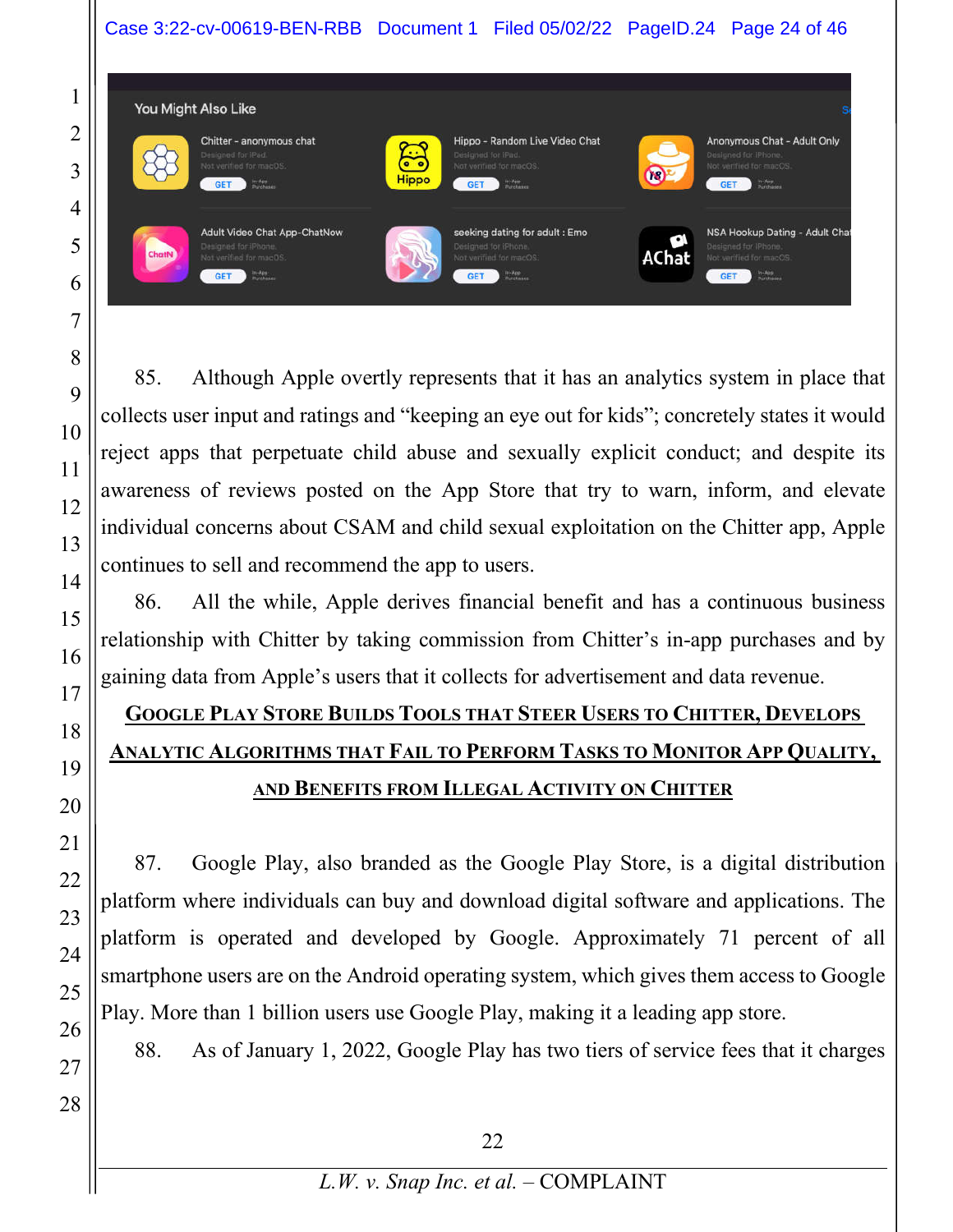app developers for in-app products.<sup>37</sup>

1

2 3 4 89. A 15 percent commission is charged to small app developers for the first \$1 million of earnings each year, and a 30 percent commission is charged to large app developers for earnings more than \$1 million.<sup>38</sup>

5 6 90. Google also charges a one-time fee of \$25 to become a Google Play developer, which allows the developer to publish apps on the platform.

7 8 9 10 91. Chitter is an app that sells in-app products ranging "\$4.99 - \$48.99 per item." Google benefits from a commission from these in-app sales. In this way, Chitter and Google Play maintain a continuous business relationship, and Google gains financial benefit from Chitter's activities.

11 12 13 14 92. Google's privacy policy overtly informs consumers that Google collects data to "help improve the safety and reliability of [its] service."39 Google goes on to say that it "uses information like apps you've already installed and videos you've watched on Youtube to suggest new apps you might like."<sup>40</sup>

15 16 17 18 93. According to Google, it "use[s] automated systems that analyze your content to provide you with things like customized search results . . . and we analyze your content to help us detect abuse such as spam, malware, and illegal content. We also use algorithms to recognize patterns in data."41

19 20 21 22 94. Google's Developer Policy states that it will "immediate[ly] remov[e] from its Store Apps that include content that sexualizes minors, including but not limited to, apps that promote pedophilia or inappropriate interaction targeted at a minor."42 Google goes on to list concrete sexual content and profanity, which, if found to be contained on apps, it

<sup>24</sup> 25 <sup>37</sup> *Service Fees*, GOOGLE (2022), https://support.google.com/googleplay/androiddeveloper/answer/112622?hl=en.<br><sup>38</sup> *Id.* 

<sup>26</sup> <sup>39</sup> Privacy Policy, Google, https://policies.google.com/privacy#infocollect <sup>40</sup> Privacy Policy, Google, https://policies.google.com/privacy#infocollect

<sup>27</sup> <sup>41</sup> Privacy Policy, Google, https://policies.google.com/privacy#infocollect

<sup>28</sup> <sup>42</sup> Policy Center, Child Endangerment, https://support.google.com/googleplay/androiddeveloper/answer/9878809?hl=en&ref\_topic=9877466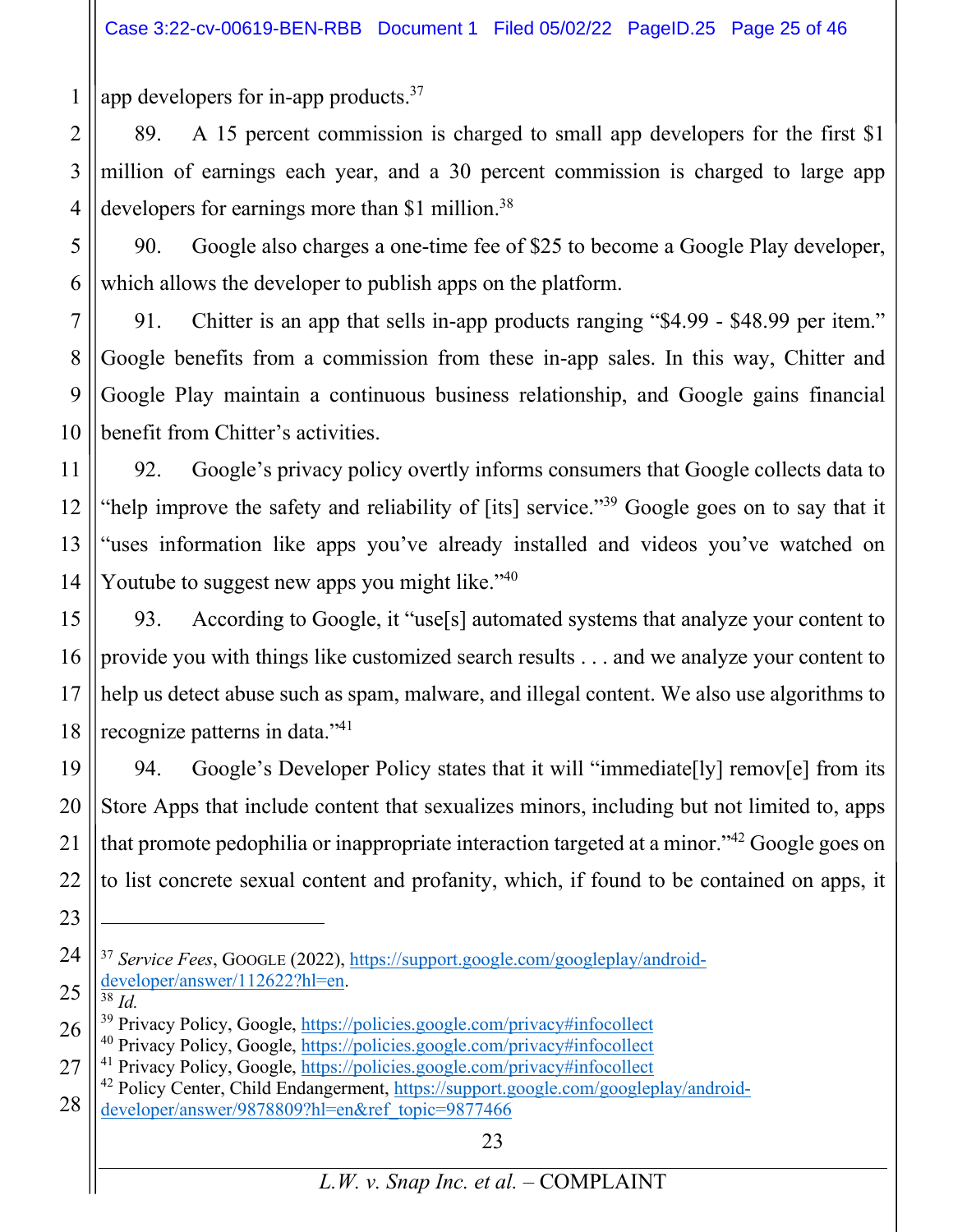#### Case 3:22-cv-00619-BEN-RBB Document 1 Filed 05/02/22 PageID.26 Page 26 of 46

1 2 3 would disallow from its Store. The list includes depictions of "sexual nudity," "sexually suggestive poses," "sexual depiction of body parts," and content that has "explicit text, adult/sexual keywords" used "in-app."

4 5 6 95. According to its statements, Google prohibits apps that feature User Generated Content that contains sexual content and child endangerment material, even if it is incidental to the functions of the app.<sup>43</sup>

7 8 9 96. Google represents that "Apps that end up being used primarily for hosting objectionable U[ser] G[enerated] C[ontent], or that develop a reputation among users of being a place where such content thrives, will also be removed from Google Play."<sup>44</sup>

10 11 97. Google Play Store also asserts that it monitors apps and its customers' ratings "based on the app's current quality ratings from user reviews."45

12 13 98. Users of Google Play have posted the following reviews and ratings on the Google Play Store regarding Chitter:

14

15

16

17

18

19

20

21

22

- "This is regularly used to trade child p[or]n." This review received a boost from 51 other users.
- "It's just a bunch of horny people like omegle and chatroulette . . . and there are a lot of minors."

"in fact probably a paedophile, considering the message they sent me."

<sup>23</sup> 24 25 26 43 Policy Center, User Generated Content, https://support.google.com/googleplay/androiddeveloper/answer/9876937?hl=en&ref\_topic=9877466 ("Incidental Sexual Content – Sexual content is considered "incidental" if it appears in a UGC app that (1) provides access to primarily non-sexual content, and (2) does not actively promote or recommend sexual content. Sexual content defined as illegal by applicable law and child endangerment content are not considered "incidental" and are not permitted.")

<sup>27</sup> <sup>44</sup> Policy Center, User Generated Content, https://support.google.com/googleplay/androiddeveloper/answer/9876937?hl=en&ref\_topic=9877466.

<sup>28</sup> <sup>45</sup> Ratings & Review on the Play Store, https://play.google.com/about/comment-posting-policy/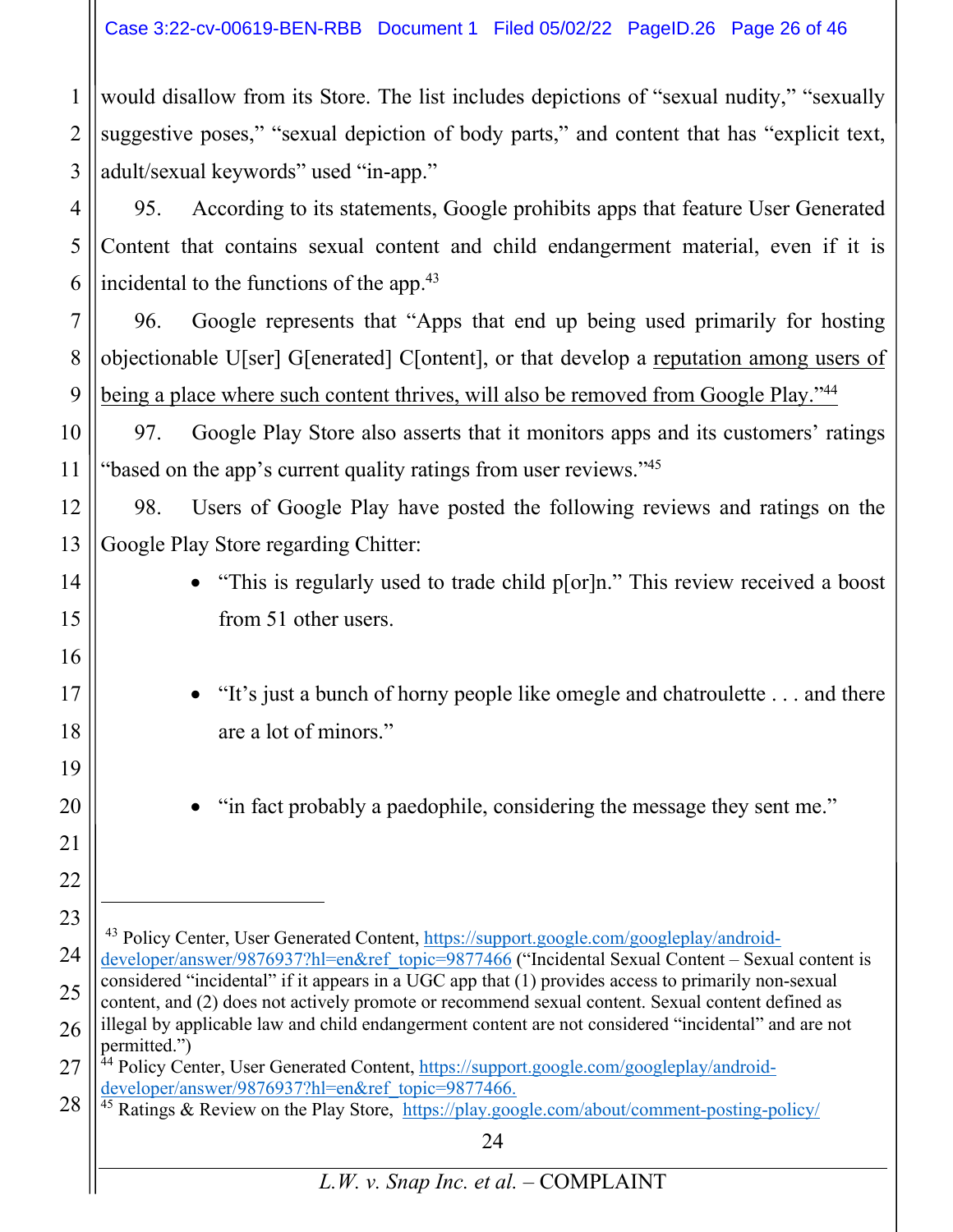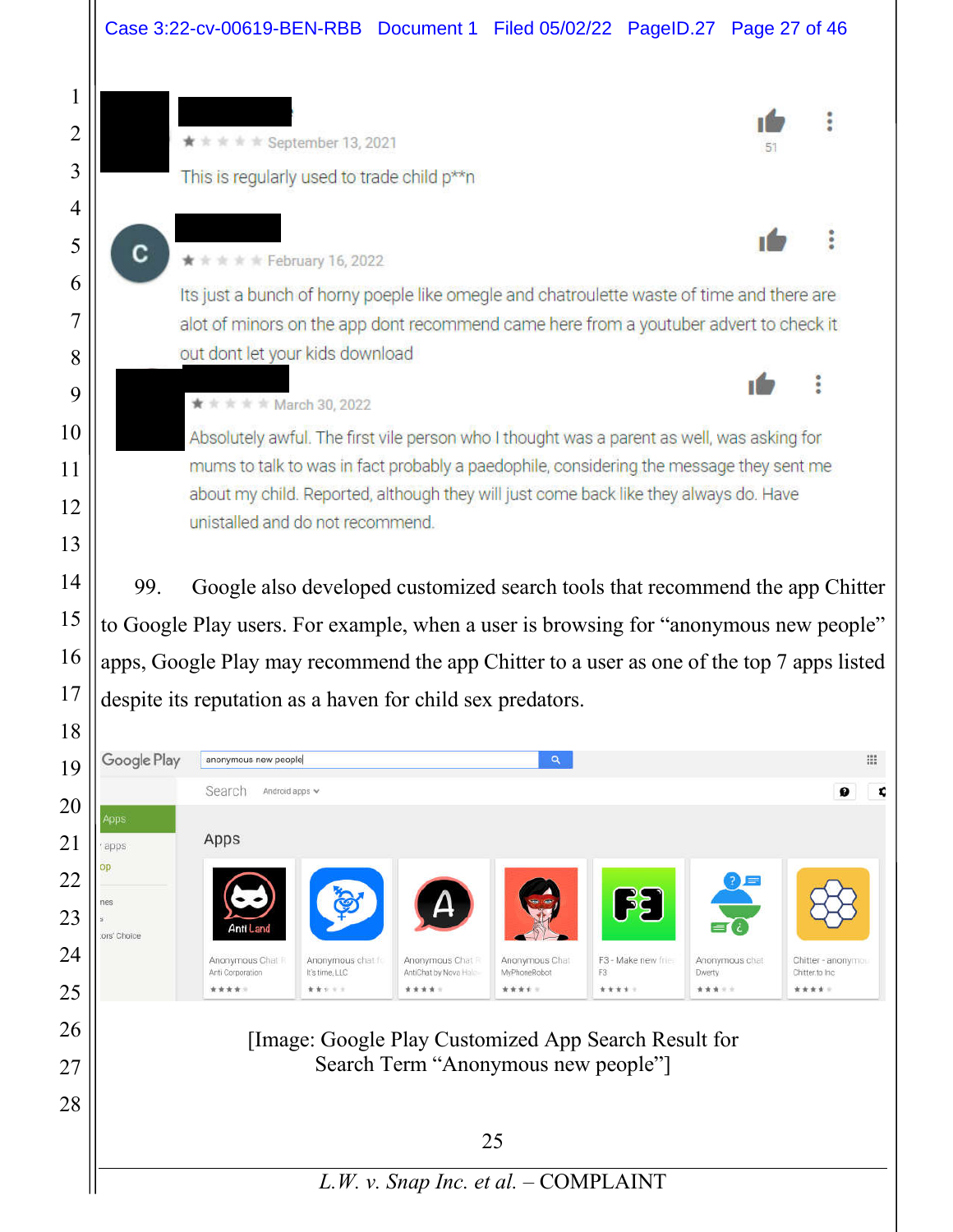1 2 3 4 5 6 100. Although Google overtly represents it is collecting user data; analyzes current reviews to detect illegal content, and concretely states it would remove apps that host user generated content that contain child abuse and sexually explicit conduct; and despite its awareness of user reviews posted on Google's App Store that warn, inform, and elevate concerns about CSAM distribution and child sexual exploitation happening on Chitter, Google continues to sell and recommend the app to users using its analytics system, sales platform, and customized search results.

8 9 10 11 101. All the while, Google derives financial benefit and has a continuous business relationship with Chitter, by taking commission from its in-app purchases through Google Play and by collecting data from Google's users that translates to advertisement profit and data revenue.

#### **PARTIES**

13 14 15 16 17 18 102. Plaintiff, L.W. through her legal guardian Jane Doe, brings this action, on behalf of herself and similarly-situated putative class members ("Plaintiff Class" or "Class"). At all relevant times, Plaintiff L.W. was a resident and a citizen of California and resides in San Diego where the alleged harms took place. Plaintiff L.W. brings this suit on behalf of herself and all other similarly situated minor users of Defendants' apps that comprise the putative Class, and brings this class action against each and all of the Defendants.

19 20 21 22 23 24 25 26 103. Plaintiff L.W. and her legal guardian Jane Doe requests that this Court permit her to proceed under a pseudonym ("L.W." and "Jane Doe" respectively). If required by the Court, she will seek permission to proceed under the pseudonyms. The use of pseudonyms are necessary to preserve privacy in a matter of sensitive and highly personal nature given that the allegations detailed herein relate to Plaintiff's experience as a victim of child sex trafficking and child pornography. Plaintiff's sensitive and personal experiences were not the result of any voluntary undertaking on her part, and neither the public, nor the Defendant, will be prejudiced by Plaintiff's identity remaining private.

27 28 104. Defendant Snap Inc. is a Delaware Corporation with its principal place of business in Santa Monica, California, doing business in California as Snapchat Inc.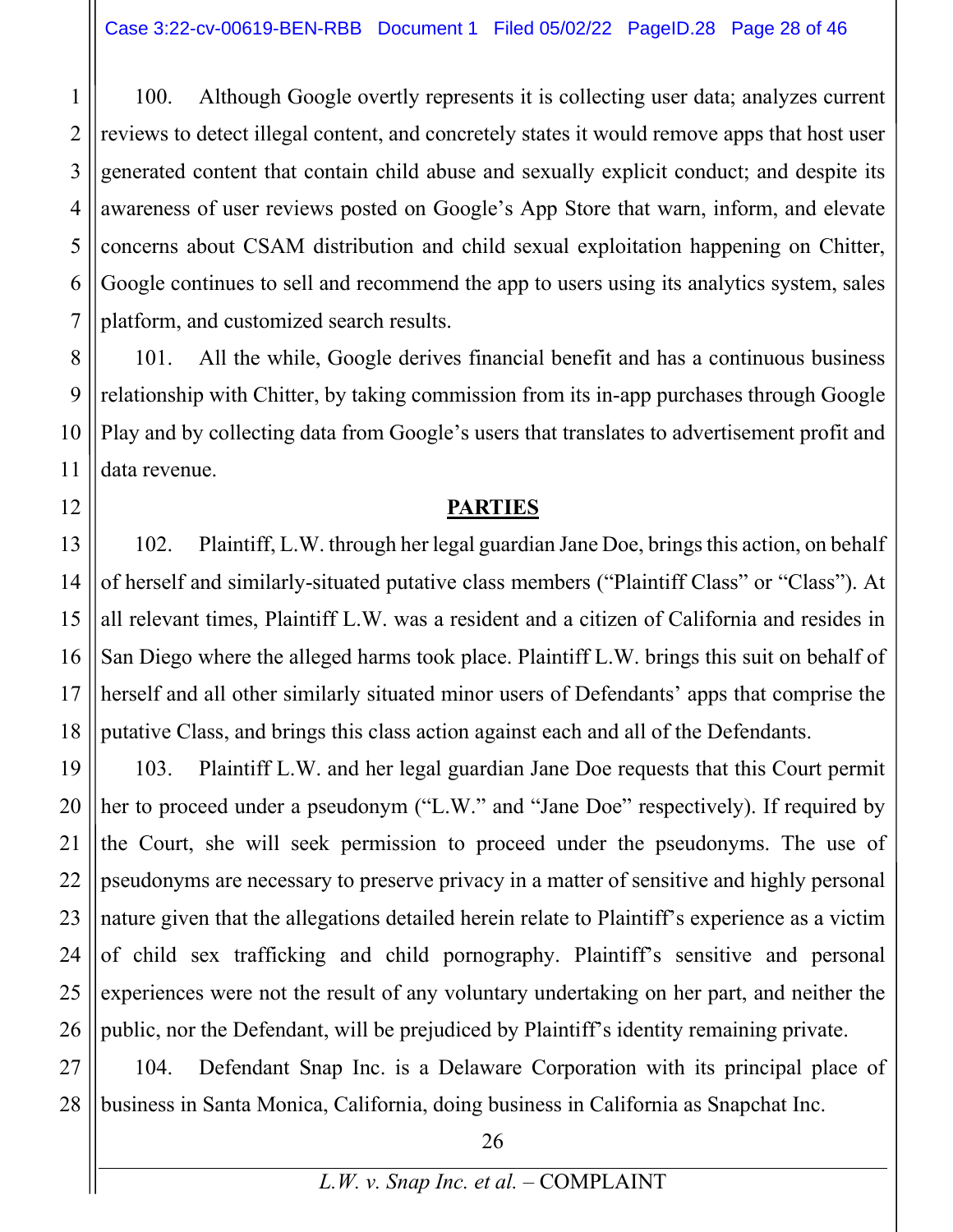1

2

3

4

5

6

7

8

9

10

11

12

24

105. Defendant Apple Inc. is a California corporation with its principal place of business in Cupertino, California. Apple owns and operates the Apple App Store, including contracting with all app developers that distribute their apps through the App Store.

106. Defendant Google LLC is a Delaware limited liability company with its principal place of business in Mountain View, California. Google LLC contracts with all app developers that distribute their apps through the Google Play Store and is therefore a party to the anti-competitive contractual restrictions at issue in this Complaint.

#### **JURISDICTION AND VENUE**

107. This Court has diversity jurisdiction over this class action pursuant to 28 U.S.C. § 1332(d)(2) because the matter in controversy, exclusive of interest and costs, exceeds \$5,000,000 and is a class action in which some putative members of the Class may be citizens of states different from the states where Defendants are citizens.

13 14 15 16 108. This Court has federal question jurisdiction over Trafficking Victims Protection Act ("TVPRA"), 18 U.S.C. § 1595(a), permitting "an individual who is a victim of a violation of this chapter" to bring a civil action in "an appropriate district court of the United States."

17 18 19 20 21 22 23 109. Venue is proper in this Court pursuant to 28 U.S.C. § 1391 because it is where Plaintiff L.W. resides and many of the acts and transactions giving rise to this action occurred in this District as Defendants are: (a) authorized to conduct business in this District and has intentionally availed itself to the laws and markets within this District through the promotion, marketing, distribution and sale of its products in this District; (b) currently conducting substantial business in this District; and (c) are subject to personal jurisdiction in this District.

## **CLASS ACTION ALLEGATIONS**

25 26 110. Plaintiff brings this class action on behalf of herself and Class Members pursuant to Rule 23 of the Federal Rules of Civil Procedure.

27 28 111. Plaintiff seeks to represent a "Snapchat Class" defined as follows: All United States residents who are or were registered users of Snapchat between May 2, 2012 and the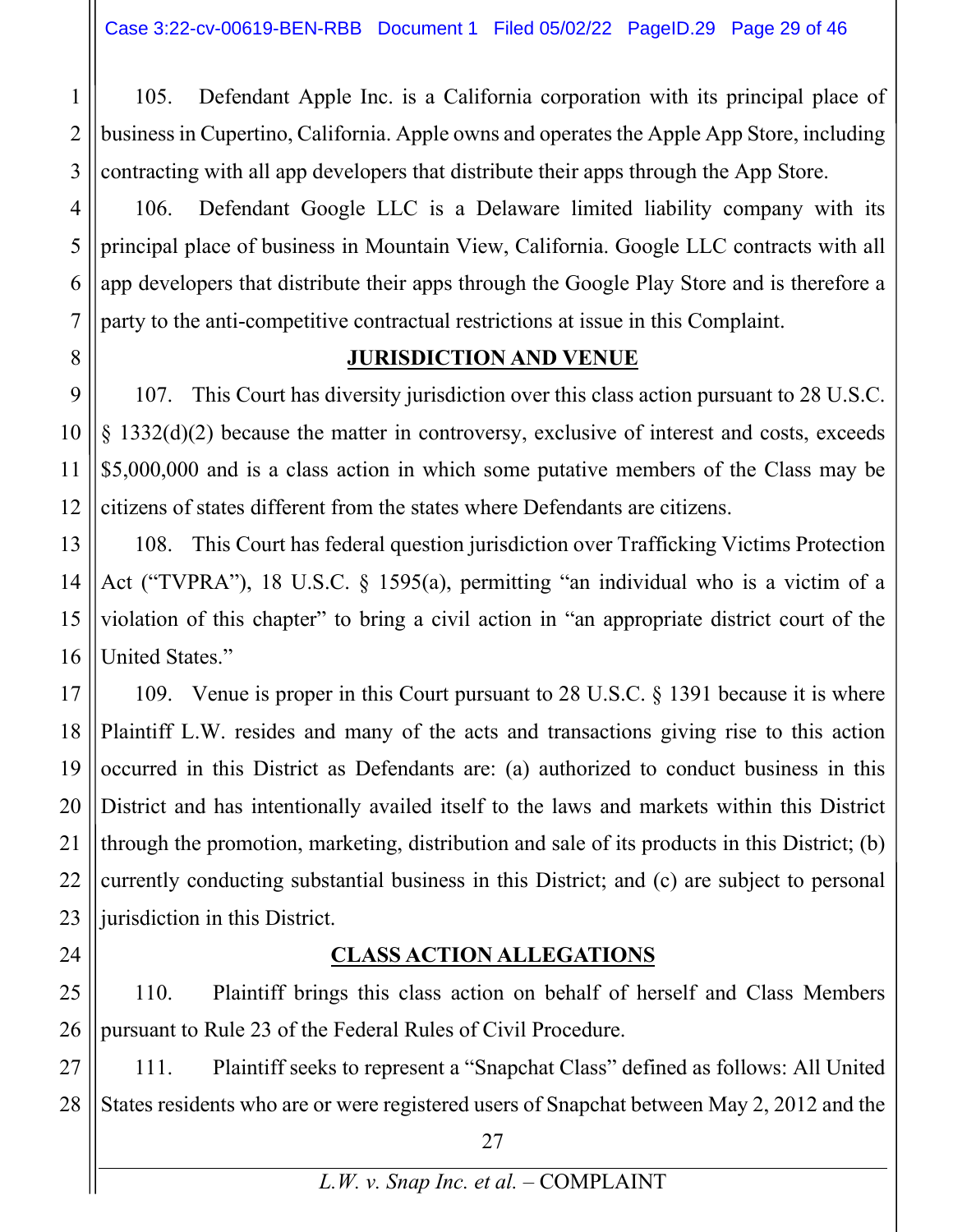1 2 3 4 5 date of judgment in this action, who were under the age of 18 when they appeared in a video or image that has been uploaded or otherwise made available for viewing by transmission to another user on Snapchat, excluding Defendant, Defendant's officers, directors, and employees, Defendant's subsidiaries, the Judge to which this case is assigned and the immediate family of the Judge to which this case is assigned.

6 7 8 9 10 11 12 112. Plaintiff additionally seeks to represent an "Apple Class" defined as follows: All United States residents who, between May 2, 2012 and the date of judgment in this action, were under the age of 18 when they appeared in a video or image that has been uploaded or otherwise made available for viewing on a Computer Application sold or listed for download on Apple's App Store, excluding Defendant, Defendant's officers, directors, and employees, Defendant's subsidiaries, the Judge to which this case is assigned and the immediate family of the Judge to which this case is assigned.

13 14 15 16 17 18 19 113. Plaintiff additionally seeks to represent a "Google Class" defined as follows: All United States residents who, between May 2, 2012 and the date of judgment in this action, were under the age of 18 when they appeared in a video or image that has been uploaded or otherwise made available for viewing on a Computer Application sold or listed for download on the Google Play Store, excluding Defendant, Defendant's officers, directors, and employees, Defendant's subsidiaries, the Judge to which this case is assigned and the immediate family of the Judge to which this case is assigned.

20 21 22 114. Plaintiff reserves the right to re-define any of the Class definitions prior to class certification or thereafter, including after having the opportunity to conduct discovery.

115. Plaintiff is a member of the putative class that she seeks to represent.

24 25 26 116. The definition of the putative class is narrowly tailored to include only persons who can be identified through Defendants' database of registered users for the appropriate statutory limitations period through the date of judgment in this action.

*F.R.C.P. 23(a)*

117. The proposed class is so numerous that the individual joinder of all its

23

27

28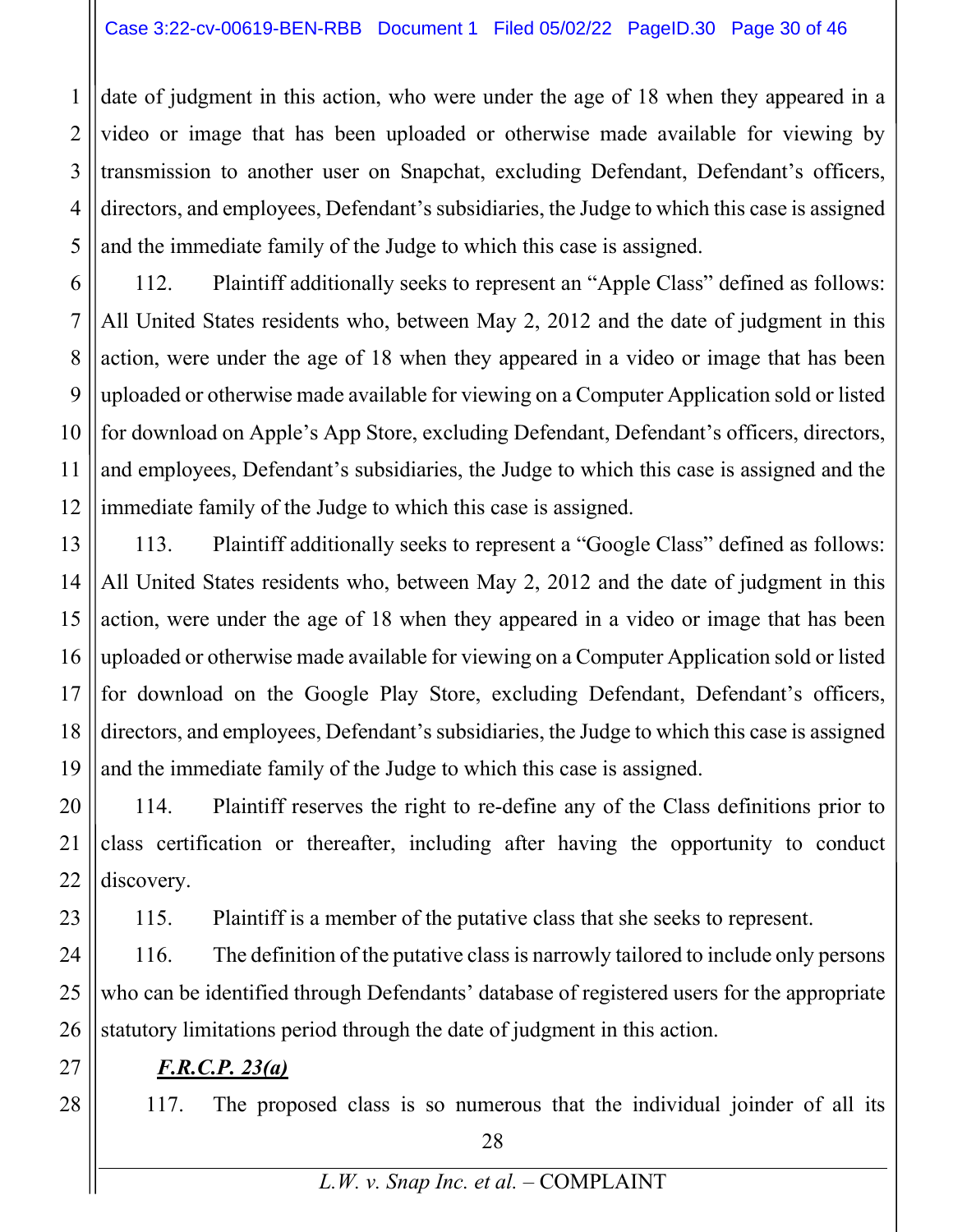#### Case 3:22-cv-00619-BEN-RBB Document 1 Filed 05/02/22 PageID.31 Page 31 of 46

members, in this or any action, is impracticable. The exact number or identification of the members of the putative class is presently unknown to Plaintiff, but it is believed to comprise millions of United States residents throughout the nation, thereby making joinder impractical.

118. Common questions of fact and law exist as to all Class Members. These include, but are not limited to, the following:

- 7 *As to Class Claims against Defendant Snap*
	- (a) Whether Snap's implementation of CSAM detection technologies including CSAI Match were a poor fit for its platform such in that it fails to prevent sexual grooming and alert new, previously unknown CSAM;
- 11 12 13 14 (b) Whether Snap's representation of CSAM detection technologies and its purported rationale of collecting various user data for purposes of combatting CSAM distribution and sexual crimes against children were untrue, misleading, and deceptive;
	- (c) Whether Snap knew or should have known about the online child sexual grooming on Snapchat and CSAM distribution;
	- (d) Whether Snap received financial benefit by engaging in a trade of valuable goods with users who committed sexual crimes against children on Snapchat;
	- (e) Whether Snap failed to carry out their stated guidelines, terms of use, and privacy policy related to detection and prohibition of CSAM distribution and online sexual grooming of children;
		- (f) Whether Snap's conduct resulted in harm to Plaintiff and Class members;
- 23 *As to Class Claims against Defendant Apple*

1

2

3

4

5

6

8

9

10

15

16

17

18

19

20

21

22

24

25

26

27

- (g) Whether Apple's recommendation algorithm and app monitoring analytic tools
	- were defectively designed so as to steer users to apps that foster CSAM distribution;
	- (h) Whether Apple's representation and purported reason for collecting various user data (i.e. combatting CSAM and sexual crimes against children) were untrue,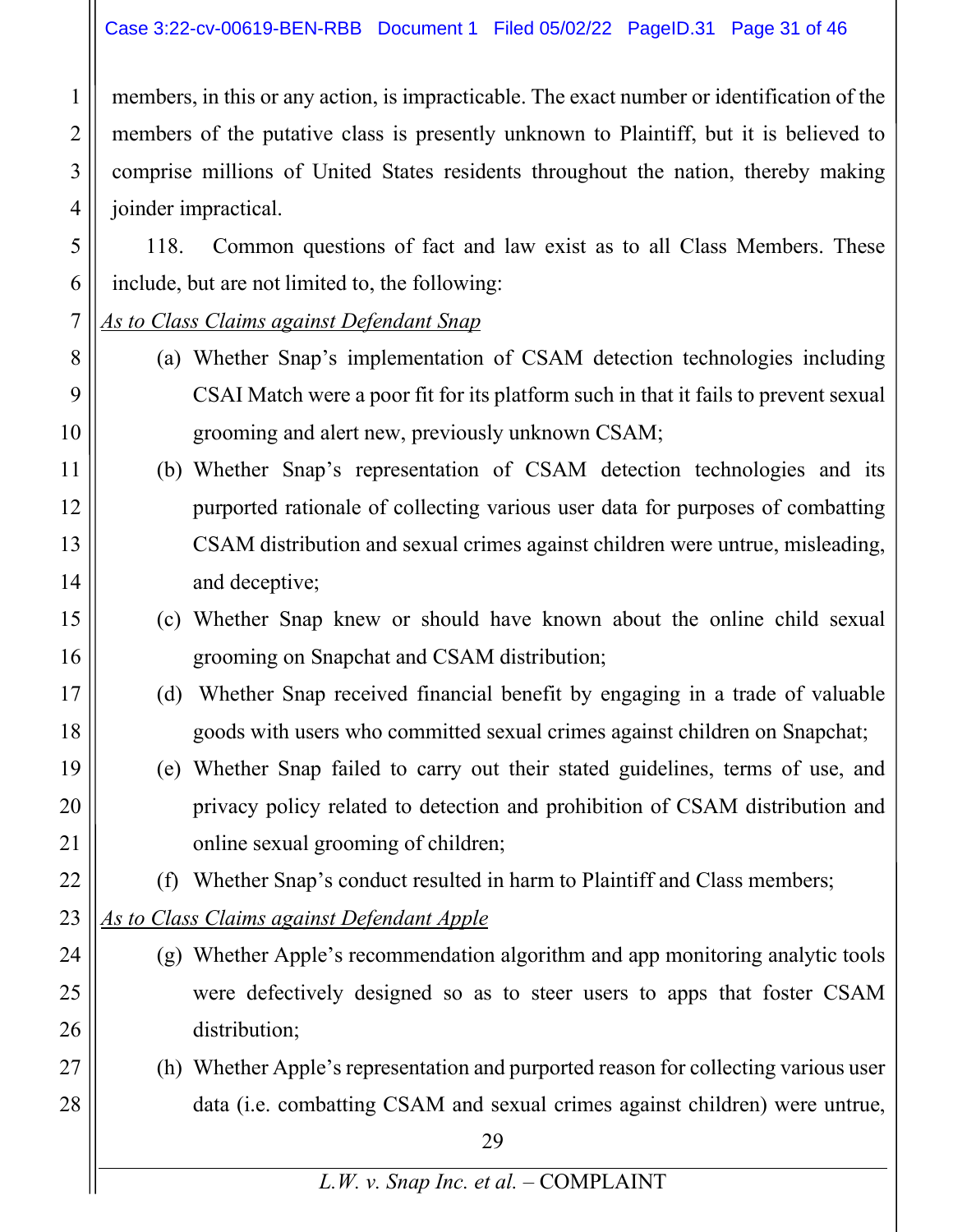|    |      | Case 3:22-cv-00619-BEN-RBB Document 1 Filed 05/02/22 PageID.32 Page 32 of 46           |
|----|------|----------------------------------------------------------------------------------------|
|    |      | misleading, and deceptive;                                                             |
| 2  | (i)  | Whether Apple knew or should have known about online child sexual grooming             |
| 3  |      | and CSAM distribution on apps sold and downloaded from the App Store;                  |
| 4  | (j)  | Whether Apple received financial benefit by engaging in a trade of valuable            |
| 5  |      | goods with users who committed sexual crimes against children;                         |
| 6  |      | (k) Whether Apple failed to carry their stated app store guidelines, terms of use, and |
| 7  |      | privacy policy related to detection and prohibition of CSAM distribution and           |
| 8  |      | online sexual grooming of children;                                                    |
| 9  |      | (1) Whether Apple's conduct resulted in harm to Plaintiff and Class members;           |
| 10 |      | <b>As to Class Claims against Defendant Google</b>                                     |
| 11 |      | (m) Whether Google's customized search tool algorithm and app monitoring               |
| 12 |      | analytic tools were defectively designed so as to steer users to apps that foster      |
| 13 |      | CSAM distribution;                                                                     |
| 14 |      | (n) Whether Google's representation and purported reasons for collecting various       |
| 15 |      | user data (i.e. user protection from illegal CSAM and sexual crimes against            |
| 16 |      | children) were untrue, misleading, and deceptive;                                      |
| 17 |      | (o) Whether Google knew or should have known about child sexual grooming and           |
| 18 |      | CSAM distribution on apps sold and downloaded from Google Play Store;                  |
| 19 | (p)  | Whether Google received financial benefit by engaging in a trade of valuable           |
| 20 |      | goods with users who perpetrated sexual crimes against children;                       |
| 21 | (q)  | Whether Google failed to carry out their stated guidelines, terms of use, and          |
| 22 |      | privacy policy related to detection and prohibition of CSAM distribution and           |
| 23 |      | online sexual grooming of children;                                                    |
| 24 | (r)  | Whether Google's conduct resulted in harm to Plaintiff and Class members; and          |
| 25 | (s)  | Whether Plaintiffs and the Class members are entitled to an injunction, damages,       |
| 26 |      | restitution, equitable relief and other relief deemed appropriate and the amount       |
| 27 |      | and nature of such relief as to each and every Defendant.                              |
| 28 | 119. | Plaintiff's claims are typical of the claims of the putative class members.            |
|    |      | 30                                                                                     |
|    |      | L.W. v. Snap Inc. et al. - COMPLAINT                                                   |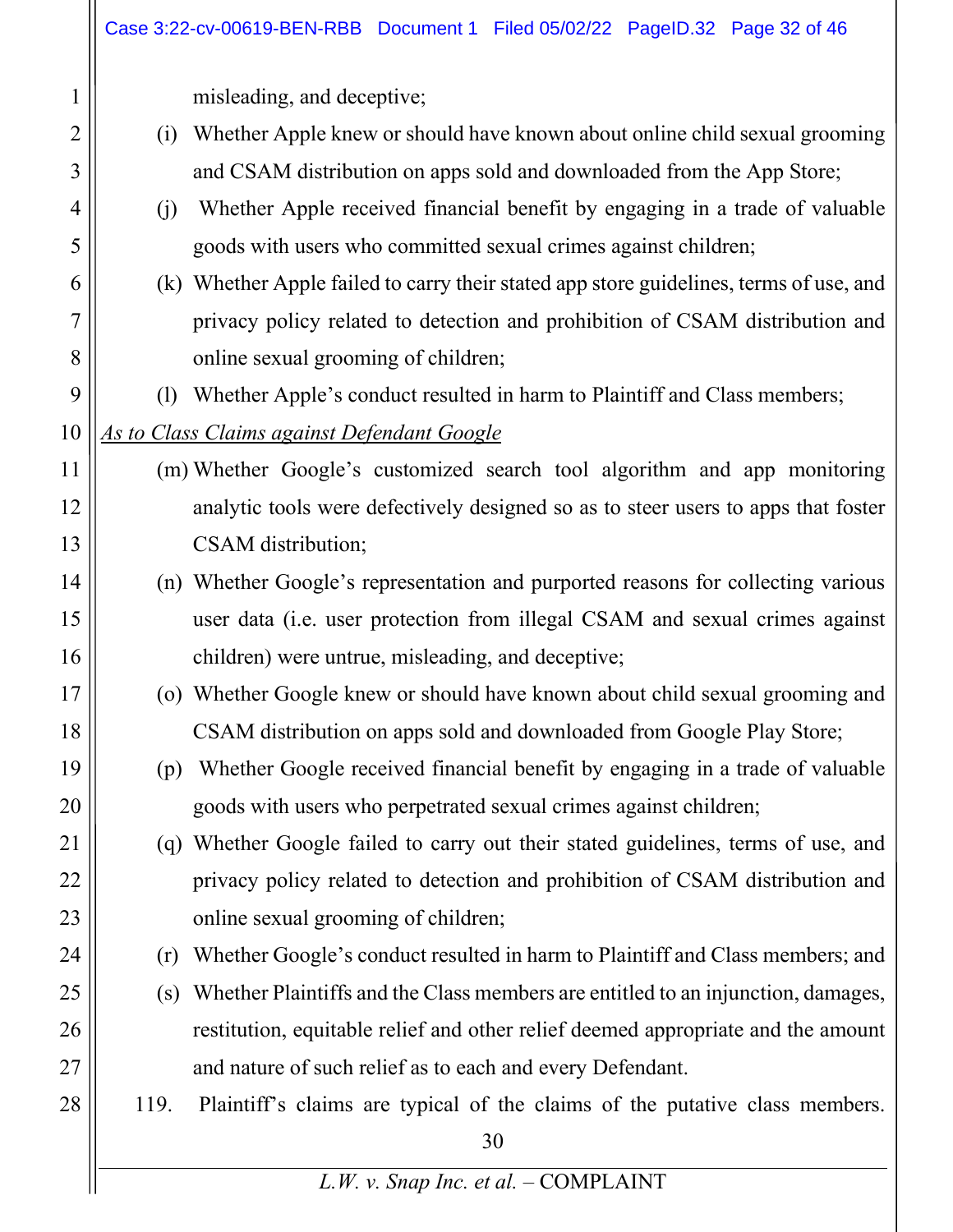Plaintiff and all putative Class members were subject to the above misrepresentations made by Defendants and all have claims based on the same legal theories against the Defendants.

3 4 120. The factual bases of Defendants' misconduct are common to Plaintiff and the putative Class members and represent a common scheme and pattern of practice resulting in injury to all putative class members alike. Plaintiff is asserting the same rights, making the same claims, and seeking similar relief for themselves and all other putative class members.

121. Plaintiff is an adequate representative of the proposed class because she is a putative class member and does not have interests that conflict with those of the other putative class members they seek to represent.

122. Plaintiff is represented by experienced and able counsel, who have litigated lawsuits of this complexity, and Plaintiff's Counsel intends to prosecute this action vigorously for the benefit of the proposed class. Plaintiffs and Plaintiff's Counsel will fairly and adequately protect the interests of the class members.

## *Plaintiffs' Class Seeks Certification under F.R.C.P. 23(b)(3)*

123. The following issues, both legal and factual, are common to this litigation: (1) the defect in Defendants' services and products which failed to provide the minimum amount of safety for users from the foreseeable harms of CSAM distribution and illegal sexual crimes against children, (2) Defendants' misrepresentations about their tools developed to combat CSAM and other illegal sexual crimes against children, and (3) Defendants' liability under TVPRA.

124. A class action is the superior method available for the efficient adjudication of this litigation because: (a) The prosecution of separate actions by individual members of the Class would create a foreseeable risk of inconsistent or varying adjudications which would establish incompatible results and standards for Defendant; (b) Adjudications with respect to individual members of the Class would, as a practical matter, be dispositive of the interests of the other members not parties to the individual adjudications or would substantially impair or impede their ability to protect their own separate interests; (c) Class

1

2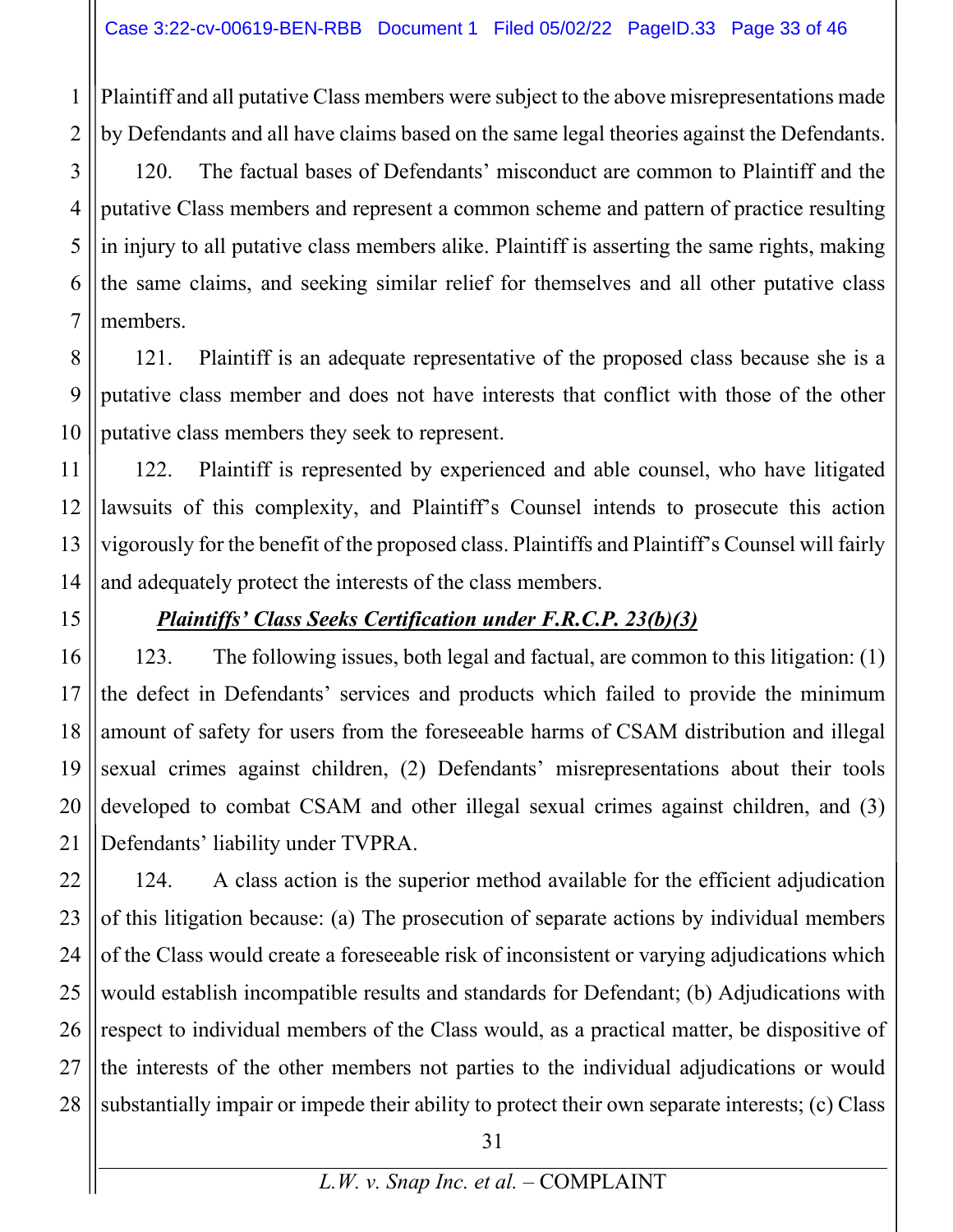#### Case 3:22-cv-00619-BEN-RBB Document 1 Filed 05/02/22 PageID.34 Page 34 of 46

1 2 3 4 5 6 7 8 9 10 11 action treatment avoids the waste and duplication inherent in potentially thousands of individual actions, and conserves the resources of the courts; and (d) the claims of the individual class members may be relatively small compared to the burden and expense that would be required to individually litigate their claims against Defendant, so it would be impracticable for the members of the Class to individually seek redress for Defendant's wrongful conduct. Even if the members of the Class could afford individual litigation, the court system could not. Moreover, this action is manageable as a class action. Individualized litigation creates a potential for inconsistent or contradictory judgments and increases the delay and expense to all parties and the court system. By contrast, the class action device presents far fewer management difficulties, and provides the benefits of single adjudication, economy of scale, and comprehensive supervision by a single court.

12

20

21

22

23

24

#### *Plaintiffs' Class Seeks Certification under F.R.C.P. 23(b)(2)*

13 14 15 16 17 18 19 125. A class action for injunctive and equitable relief pursuant to Rule 23(b)(2) of the Federal Rules of Civil Procedure is also appropriate. Defendants acted or refused to act on grounds generally applicable to the Class thereby making appropriate final injunctive and equitable relief with respect to the Class as a whole. Defendants' actions are generally applicable to the Class as a whole, and Plaintiffs, on behalf of the Class, seeks damages and injunctive relief described herein. Moreover, Defendants' systemic policy and practices make declaratory relief with respect to the Class as a whole appropriate.

## **FIRST CAUSE OF ACTION : STRICT LIABILITY PRODUCT DESIGN AND DEFECT**

(Plaintiff on behalf of Class Against All Defendants)

25 26 126. Plaintiff incorporates each and every allegation set forth above as if fully set forth herein.

27 28 127. At all times relevant to this action, Defendants were manufacturers, distributors, and or retailers of the services it provided to consumers.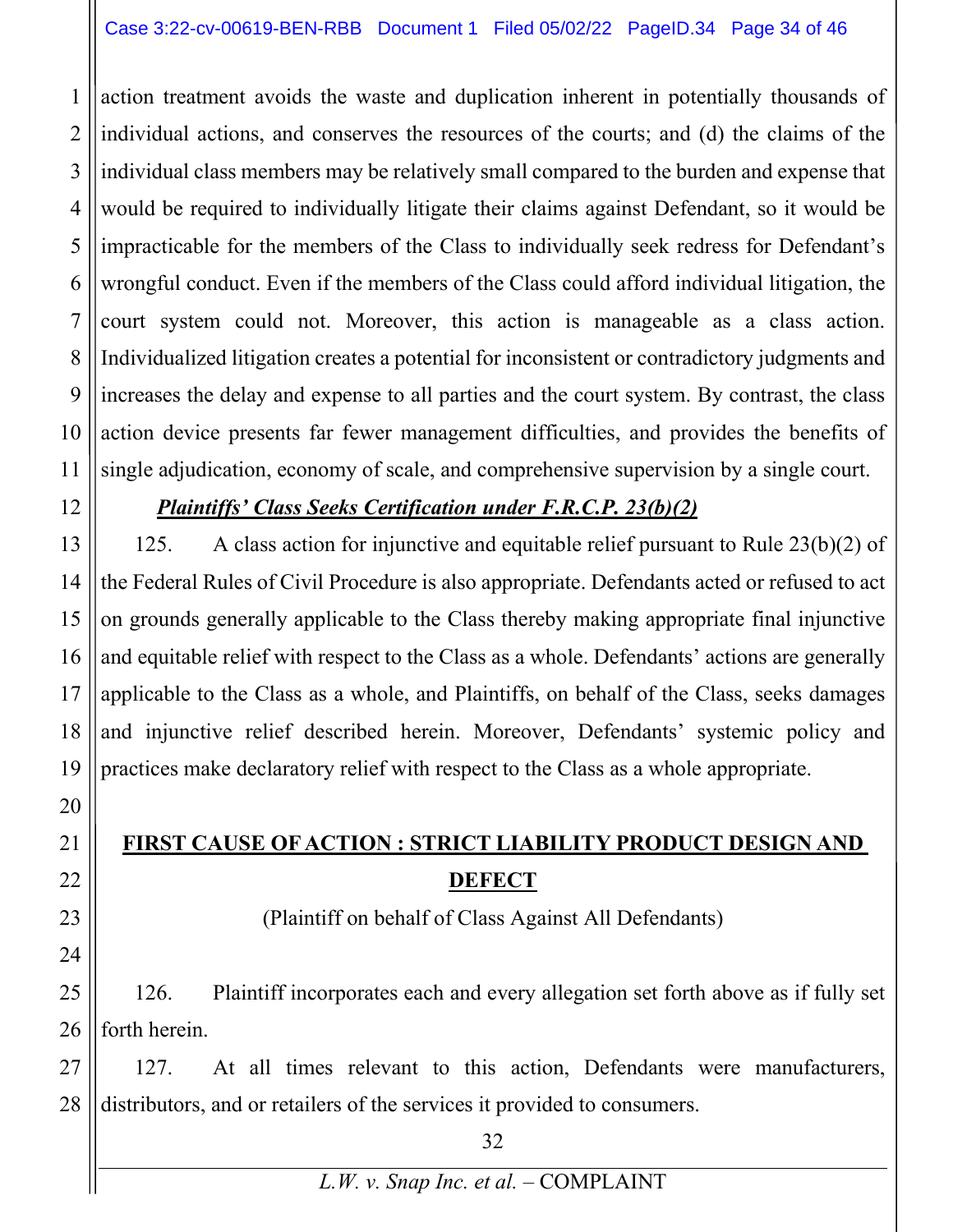1

2

3

128. A manufacturer, distributor, or retailer is liable in tort if a defect in the manufacture or design of its product causes injury while the product is being used in a reasonably foreseeable way. *See Soule v. General Motors Corp*. 8 Cal.4th 548, 560 (1994).

4 5 6 7 8 129. "[A] product is defective in design either (1) if the product has failed to perform as safely as an ordinary consumer would expect when used in an intended or reasonably foreseeable manner, or (2) if, in light of the relevant factors . . . , the benefits of the challenged design do not outweigh the risk of danger inherent in such design." *Barker v. Lull Engineering Co*., 20 Cal.3d 413, 418 (1978).

9 10 11 12 13 130. The consumer expectation test, is not whether the product, when considered in isolation, is beyond the ordinary knowledge of the consumer, but whether the product, in the context of the facts and circumstances of its failure, is one about which the ordinary consumers can form minimum safety expectations." *Pannu v. Land Rover NorthAmerica, Inc*. 191 Cal. App. 4th 1298, 1311–12 (2011).

14 15 16 17 18 19 131. Defendant Snap's platform is highly sought after by perpetrators who use Snapchat to engage in 1:1 chat with minors and thereby manipulate those minors to produce and transmit new, previously unknown CSAM. Victims of sexual grooming are often unlikely to self-report. Thus, Snap's implementation of CSAM detection systems such as PhotoDNA and CSAI Match is a poor fit for Snap's systems and has failed to protect minors like L.W. from egregious harm.

20 21 22 23 24 25 132. Defendant Snap's announcements to implement safety measures in response to senators' and parents' organization's concerns regarding sexual grooming set minimum safety expectations that made ordinary consumers believe it would protect minors from egregious harms like the ones suffered by L.W. Yet, those safety measures are not effective to prevent the foreseeable and known harms of sexual grooming and Snap failed to perform its intended function.

26 27 28 133. Defendant Apple overtly states that it is managing and gaining information about apps sold on the App Store by aggregating and analyzing information from its users and app ratings by consumers. Apple also develops and uses a recommendation tool, which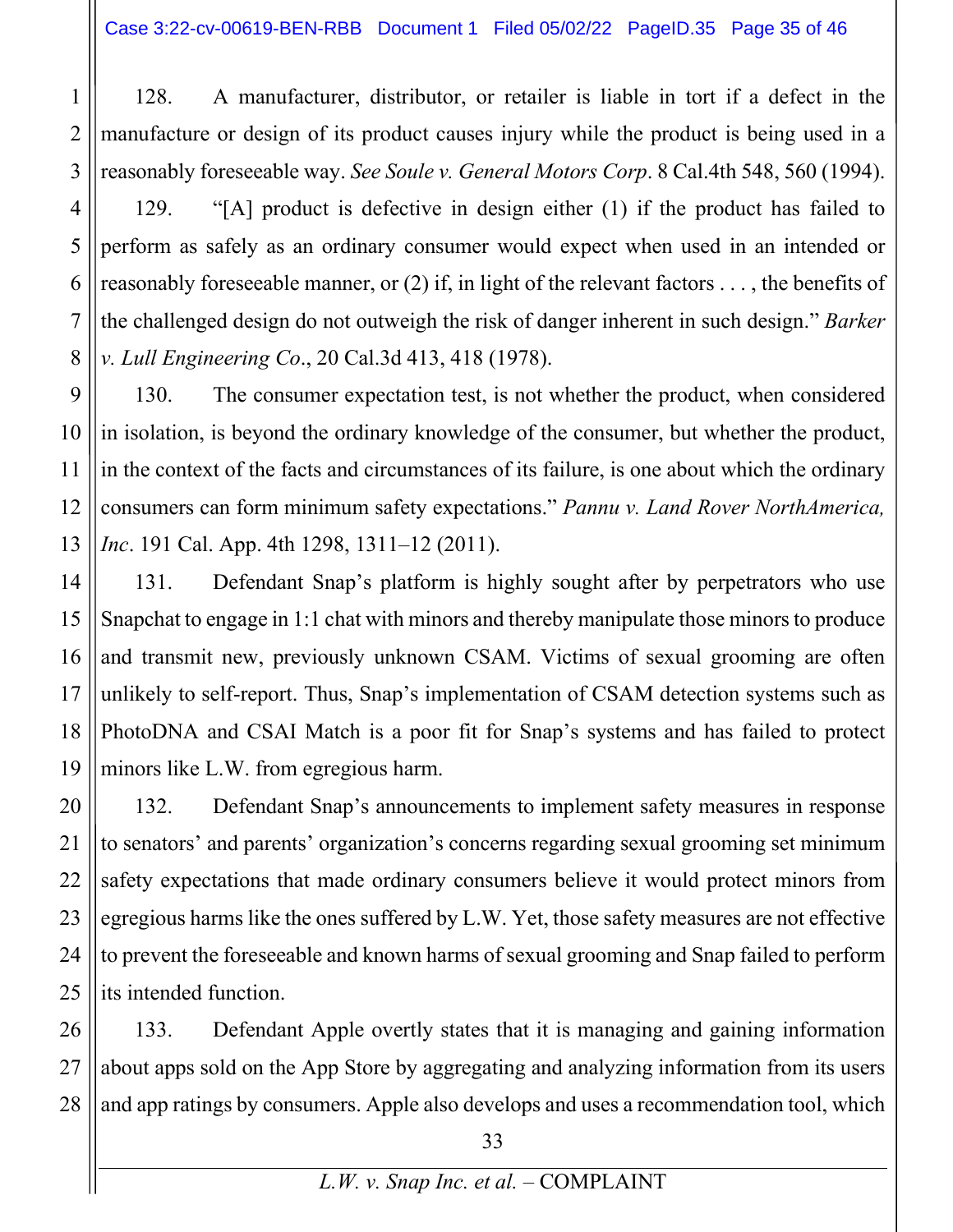1

2

3 4 is based on aggregation of user data and recommends apps through its "You might also like" recommendation function. Apple further states that it has a system of collecting user input and ratings to "keep[] an eye out for kids" and that it would "reject apps that perpetuate child abuse."

5 6 7 8 9 10 11 12 13 14 134. The system that Apple has developed – namely its algorithmic recommendation tool and data aggregation/analytics system – fails to serve its intended function. Despite numerous ratings and reviews by users that alert Apple about CSAM manifesting in Chitter app, Apple's recommendation tool still suggests Chitter to App Store users. Its analytics and algorithms have failed to aggregate user data and app ratings "to make better recommendations" and to control quality of apps sold on the Apple App Store. These tools and algorithms failed to serve its intended function; had these tools worked, Chitter, an app known to be filled with CSAM would be rejected by the Apple App Store. Due to defects in its functions, minors like Plaintiff continue to suffer harm from CSAM distribution. Hence, Apple is strictly liable for design defects in its services.

15 16 17 18 19 20 21 22 23 135. Defendant Google overtly states that has developed "automated systems" and "algorithms to recognize patterns in data" to provide "customized search results" and to "detect illegal content." Based on Google's representations, user expect that Google would immediately remove apps that include "content that sexualizes minors, including but not limited to, apps that promote pedophilia or inappropriate interaction targeted at a minor." Google also states that it takes user data, reviews and ratings to monitor the app's current quality ratings. Google concretely represented that apps that are used for CSAM distribution or that develop a reputation among users for featuring CSAM would be removed from Google Play store.

24 25 26 27 28 136. The automated system(s) that Google has developed – namely its customized search tool and data aggregation/analytics system – fails to serve its intended function and is thus defectively designed. Despite numerous ratings and reviews by users that alert Google about CSAM distributed on Chitter, Google's automated system that takes user data to create a customized search tool still suggests Chitter to users in the top of the list of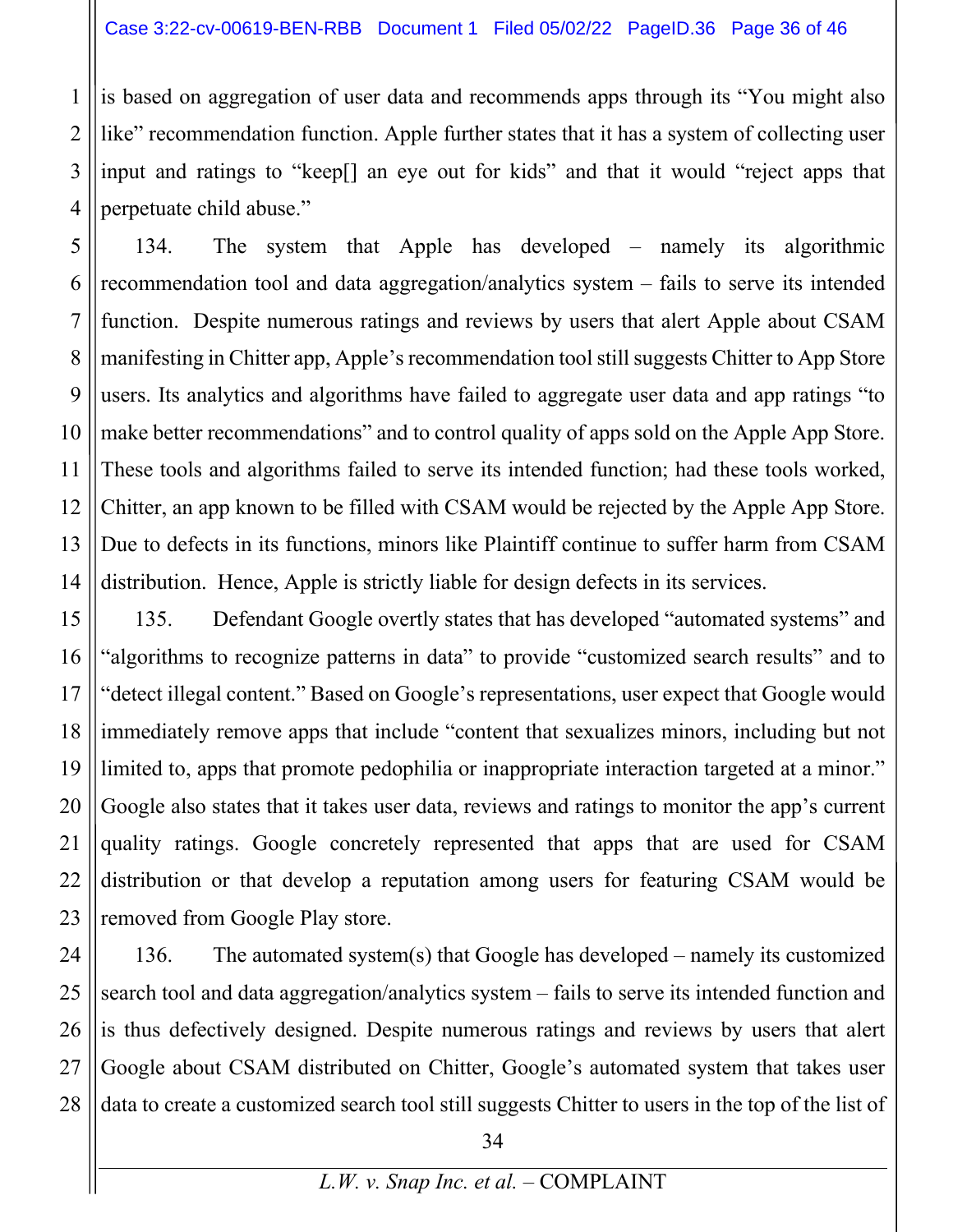1 2 3 apps. Google's app quality monitoring analytics and algorithms have failed to undertake quality control, because apps like Chitter are known for CSAM distribution and have developed a reputation for same, yet it is still sold and downloadable on Google Play Store. Google has thus failed to prevent the foreseeable and known harms of selling CSAM on its Store, and the automated systems and algorithms it developed for app quality monitoring and user protection failed to perform its intended function. Google Play's defective services continue to harm minors like Plaintiff. Hence, Google is strictly liable for its defectively designed services.

137. Plaintiff and Class members are entitled to the full extent of compensatory damages including personal and emotional injury (both general and special damages for costs of required medical care) and punitive damages in an amount that the jury may determine fair and reasonable.

# **SECOND CAUSE OF ACTION: NEGLIGENCE AND NEGLIGENCE PER SE PRODUCT DESIGN AND DEFECT**

(Plaintiff on behalf of Class Against All Defendants)

138. Plaintiffs incorporate each and every allegation set forth above as if fully set forth herein.

139. Based on allegations articulated under paragraphs 126-137, Defendants are also liable under negligence and negligence per se theories for selling defectively designed services.

140. All Defendants owed a duty of care (negligence) to Plaintiff and Plaintiff Class to exercise reasonable care to prevent foreseeable and known harms such as CSAM distribution and online sexual grooming of children.

27 28 141. All Defendants owed a duty of care (negligence per se) to Plaintiff and Plaintiff Class, not to violate laws prohibiting distribution of CSAM distribution and sexual grooming of children such as the TVPRA (see supra, Seventh Cause of Action) and to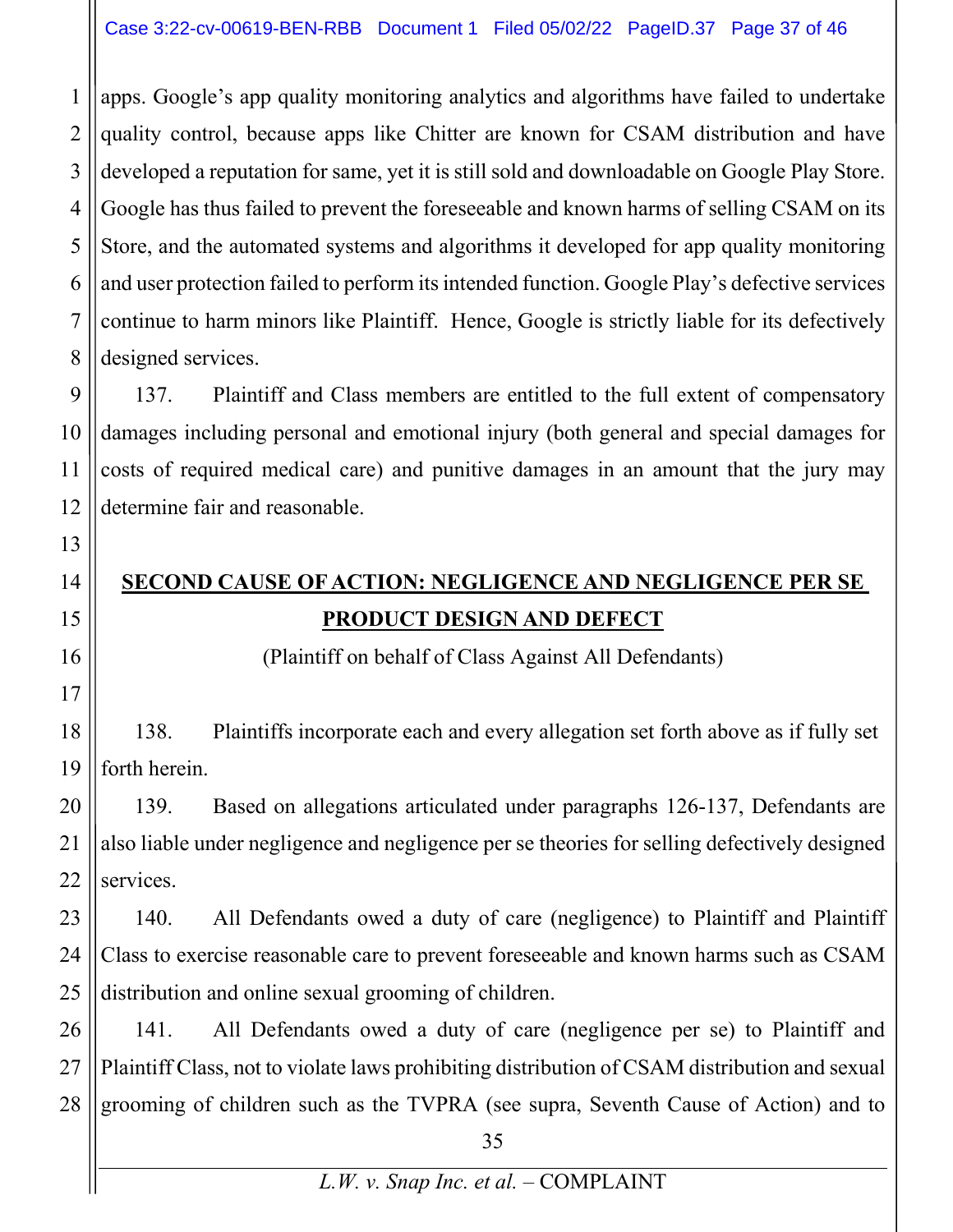exercise reasonable care to prevent foreseeable and known harms from CSAM distribution and sexual grooming of children.

142. All Defendants breached this duty by providing defectively designed services, tools and products to Plaintiff and Plaintiff Class that render no protection from the known harms of CSAM distribution and online sexual grooming of children.

143. Defendants' breach of duty was the proximate cause of the harm suffered by Plaintiff and Plaintiff Class.

144. Plaintiff and Class members are entitled to the full extent of compensatory damages including personal and emotional harm (both general and special damages for costs of required medical care) and punitive damages.

# **THIRD CAUSE OF ACTION : CALIFORNIA BUSINESS AND PROFESSIONAL CODE §§17200 & 17500 ("UCL & FALSE ADVERTISING"\_)**

(Plaintiff on behalf of Class Against All Defendants)

145. Plaintiffs restate each and every paragraph of this Complaint as if fully rewritten herein.

146. Plaintiffs on behalf of a Class allege claims under California Business and Professional Code §§17200 & 17500 *et seq*. ("UCL & False Advertising"). The UCL and False Advertising laws prohibit unlawful, unfair or fraudulent business act or practice and unfair, deceptive, untrue or misleading advertising and any act prohibited by California Bus. & Prof. Code §§17200 and 17500 *et seq*.

28 147. Defendant Snap has created an environment that is conducive to CSAM distribution and online sexual grooming of children, yet Snap declared that it has set up protection systems to counter it. However, the technology that Snap implemented is a poor fit for the design of Snapchat platform, and despite knowing this, Snap it is still enabling criminals and gaining financial benefit from the multitudes of criminal and illegal activities as articulated in allegations set forth in this Complaint. Snap also explicitly represents that

1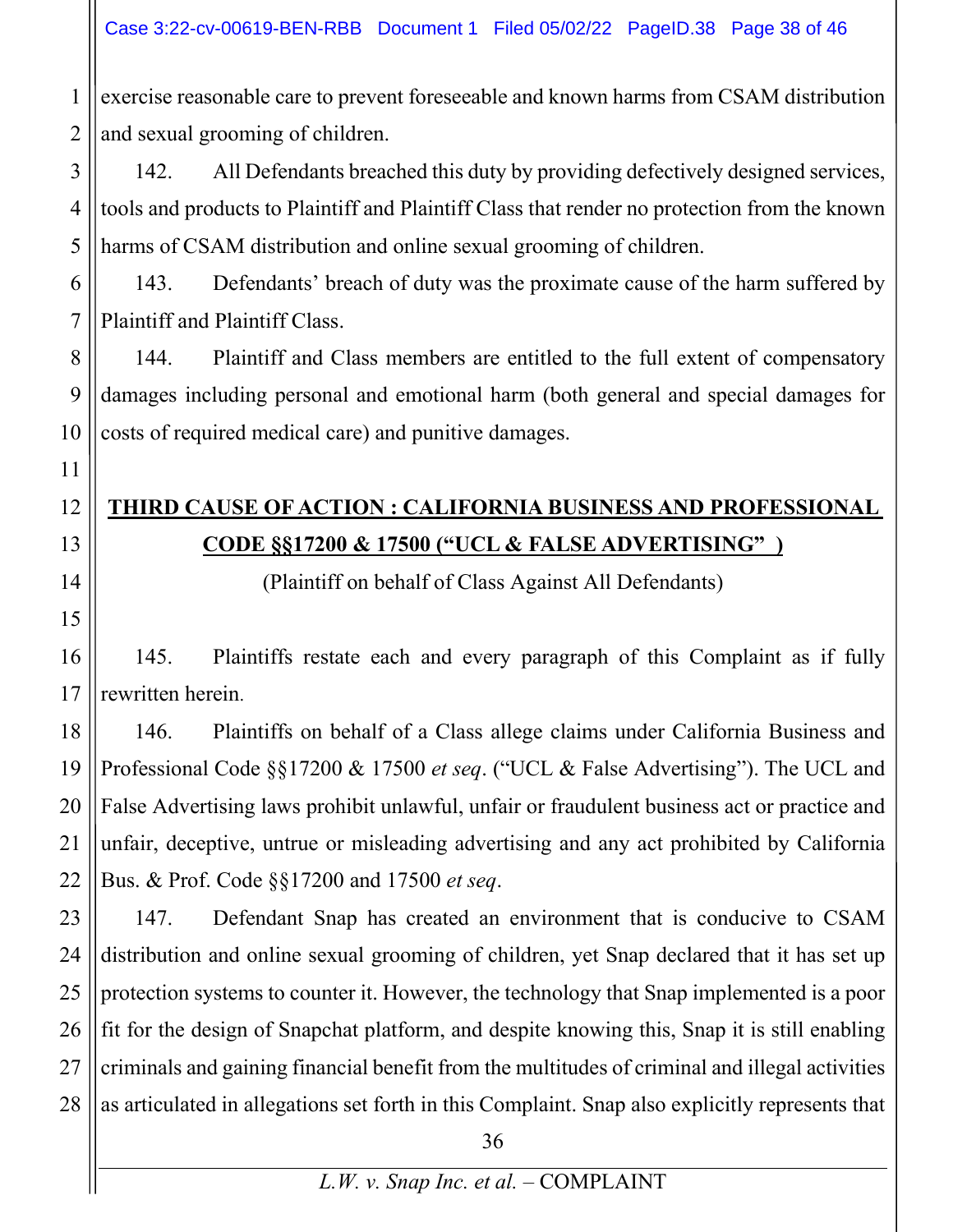1 2 3 4 5 it collects various user data for purposes of enhancing security and to provide protection of users from actions that violate Snap's community guidelines (including sexual harassment and illegal activity), but instead, Snap uses the various user data for advertisement profit and other revenue generation. Hence, Defendant Snap's business activities are unfair and deceptive.

6 7 8 9 10 11 12 13 14 15 16 148. Defendants Apple and Google each state in its store policies and guidelines that it aggregates data and user information to provide analytics, automated recommendation tools, and customized search tools to provide better personalized services for its users. Despite collecting various types of valuable user information and data that translate to profit for Apple and Google, the Apple App Store and Google Play both steer and enable users to download apps like Chitter known as channels for CSAM distribution. It also clearly states that apps that contain CSAM would be rejected and removed, yet, despite numerous customer reviews reporting CSAM distribution on Chitter, Apple's and Google's app stores still allow the Chitter app to be sold and downloaded, and they benefit from users' downloads and purchases on Chitter. Therefore, Apple's and Google's business activities are unfair and deceptive.

17 18 149. A reasonable user would have relied on Defendants' misrepresentation to the user's detriment.

19 20 21 150. Pursuant to Cal. Bus. & Prof. Code §17200 and 17500 *et seq*., Plaintiff and the putative Class seek an order enjoining the above-described wrongful acts and practices of the Defendants and for restitution and disgorgement.

22

23

24

25

26

# **FOURTH CAUSE OF ACTION : FRAUDULENT MISREPRESENTATION & NEGLIGENT MISREPRESENTATION**

(Plaintiffs on behalf of Class Against all Defendants)

27 28 151. In California, "[t]he general elements of a cause of action for fraudulent misrepresentation are (1) misrepresentation (false representation, concealment, or

*L.W. v. Snap Inc. et al.* – COMPLAINT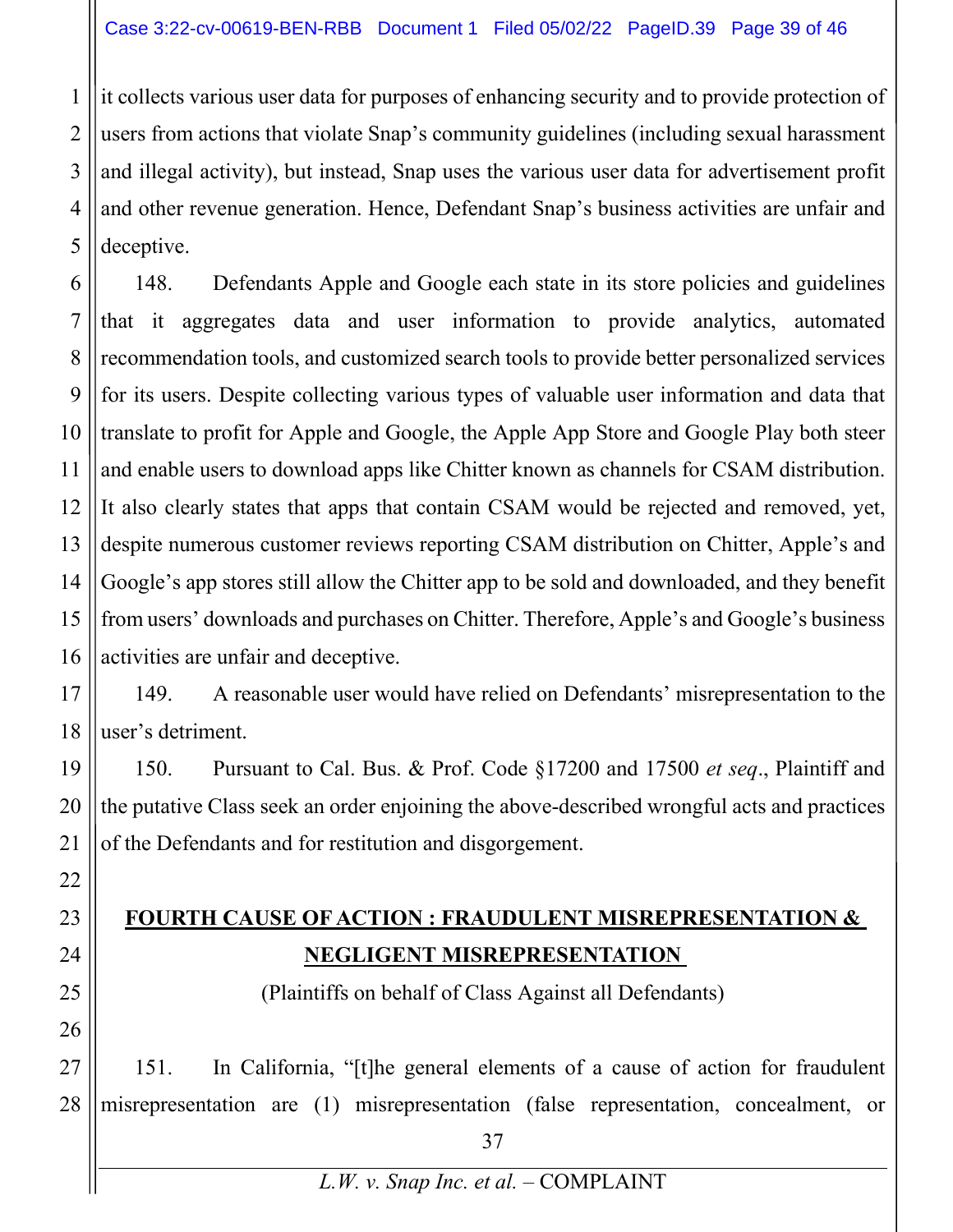1 2 3 nondisclosure); (2) knowledge of falsity (scienter); (3) intent to induce reliance; (4) justifiable reliance; and (5) resulting damage." *Vogelsang v. Wolpert*, 227 Cal. App. 2d 102, 109 (Ct. App. 1964).

4 5 6 7 8 152. In California, the elements of negligent misrepresentation are "(1) a misrepresentation of a past or existing material fact, (2) made without reasonable ground for believing it to be true, (3) made with the intent to induce another's reliance on the fact misrepresented, (4) justifiable reliance on the misrepresentation, and (5) resulting damage." *Ragland v. U.S. Bank Nat. Assn*., 209 Cal. App. 4th 182, 196 (2012).

9 10 11 12 13 14 153. As mentioned in the foregoing paragraphs, all Defendants made concrete representations about its services and tools to protect users from illegal activities including child sexual grooming activities and/or CSAM distribution. Defendants' statements intentionally or negligently misled users to believe that their services provided the protection necessary to avoid harms related to child sexual grooming and CSAM distribution.

15 16 154. A reasonable user would have relied on Defendants' misrepresentation to the user's detriment.

17 18 19 155. Plaintiff and Class members seek compensatory and punitive damages and all other forms of relief permitted under this cause of action, in the amount that the jury may determine fair and reasonable.

20

21

22

23

### **FIFTH CAUSE OF ACTION : UNJUST ENRICHMENT**

(Plaintiffs on behalf of Class Against all Defendants)

24 25 26 156. Plaintiffs, individually, and on behalf of all others similarly situated, adopt and incorporate by reference all allegations contained in the foregoing paragraphs as though fully set forth herein.

27 28 157. Plaintiffs, and the putative Class, conferred a tangible economic benefit upon Defendants by signing up as users and giving up personal data and information in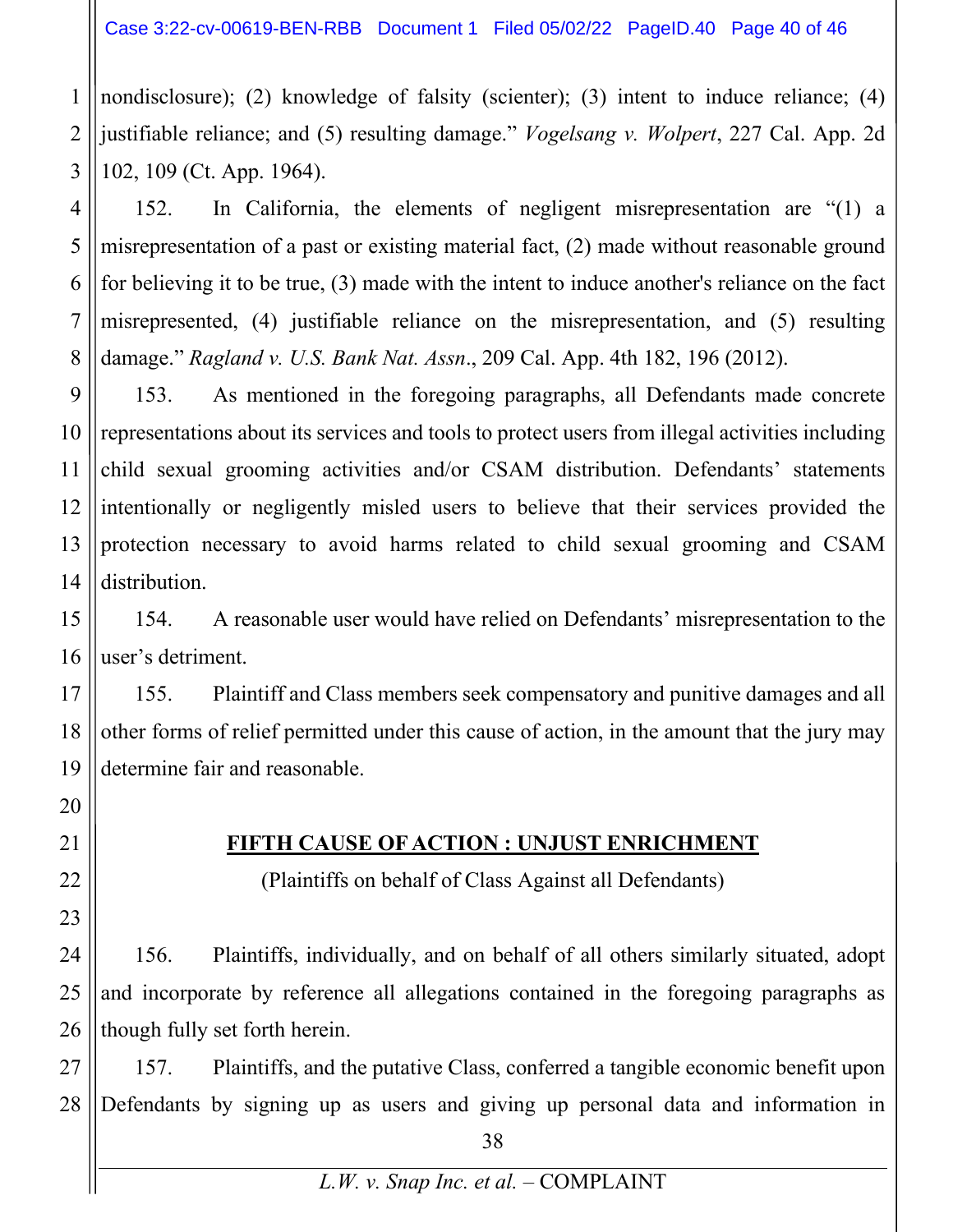#### Case 3:22-cv-00619-BEN-RBB Document 1 Filed 05/02/22 PageID.41 Page 41 of 46

1 2 3 4 5 6 7 consideration for using Defendants' service, which services include protection from CSAM distribution and online sexual grooming. Defendants specifically represented in their policies that they would collect user data to monitor and detect unlawful and inappropriate content like CSAM that runs afoul their policies and laws. Instead, Defendants were enriched by their collection of minor users' data and selling it for advertisements and other profitable uses. Plaintiffs received no benefit in exchange and was exposed to harm as a result.

158. Through the profits gained by the sale of personal and non-personal information of users and other purchases facilitated on the apps, Defendants reaped profit from its defectively designed products and services, misrepresentations and deceptive trade practices, and gained financial benefit from illegal trafficking.

159. Under the circumstances, it would be against equity and good conscience to permit Defendants to retain the ill-gotten benefits that they received from Plaintiffs and members of the putative class.

160. It would thus be unjust and inequitable for Defendants to retain the benefits reaped from Plaintiff and Class members. Plaintiff and Class members are entitled to restitution or disgorgement of valuable goods (e.g., personal data, in app purchases and more) provided to Defendants, or such other appropriate equitable remedy as appropriate, to the Plaintiff and other members of the putative Class.

#### **SIXTH CAUSE OF ACTION : INJUNCTIVE RELIEF**

(Plaintiff on behalf of Class Against All Defendants)

161. Plaintiff, individually, and on behalf of all others similarly situated, adopts and incorporates by reference all allegations contained in the foregoing paragraphs as though fully set forth herein.

162. Defendants have refused to act on grounds generally applicable to the injunctive relief sought by Plaintiffs and other members of the putative class, thereby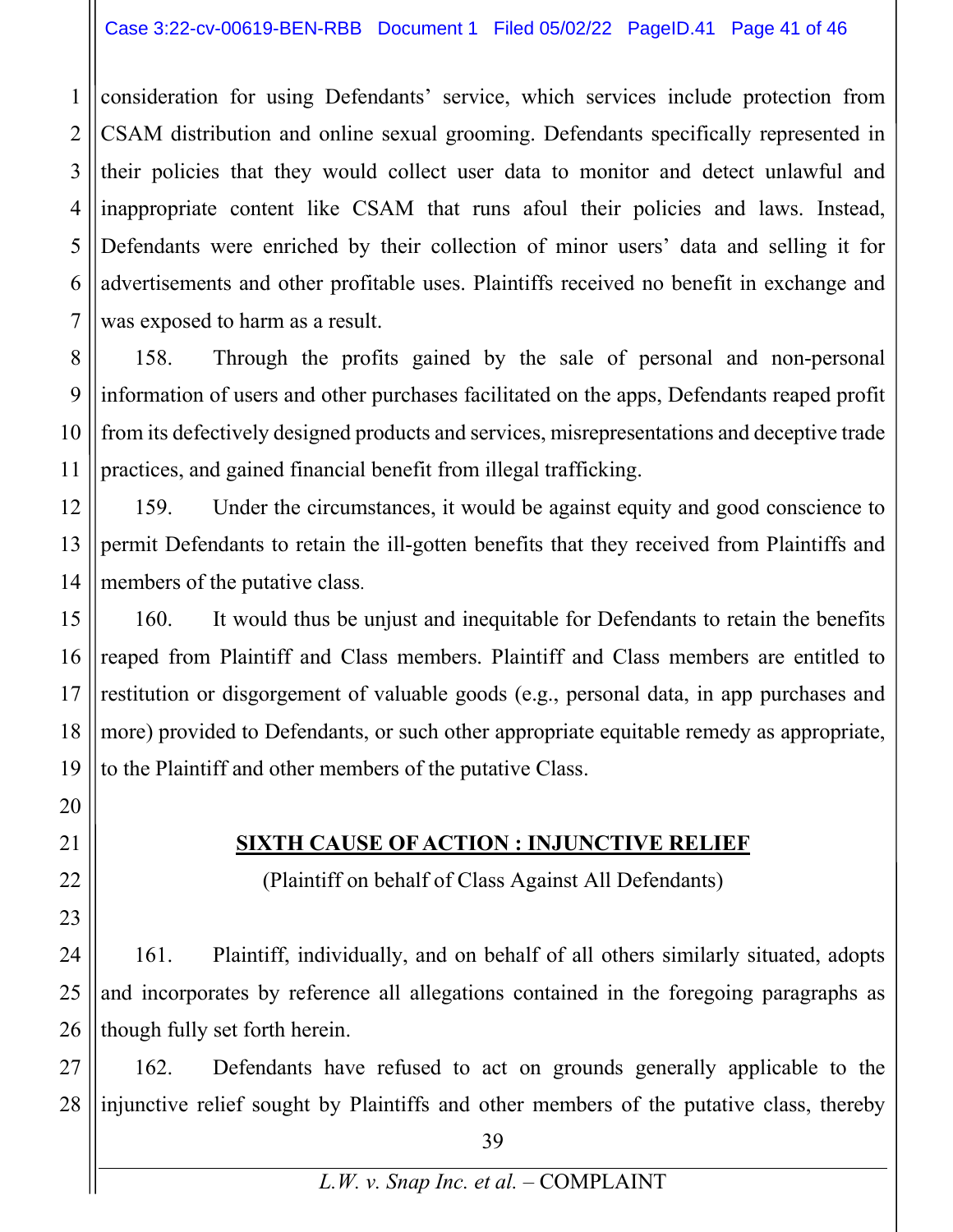making final injunctive relief appropriate.

2 163. Defendants' conduct, as more fully set forth herein, both in the past and through the present, demonstrated a willful disregard for the health and safety of minors and the public and constitutes misrepresentations and deceptive trade practices.

164. If Defendants continue with these practices, consumers, including the Plaintiffs and the putative classes will be irreparably harmed in that they do not have a plain, adequate, speedy, or complete remedy at law to address all of the wrongs alleged in this Complaint, unless injunctive relief is granted to stop Defendants' improper conduct.

165. Plaintiff and the putative Class members are therefore entitled to an injunction requiring Defendants to carry out and implement the actions it has set forth in its own policies and come into compliance with relevant laws as set forth in this Complaint.

# **SEVENTH CAUSE OF ACTION: TRAFFICKING VICTIMS PROTECTION ACT, 18 U.S.C. §§ 1591, 1595 ET SEQ.)**

(Plaintiff on behalf of Class against All Defendants)

166. Plaintiff incorporates each and every allegation set forth above as if fully set forth herein.

25 26 27 28 167. Under the TVPRA, "(a) Whoever knowingly— (1) in or affecting interstate or foreign commerce, or within the special maritime and territorial jurisdiction of the United States, recruits, entices, harbors, transports, provides, obtains, advertises, maintains, patronizes, or solicits by any means a person; or (2) benefits, financially or by receiving anything of value, from participation in a venture which has engaged in an act described in violation of paragraph (1), knowing, or, except where the act constituting the violation of paragraph (1) is advertising, in reckless disregard of the fact, that means of force, threats of force, fraud, coercion described in subsection  $(e)(2)$ , or any combination of such means will be used to cause the person to engage in a commercial sex act, or that the person has not attained the age of 18 years and will be caused to engage in a commercial sex act, shall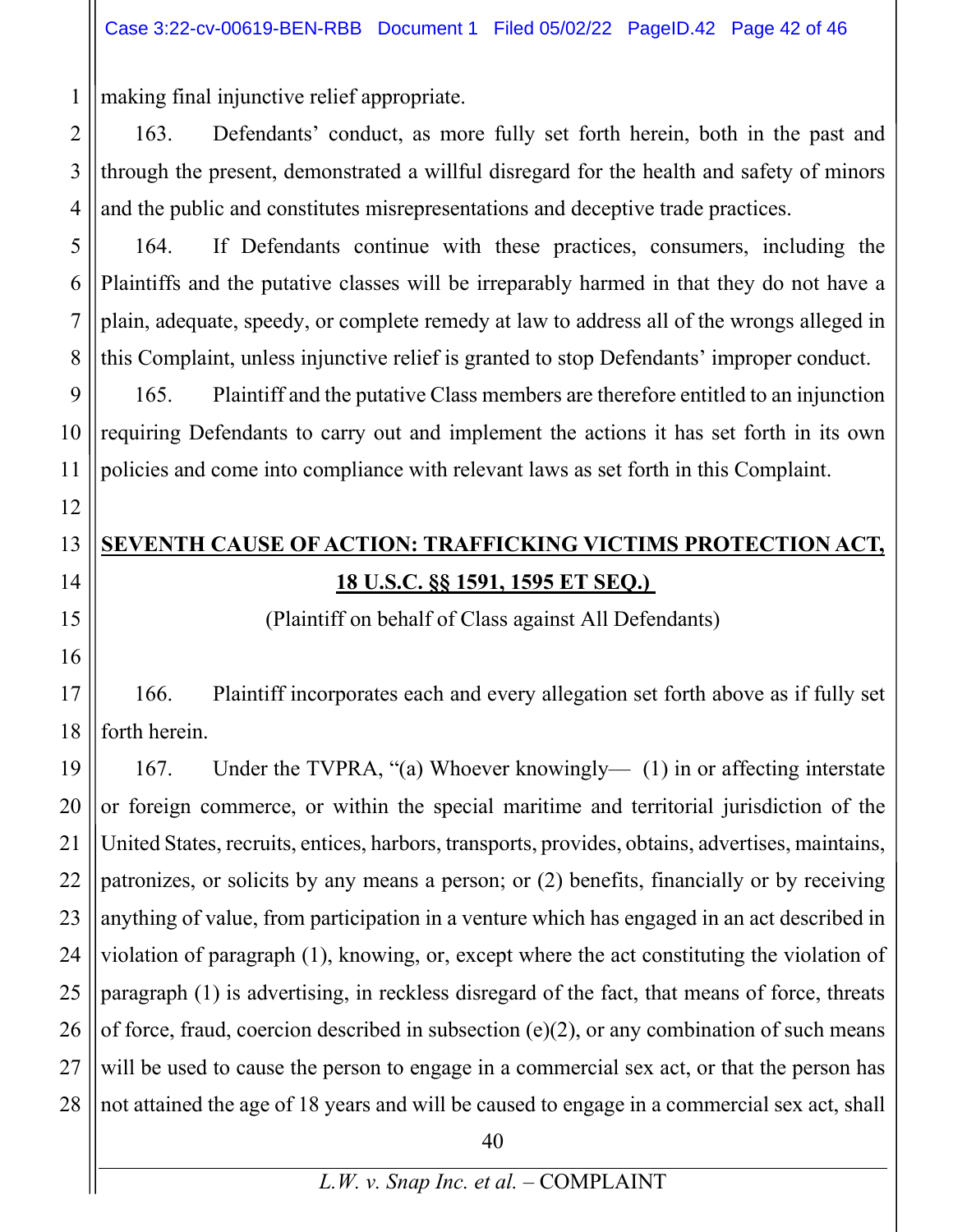be punished as provided in subsection (b). 18 U.S.C. §1591(a).

1

2 3 4 5 168. Under §1595(a), not only perpetrators, but also "whoever knowingly benefits, financially or by receiving anything of value from participation in a venture which that person knew or should have known has engaged in an act in violation of this chapter" is held civilly liable.

6 7 169. Defendants knowingly used the instrumentalities of interstate commerce to violate 18 U.S.C. § 1595.

8 9 170. Defendant Snap Inc. knowingly benefits financially from users who use its platform to sexually groom minors and transmit CSAM materials.

10 11 12 13 14 15 171. Defendant Snap Inc. maintained a continuous business relationship with users like B.P. whereby Snap Inc. provides access to Snapchat platform and users, in consideration for collecting data which translates into advertisement profit and other revenue generation. Because each user is worth and average \$31 in North America, Snapchat gained financial benefit from serving users like B.P. while he committed sexual crimes against children on its platform.

16 17 18 19 20 21 22 23 24 172. Defendant Snap Inc. created and maintained the perfect environment for online sexual grooming, for example, through the ephemeral messaging feature which created a sense of impunity and allowed perpetrators to hide from parental monitoring. Defendant Snap belatedly implemented technology like Photo DNA and CSAI Match, but it knew that these were inadequate to detect new CSAM generated through online sexual grooming on Snapchat. As such, Defendant Snap Inc. attracted, solicited, and patronized the activities of users like B.P. who "solely used Snapchat" as his platform of choice to groom minor victims and distribute new CSAM. Defendant Snap Inc. intentionally made it easy for users like B.P. to perpetrate crimes on Snapchat.

25 26 27 28 173. Defendant Snap Inc. knew or should have known that the videos and images featured on their websites depicted CSAM. Defendant Snap was repeatedly made aware of CSAM distribution and child sexual grooming on its platform by victim's complaints, third-party reporting, advocacy groups, and government investigations. Defendant Snap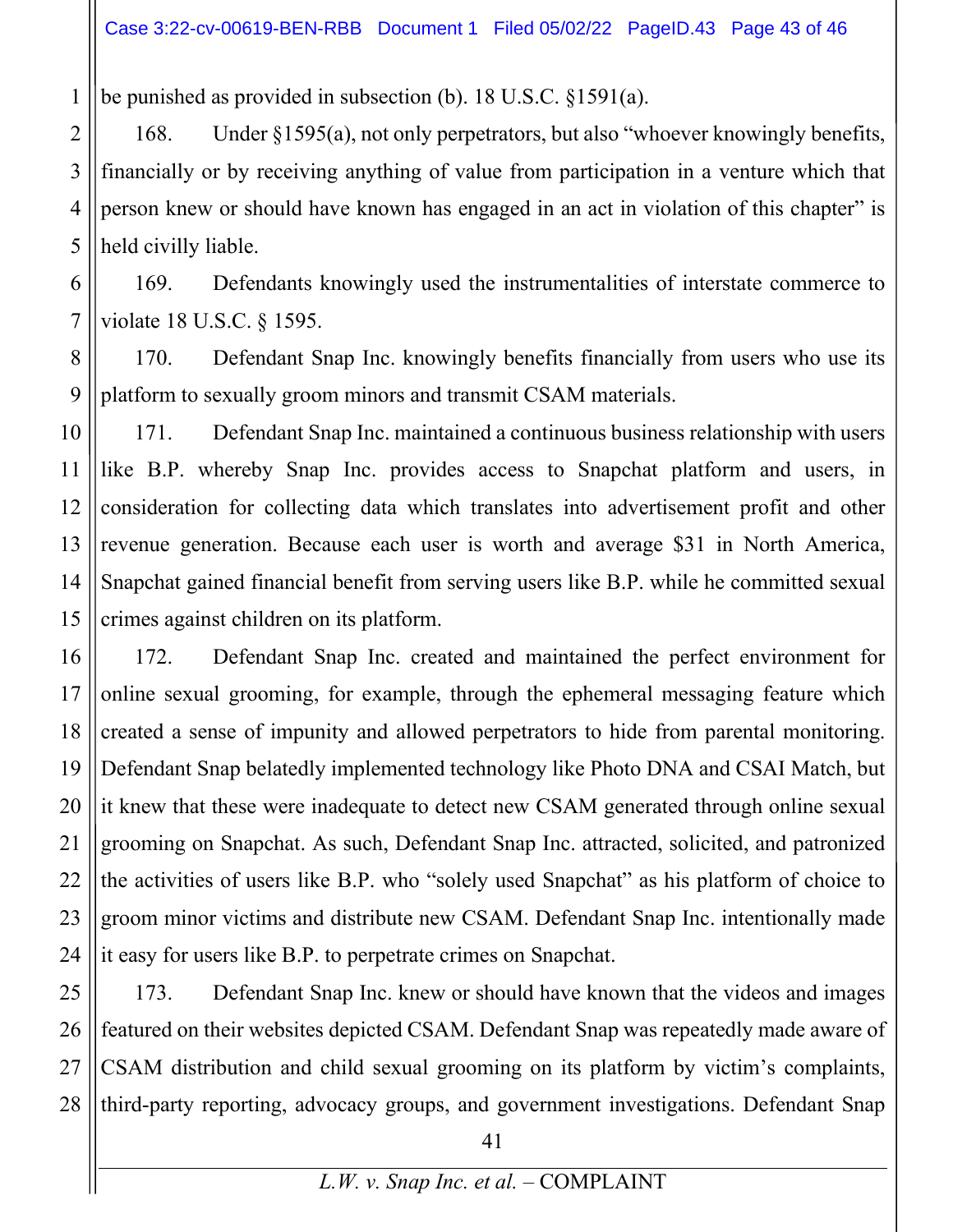2 knew or should have known that its websites are known for child sex trafficking based on all of this information.

3 4 5 6 7 8 9 174. Defendants Apple and Google each derive financial benefit and have a continuous business relationship with Chitter, by taking commissions from in-app purchases and by gaining data from their digital stores' and Chitter's users that they collect for advertisement and data revenue. Using its recommendation algorithms based on the analytics of customers' data, reviews, and ratings of apps, Defendants recommend, advertise, and steers customers to Chitter, by displaying it as a top app on search, and by suggesting that a customer "may also like" Chitter.

10 11 12 13 14 175. Defendants knew or should have known that CSAM is readily distributed and traded on Chitter, because Defendants were repeatedly made aware of CSAM distribution and child sexual grooming through user reviews and reporting, government and law makers' warnings, and through their own purported monitoring, analysis, and algorithms developed to control the quality and safety of the apps.

15 16 17 18 176. Plaintiff thus seeks compensatory and punitive damages on behalf of herself and the Class against all Defendants, jointly and severally, for all injuries sustained as a result of Defendants' violations of the law, in an amount to be proven at trial, including prejudgment interest thereon.

19 20 21 22 177. Plaintiff and the Class also seek reasonable attorneys' fees, costs and expenses incurred in this action, including expert fees, and all other remedies that this Court allows. 178. Plaintiff and the Class seek all forms of injunctive relief to bring Defendants in compliance with the TVPRA.

#### **PRAYER FOR RELIEF**

24 26 WHEREFORE, the putative representative Plaintiffs, on behalf of themselves and the putative members of the class defined herein, pray for judgment against the Defendants as follows:

A. For an order certifying this action and/or common issues raised herein as a "Class Action" under the appropriate provision of Federal Rule of Civil Procedure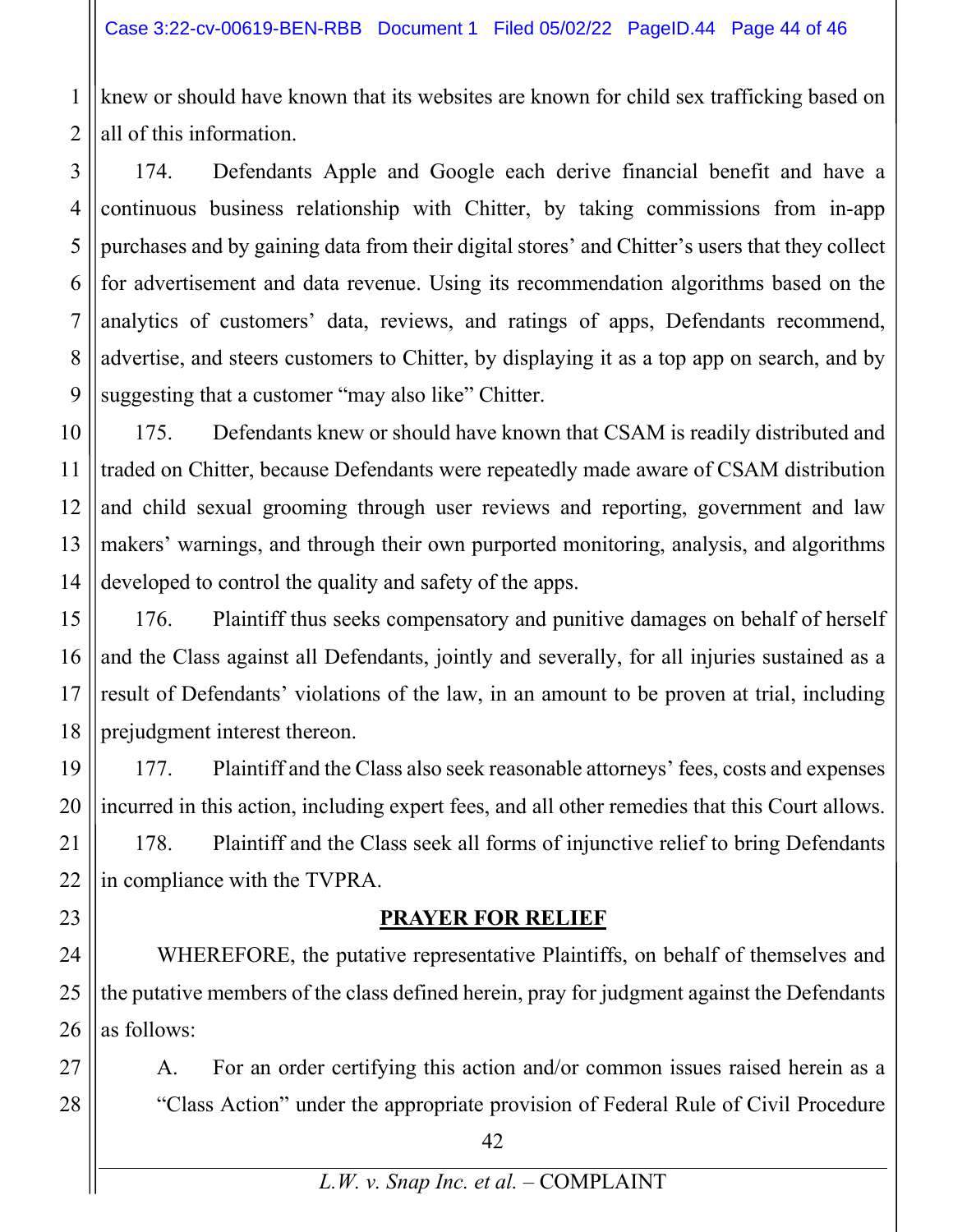23(a), 23(b)(2) and/or (b)(3); designating Plaintiff as Class Representative; and appointing the undersigned to serve as class counsel.

B. For notice of class certification and of any relief to be disseminated to all Class Members and for such other further notices as this Court deems appropriated under Fed. R. Civ. P. 23(d)(2);

C. For an order barring Defendants from destroying or removing any computer or similar records which record evidence related to the claims above.

D. For an order barring Defendants from attempting, on its own or through its agents, to induce any putative Class Members to sign any documents which in any way releases any of the claims of any Putative Class Members;

E. For granting declaratory and injunctive relief to Plaintiff as permitted by law or equity, including: enjoining Defendants from continuing the unlawful practices as set forth herein, and directing Defendants to identify, with Court supervision, victims of its conduct so as to pay them compensatory damages, punitive damages, restitution and/or disgorgement of all monies acquired by Defendants by means of any act or practice declared by the Court to be wrongful;

F. For an award of compensatory damages in favor of Plaintiff and Class against all Defendants, jointly and severally, in the amount exceeding \$5,000,000, to be determined by proof of all injuries and damages described herein and to be proven at trial;

G. Awarding Plaintiff and the Class punitive damages to the extent allowable by law, in an amount to be proven at trial;

H. Awarding restitution and disgorgement of Defendants' revenues to the Plaintiff and the proposed Class members;

I. Ordering Defendants to develop and implement effective tools to combat CSAM and online sexual grooming; remove and ban all applications that host CSAM and enable online sexual grooming; and cease misrepresentations regarding the use of user data for purposes of protecting members against harm from CSAM